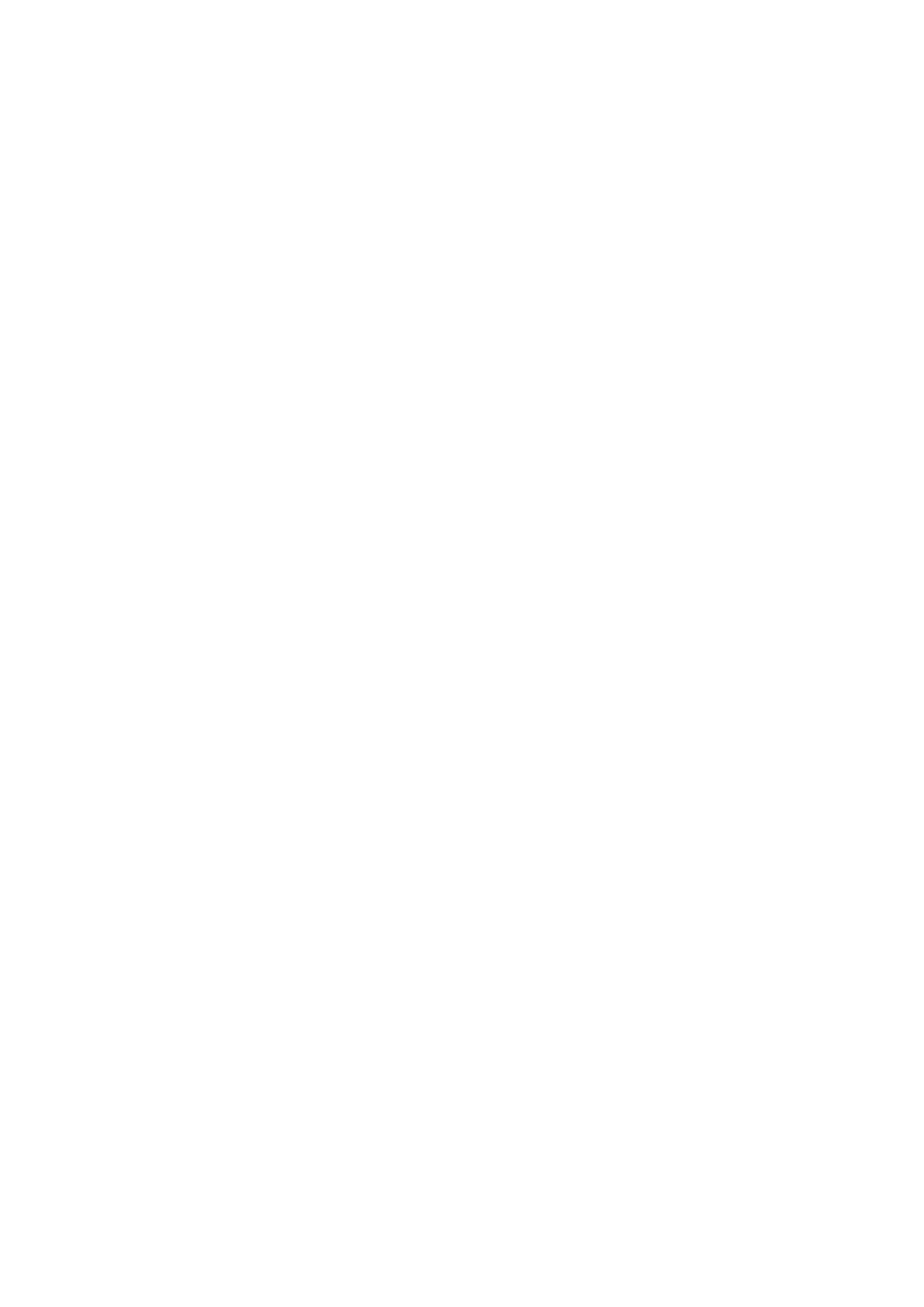# **UNITED STATES SECURITIES AND EXCHANGE COMMISSION Washington, D.C. 20549**

**Form 10-Q**

# ☑ **QUARTERLY REPORT PURSUANT TO SECTION 13 OR 15(d) OF THE SECURITIES EXCHANGE ACT OF 1934**

**For the quarterly period ended March 31, 2007**

**OR**

# o **TRANSITION REPORT PURSUANT TO SECTION 13 OR 15(d) OF THE SECURITIES EXCHANGE ACT OF 1934**

**Commission File Number 001-33462**

# **INSULET CORPORATION**

**(Exact name of Registrant as specified in its charter)**

**Delaware**

**04-3523891** (I.R.S. Employer Identification Number)

(State or other jurisdiction of incorporation or organization)

**9 Oak Park Drive Bedford, Massachusetts 01730** (Address of principal executive offices) (Zip Code)

Registrant's telephone number, including area code: **(781) 457-5000**

Indicate by check mark whether the registrant: (1) has filed all reports required to be filed by Section 13 or 15(d) of the Securities Exchange Act of 1934 during the preceding 12 months (or for such shorter period that the registrant was required to file such reports), and (2) has been subject to such filing requirements for the past 90 days. Yes o No  $\boxtimes$ 

Indicate by check mark whether the registrant is a large accelerated filer, an accelerated filer, or a non-accelerated filer (as defined in Exchange Act Rule 12b-2.)

Large Accelerated Filer o Accelerated Filer o Non-Accelerated Filer **Ø** 

Indicate by check mark whether the registrant is a shell company (as defined in Rule 12b-2 of the Exchange Act). Yes o No  $\Box$ 

As of June 22, 2007, 26,322,811 shares of the registrant's common stock were outstanding.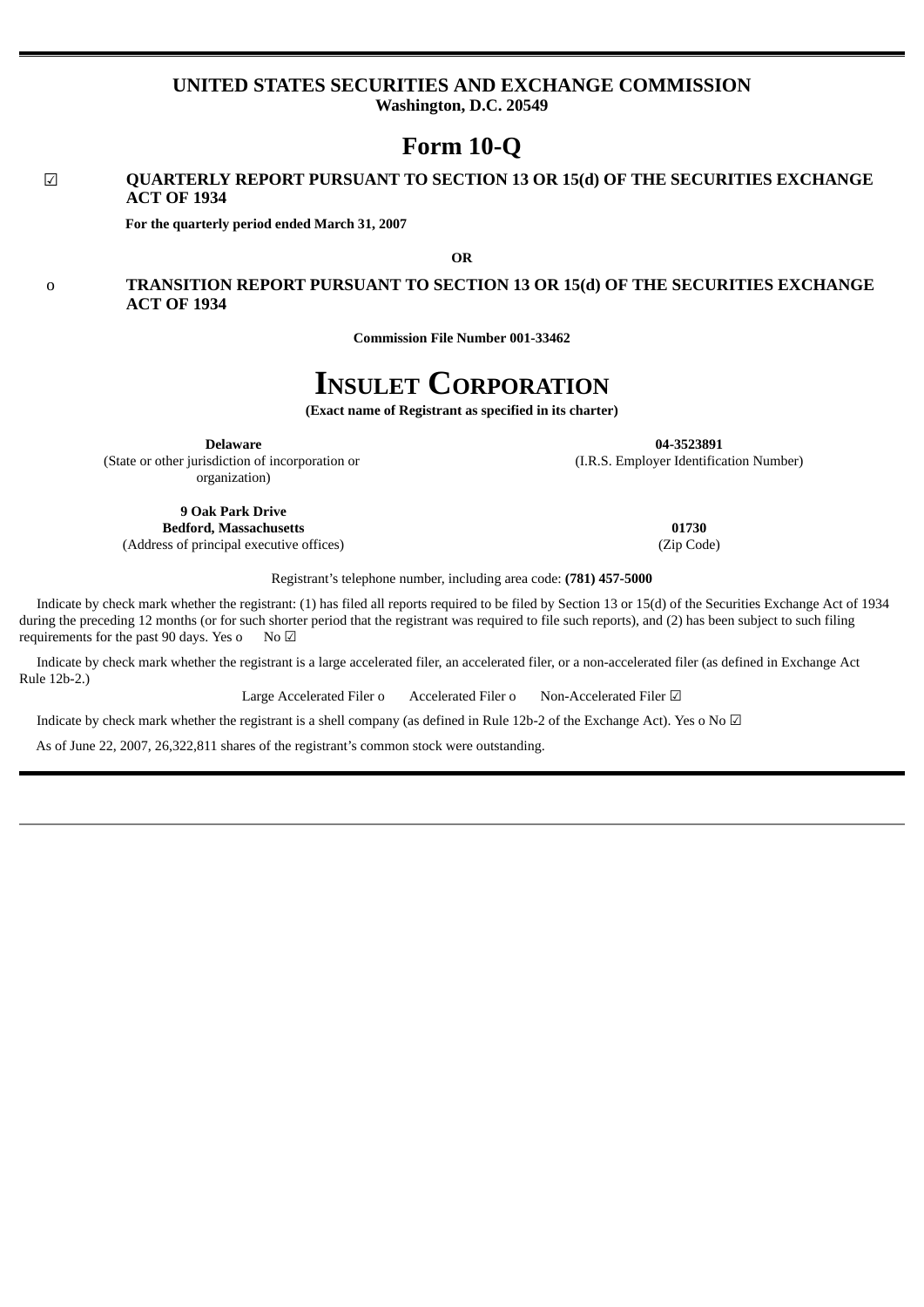# **INSULET CORPORATION QUARTERLY REPORT ON FORM 10-Q FOR THE QUARTER ENDED MARCH 31, 2007 TABLE OF CONTENTS**

|                                                                                                      | Page |
|------------------------------------------------------------------------------------------------------|------|
| <b>PART I. FINANCIAL INFORMATION</b>                                                                 |      |
| Item 1. Financial Statements                                                                         |      |
| Consolidated Balance Sheets at March 31, 2007 (unaudited) and December 31, 2006                      |      |
| Consolidated Statements of Operations for the Three Months Ended March 31, 2007 and 2006 (unaudited) |      |
| Consolidated Statements of Cash Flows for the Three Months Ended March 31, 2007 and 2006 (unaudited) |      |
| <b>Notes to Consolidated Financial Statements (unaudited)</b>                                        |      |
| Item 2. Management's Discussion and Analysis of Financial Condition and Results of Operations        | 17   |
| Item 3. Quantitative and Qualitative Disclosures About Market Risk                                   | 27   |
| <b>Item 4T. Controls and Procedures</b>                                                              | 27   |
| <b>PART II. OTHER INFORMATION</b>                                                                    |      |
| <b>Item 1. Legal Proceedings</b>                                                                     | 29   |
| Item 1A. Risk Factors                                                                                | 29   |
| Item 2. Unregistered Sales of Equity Securities and Use of Proceeds                                  | 45   |
| <b>Item 3. Defaults Upon Senior Securities</b>                                                       | 46   |
| Item 4. Submission of Matters to a Vote of Security Holders                                          | 46   |
| Item 5. Other Information                                                                            | 46   |
| Item 6. Exhibits                                                                                     | 46   |
| <b>Signatures</b>                                                                                    | 47   |
|                                                                                                      |      |

# (i)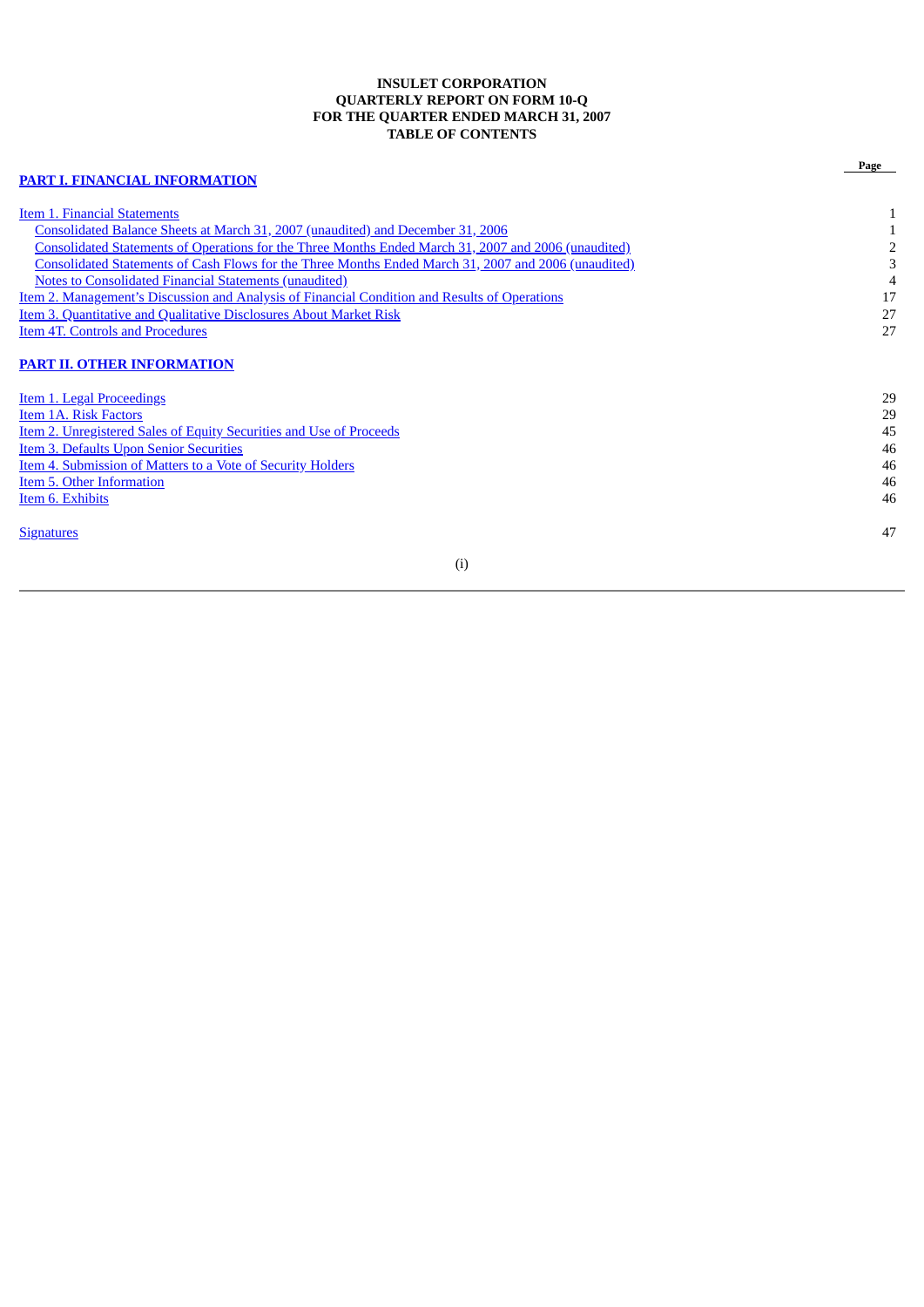# <span id="page-3-1"></span><span id="page-3-0"></span>**Item 1. Financial Statements**

# **INSULET CORPORATION CONSOLIDATED BALANCE SHEETS**

<span id="page-3-2"></span>

|                                                                                                                                                                   | As of<br>March 31,<br>2007<br>(unaudited) | As of<br>December 31,<br>2006<br>(In thousands, except share data) |
|-------------------------------------------------------------------------------------------------------------------------------------------------------------------|-------------------------------------------|--------------------------------------------------------------------|
| <b>ASSETS</b>                                                                                                                                                     |                                           |                                                                    |
| <b>Current Assets</b>                                                                                                                                             |                                           |                                                                    |
| Cash                                                                                                                                                              | 19,076<br>\$                              | $\mathbb{S}$<br>33,231                                             |
| Accounts receivable, net                                                                                                                                          | 2.118                                     | 1.417                                                              |
| <b>Inventories</b>                                                                                                                                                | 4,256                                     | 3,390                                                              |
| Prepaid expenses and other current assets                                                                                                                         | 1,797                                     | 1,827                                                              |
| Total current assets                                                                                                                                              | 27,247                                    | 39,865                                                             |
| Property and equipment, net                                                                                                                                       | 18,484                                    | 16,999                                                             |
| Other assets                                                                                                                                                      | 1,951                                     | 276                                                                |
| <b>Total assets</b>                                                                                                                                               | \$<br>47,682                              | \$<br>57,140                                                       |
| LIABILITIES, REDEEMABLE CONVERTIBLE PREFERRED STOCK AND STOCKHOLDERS' DEFICIT                                                                                     |                                           |                                                                    |
| <b>Current Liabilities</b>                                                                                                                                        |                                           |                                                                    |
| Accounts payable                                                                                                                                                  | \$<br>4,687                               | \$<br>3,450                                                        |
| Accrued expenses                                                                                                                                                  | 4,325                                     | 4,193                                                              |
| Deferred revenue                                                                                                                                                  | 679                                       | 284                                                                |
| Current portion of long-term debt                                                                                                                                 | 29,225                                    | 29,222                                                             |
| Preferred stock warrant liability                                                                                                                                 | 2,015                                     | 1,931                                                              |
| Total current liabilities                                                                                                                                         | 40,931                                    | 39.080                                                             |
| Other long-term liabilities                                                                                                                                       | 317                                       | 316                                                                |
| <b>Total liabilities</b>                                                                                                                                          | 41,248                                    | 39,396                                                             |
| Redeemable convertible preferred stock, \$0.001 par value:                                                                                                        |                                           |                                                                    |
| Authorized: 46,408,050 shares at March 31, 2007 and December 31, 2006                                                                                             |                                           |                                                                    |
| Issued and outstanding Series A: 1,000,000 shares stated at liquidation and redemption value at March 31, 2007 and<br>December 31, 2006                           | 1,000                                     | 1,000                                                              |
| Issued and outstanding Series B: 5,945,946 shares stated at liquidation and redemption value at March 31, 2007 and<br>December 31, 2006                           | 11,000                                    | 11,000                                                             |
| Issued and outstanding Series C: 10,476,191 shares stated at liquidation and redemption value at March 31, 2007 and<br>December 31, 2006                          | 22,000                                    | 22,000                                                             |
| Issued and outstanding Series D: 14,669,421 shares stated at liquidation and redemption value at March 31, 2007 and<br>December 31, 2006                          | 35,500                                    | 35,500                                                             |
| Issued and outstanding Series E: 13,738,661 shares stated at liquidation and redemption value at March 31, 2007 and<br>December 31, 2006                          | 50,009                                    | 50,009                                                             |
| Stockholders' deficit                                                                                                                                             |                                           |                                                                    |
| Common stock \$.001 par value:                                                                                                                                    |                                           |                                                                    |
| Authorized: 65,000,000 shares at March 31, 2007 and December 31, 2006<br>Issued: 485,444 and 457,076 shares at March 31, 2007 and December 31, 2006, respectively | $\mathbf{1}$                              | $\mathbf{1}$                                                       |
| Additional paid-in capital                                                                                                                                        | 524                                       | 293                                                                |
| Accumulated deficit                                                                                                                                               | (113,600)                                 | (102,040)                                                          |
| Subscription receivable                                                                                                                                           |                                           | (19)                                                               |
| Total stockholders' deficit                                                                                                                                       | (113,075)                                 | (101, 765)                                                         |
| Total liabilities and stockholders' deficit                                                                                                                       | \$<br>47,682                              | \$<br>57,140                                                       |

The accompanying notes are an integral part of these consolidated financial statements.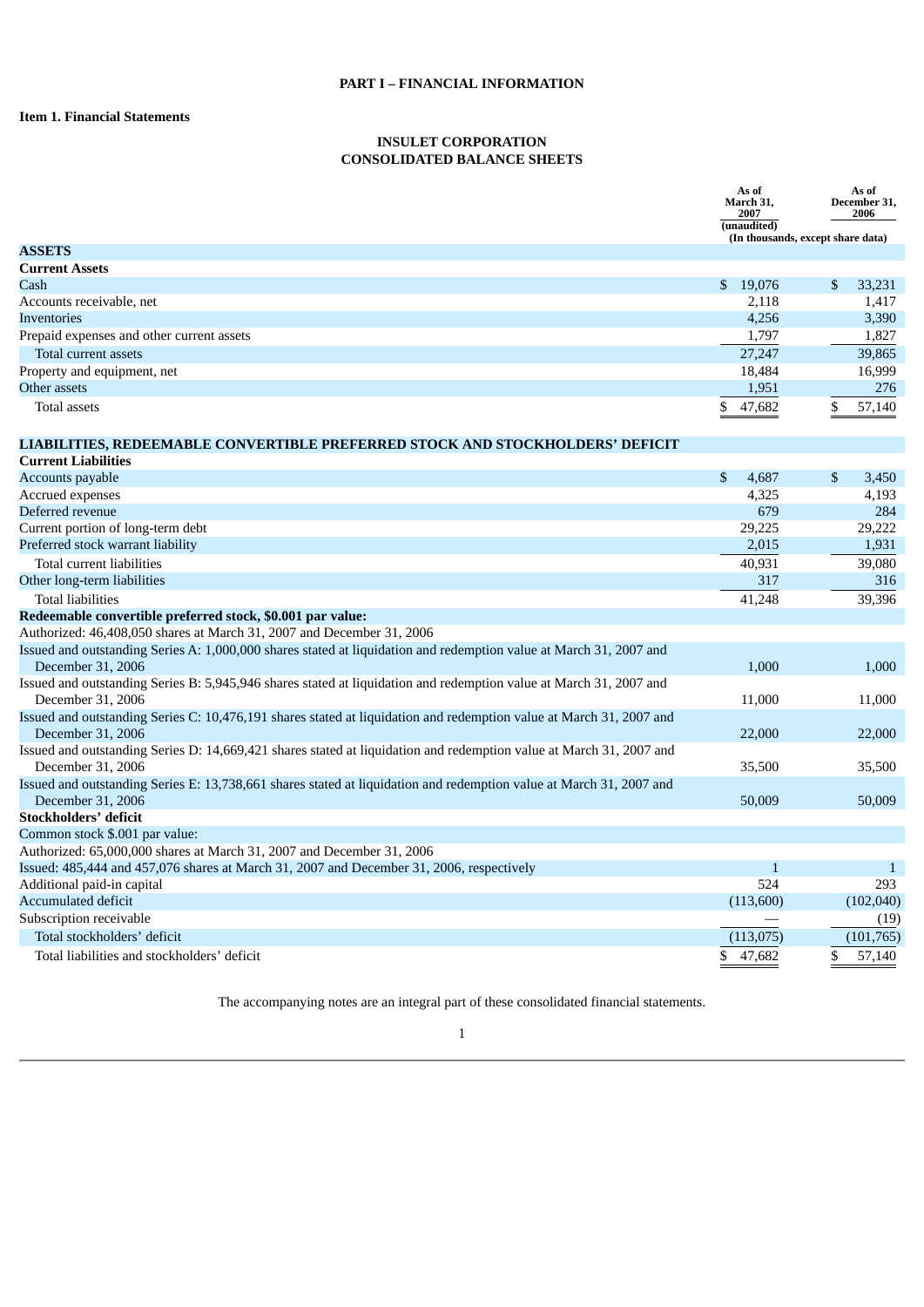# **INSULET CORPORATION CONSOLIDATED STATEMENTS OF OPERATIONS (unaudited)**

<span id="page-4-0"></span>

|                                                                                    |             | <b>Three Months Ended</b><br>March 31,                 |
|------------------------------------------------------------------------------------|-------------|--------------------------------------------------------|
|                                                                                    | 2007        | 2006                                                   |
| Revenue                                                                            | 2,008<br>S. | (In thousands, except share and per share data)<br>222 |
| Cost of revenue                                                                    | 4,572       | 2,753                                                  |
| Gross loss                                                                         | (2,564)     | (2,531)                                                |
| Operating expenses:                                                                |             |                                                        |
| Research and development                                                           | 2,470       | 1,750                                                  |
| General and administrative                                                         | 2,660       | 1,553                                                  |
| Sales and marketing                                                                | 3,104       | 1,072                                                  |
| Total operating expenses                                                           | 8,234       | 4,375                                                  |
| <b>Operating loss</b>                                                              | (10,798)    | (6,906)                                                |
| Interest income                                                                    | 304         | 235                                                    |
| Interest expense                                                                   | (982)       | (269)                                                  |
| Increase in value of preferred stock warrant liability                             | (84)        |                                                        |
| Net loss                                                                           | (11,560)    | (6,940)                                                |
| Accretion of redeemable convertible preferred stock                                |             | (222)                                                  |
| Net loss attributable to common shareholders                                       | (11,560)    | (7, 162)                                               |
| Net loss per share basic and diluted                                               | (23.86)     | (21.06)                                                |
| Weighted-average number of shares used in calculating net loss per share           | 484,431     | 340,106                                                |
| Pro forma net loss per share basic and diluted                                     | (0.64)      | (0.45)                                                 |
| Pro forma weighted-average number of shares used in calculating net loss per share | 18,152,203  | 15,995,946                                             |

The accompanying notes are an integral part of these consolidated financial statements.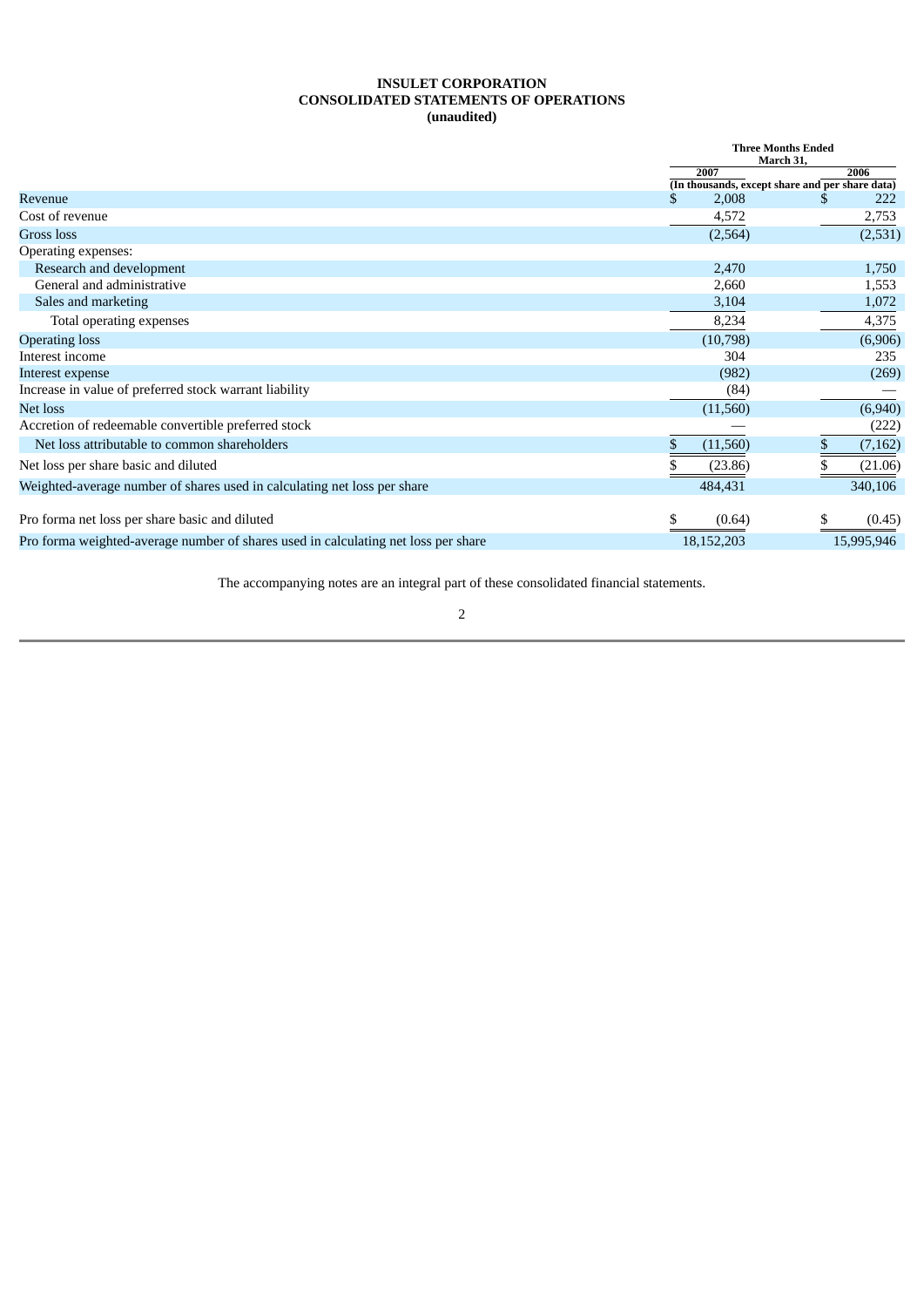# **INSULET CORPORATION CONSOLIDATED STATEMENTS OF CASH FLOWS (unaudited)**

<span id="page-5-0"></span>

|                                                                            | <b>Three Months Ended</b><br>March 31, |                      |
|----------------------------------------------------------------------------|----------------------------------------|----------------------|
|                                                                            | 2007                                   | 2006                 |
| <b>Cash flows from operating activities</b>                                |                                        | $($ In thousands $)$ |
| Net loss                                                                   | \$(11,560)                             | \$ (6,940)           |
| Adjustments to reconcile net loss to net cash used in operating activities |                                        |                      |
| Depreciation                                                               | 846                                    | 509                  |
| Amortization of debt discount                                              | 60                                     | 14                   |
| Redeemable convertible preferred stock warrant expense                     | 84                                     |                      |
| Stock compensation expense                                                 | 209                                    | 28                   |
| Provision for bad debts                                                    | 120                                    | 9                    |
| Non cash interest expense                                                  | (57)                                   |                      |
| Changes in operating assets and liabilities:                               |                                        |                      |
| Accounts receivable                                                        | (821)                                  | (99)                 |
| Inventory                                                                  | (866)                                  | (809)                |
| Prepaids and other current assets                                          | 30                                     | 209                  |
| Other assets                                                               | (1,675)                                |                      |
| Accounts payable and accrued expenses                                      | 1,369                                  | 2,084                |
| Other long term liabilities                                                |                                        | 120                  |
| Deferred revenue                                                           | 395                                    | (25)                 |
| Net cash used in operating activities                                      | (11, 865)                              | (4,899)              |
| <b>Cash flows from investing activities</b>                                |                                        |                      |
| Purchases of property and equipment                                        | (2, 331)                               | (3,992)              |
| Net cash used in investing activities                                      | (2, 331)                               | (3,992)              |
| <b>Cash flows from financing activities</b>                                |                                        |                      |
| Proceeds from sale of Series E preferred stock, net of issuance cost       |                                        | 49,787               |
| Proceeds from exercise of stock options                                    | 22                                     | 23                   |
| Proceeds from payment of subscription receivable                           | 19                                     | 11                   |
| Net cash provided by financing activities                                  | 41                                     | 49,821               |
| Net increase (decrease) in cash and cash equivalents                       | (14, 155)                              | 40,930               |
| Cash and cash equivalents, beginning of period                             | 33,231                                 | 7,660                |
| Cash and cash equivalents, end of period                                   | \$19,076                               | \$48,590             |

The accompanying notes are an integral part of these consolidated financial statements.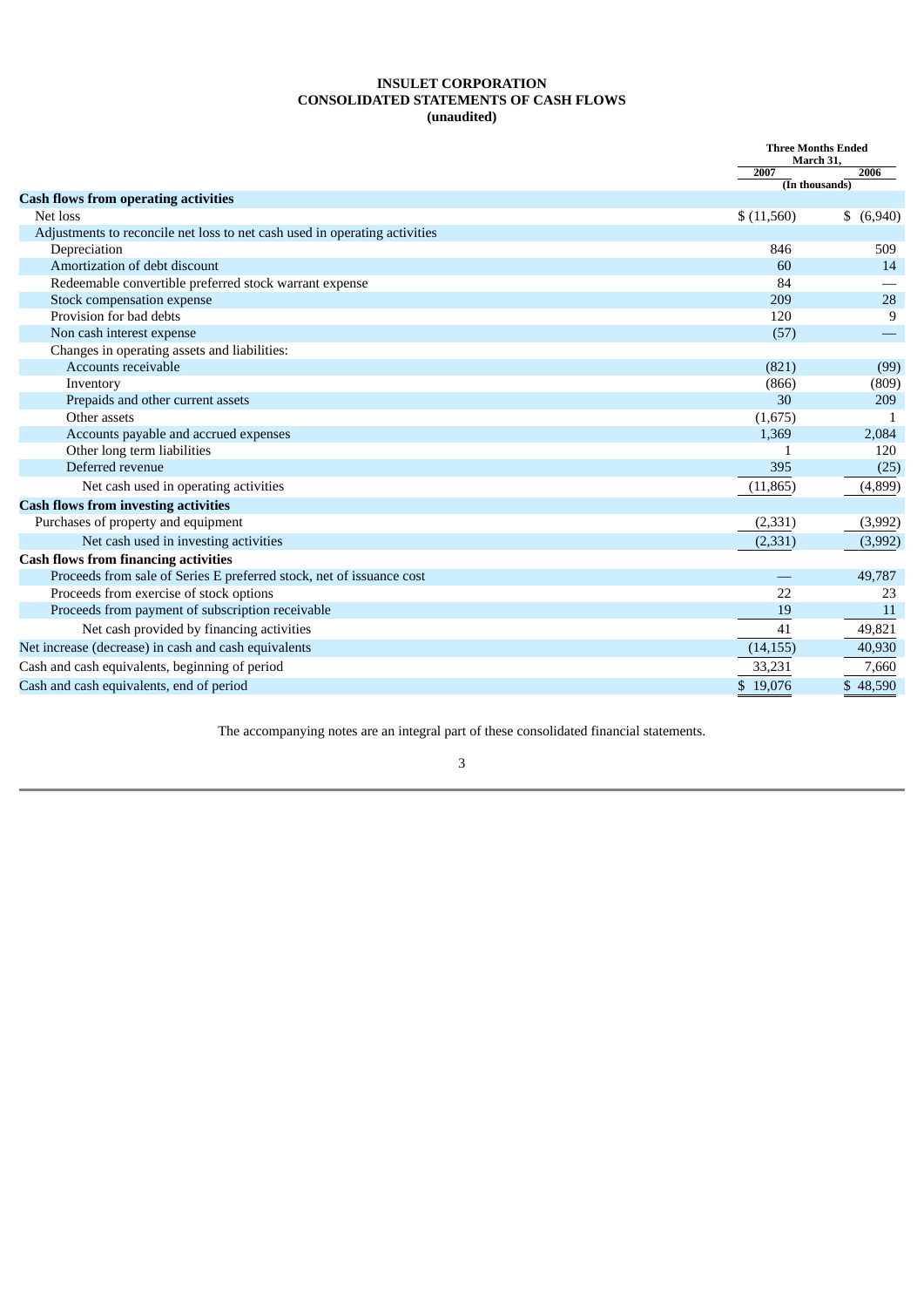# **INSULET CORPORATION NOTES TO CONSOLIDATED FINANCIAL STATEMENTS (unaudited)**

#### <span id="page-6-0"></span>**1. Nature of Business**

Insulet Corporation (the "Company"), located in Bedford Massachusetts, is principally engaged in the development, manufacture and commercialization of an insulin infusion system for people with insulin-dependent diabetes. The Company was incorporated in Delaware in 2000. Since inception, the Company has devoted substantially all of its efforts to designing and developing the OmniPod Insulin Management System, raising capital and recruiting personnel. As a result, the Company was considered a development stage company pursuant to Statement of Financial Accounting Standards ("SFAS") No. 7, *Accounting and Reporting by Development Stage Enterprises*, through December 31, 2005. The year 2006 was the first year during which the Company was an operating company and was no longer in the development stage. The Company commercially launched the OmniPod Insulin Management System in August 2005 after receiving FDA 510(k) approval in January 2005. The first commercial product was shipped in October 2005.

#### **2. Summary of Significant Accounting Policies**

#### *Unaudited Interim Financial Statements*

The accompanying unaudited consolidated financial statements have been prepared in accordance with generally accepted accounting principles for interim financial information and with the instructions to Form 10-Q and Article 10 of Regulation S-X. Accordingly, they do not include all of the information and footnotes required by generally accepted accounting principles for the complete financial statements. In the opinion of management, all adjustments (consisting of normal recurring accruals) considered necessary for a fair presentation have been included. Operating results for the three month period ended March 31, 2007 are not necessarily indicative of the results that may be expected for the full fiscal year ending December 31, 2007.

The consolidated balance sheet at December 31, 2006 has been derived from the audited consolidated financial statements at that date but does not include all of the information and footnotes required by generally accepted accounting principles for complete financial statements.

For further information, refer to the consolidated financial statements and footnotes thereto included in the Company's registration statement on Form S-1 for the year ended December 31, 2006.

# *Use of Estimates in Preparation of Financial Statements*

The preparation of financial statements in conformity with U.S. generally accepted accounting principles requires management to make estimates and assumptions that affect the reported amounts of assets and liabilities and disclosure of contingent assets and liabilities at the date of the financial statements, and the reported amounts of revenue and expense during the reporting periods. The most significant estimates used in these financial statements include the valuation of inventories and equity instruments, the lives of property and equipment, and warranty and bad debt reserve calculations. Actual results could differ from those estimates.

#### *Principles of Consolidation*

The consolidated financial statements include the accounts of the Company and its wholly-owned subsidiary, Sub-Q Solutions, Inc. All material intercompany balances and transactions have been eliminated in consolidation. To date there has been no activity in Sub-Q Solutions, Inc.

# *Cash and Cash Equivalents*

For the purposes of the financial statement classification, the Company considers all highly liquid investment instruments with original maturities of ninety days or less, when purchased, to be cash equivalents. Cash

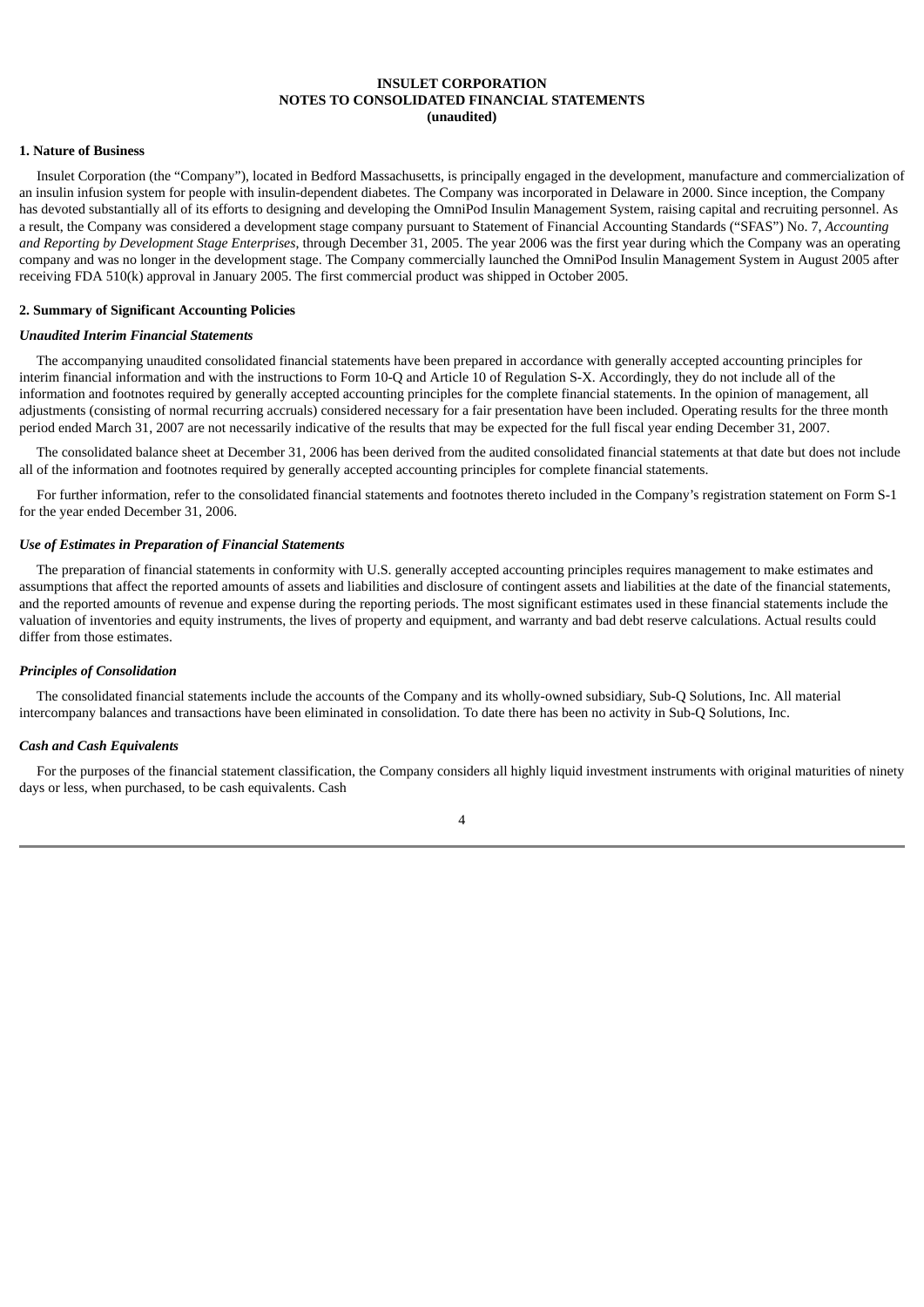equivalents consist of money market accounts and are carried at cost, which approximates their fair values. Outstanding letters of credit, principally relating to security deposits for lease obligations, totaled \$200,000 at March 31, 2007 and December 31, 2006.

#### *Accounts Receivable and Allowance for Doubtful Accounts*

Accounts receivable consist of amounts due from third-party payors and patients. In estimating the collectibility of accounts receivable, the Company analyzes payor and patient concentrations, payor and patient credit-worthiness, and competitive benchmarks. These allowances are recorded in the period when the revenue is recorded. The allowances are adjusted currently for any changes in estimated collections.

Bad debt expense for the three months ended March 31, 2007 and 2006 amounted to \$120,000 and \$9,000, respectively. There was \$26,000 in write-offs or other adjustments to the allowance for doubtful accounts during the three months ended March 31, 2007. There were no write-offs or adjustments during 2006.

#### *Inventories*

Inventories are valued at the lower of actual cost or market, using the first-in, first-out ("FIFO") method. Inventory has been written down to market for all periods presented as the Company currently manufactures its product at a loss. Work in process is calculated based upon a build up in the stage of completion using estimated labor inputs for each stage in production. Costs for PDMs and OmniPods include raw material, labor and manufacturing overhead. The Company evaluates inventory valuation on a quarterly basis for obsolete or slow-moving items.

#### *Property & Equipment*

Property and equipment is stated at cost and depreciated using the straight-line method over the estimated useful lives of the respective assets. Leasehold improvements are amortized over their useful life or the life of the lease, whichever is shorter. Assets capitalized under capital lease are amortized in accordance with the respective class of owned assets and the amortization is included with depreciation expense. Maintenance and repair costs are expensed as incurred.

# *Impairment of Property & Equipment*

The Company reviews the carrying value of its property and equipment to assess the recoverability of these assets whenever events indicate that impairment may have occurred. As part of this assessment, the Company reviews the future undiscounted operating cash flows expected to be generated by those assets. If impairment is indicated through this review, the carrying amount of the asset would be reduced to its estimated fair value.

#### *Revenue Recognition*

The Company generates revenue from the sale of its OmniPod Insulin Management System to diabetes patients. The initial sale to a new customer typically includes OmniPods and a Starter Kit, which include the Personal Diabetes Manager ("PDM"), two OmniPods, the OmniPod System User Guide and the OmniPod System Interactive Training CD. The Company offers a 45-day right of return for its Starter Kits sales (the Company changed from a 30-day right of return effective for shipments prior to December 1, 2006). Subsequent sales to existing customers typically consist of OmniPods sales. Revenues are recognized in accordance with Staff Accounting Bulletin No. 104, Revenue Recognition in Financial Statements ("SAB 104"), which requires that persuasive evidence of a sales arrangement exists, delivery of goods occurs through transfer of title and risk and rewards of ownership, the selling price is fixed or determinable and collectibility is reasonably assured. With respect to these criteria:

**•** The evidence of an arrangement generally consists of a physician order form, a patient information form, and if applicable, third-party insurance approval.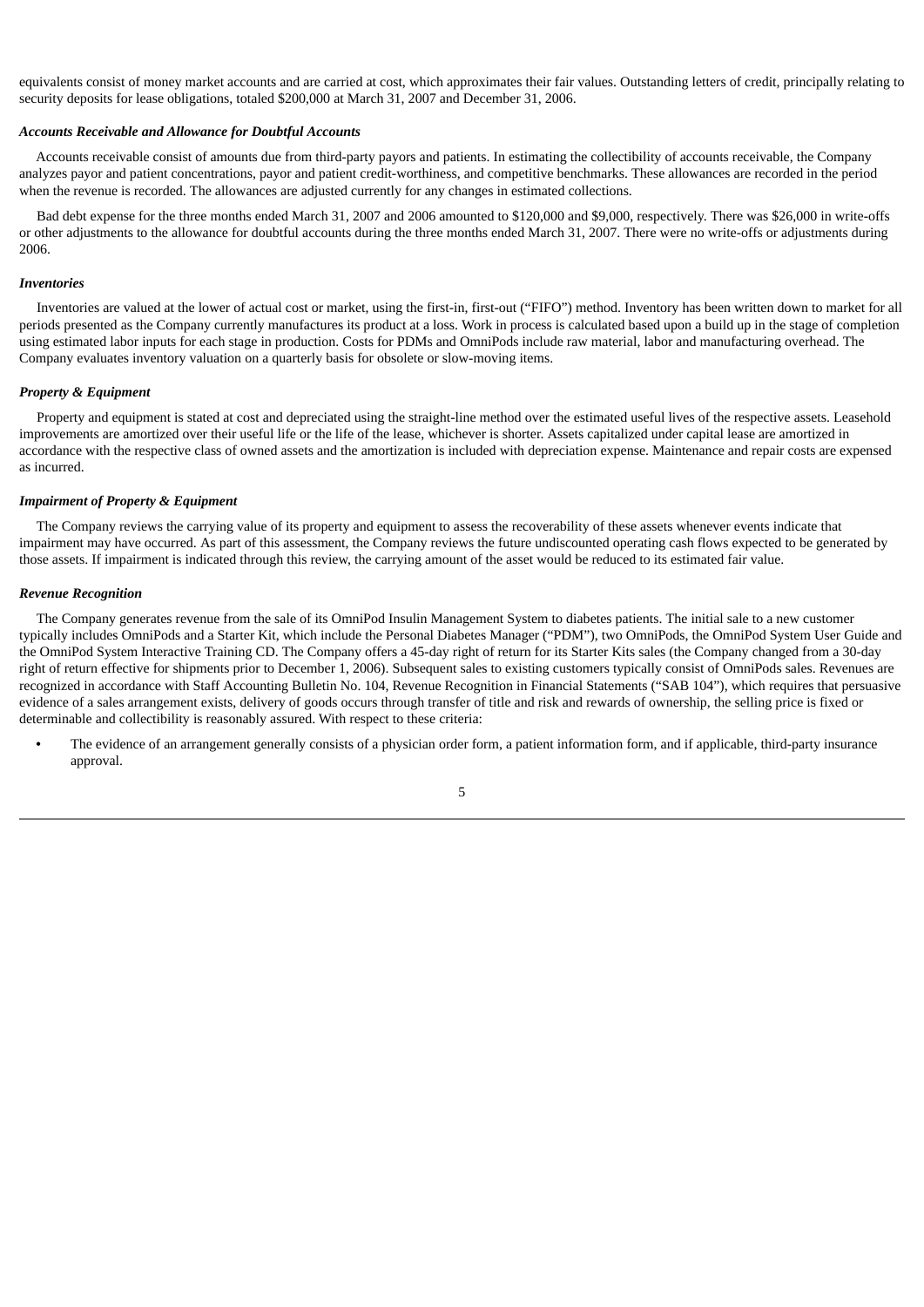- **•** Transfer of title and risk and rewards of ownership are passed to the patient upon shipment from the Company.
- **•** The selling prices for all sales are fixed and agreed with the patient, and if applicable, the patient's third-party insurance provider(s) prior to shipment and are based on established list prices or, in the case of certain third-party insurers, contractually agreed upon prices.

The Company has considered the requirements of Emerging Issues Task Force ("EITF") No. 00-21, *Revenue Arrangements with Multiple Deliverables*, when accounting for the OmniPods and Starter Kits. EITF 00-21 requires that the Company assess whether the different elements qualify for separate accounting. The Company recognizes revenue for the Starter Kits once all elements have been delivered and the right of return has expired.

The Company has applied Statement of Financial Accounting Standards ("SFAS") No. 48, *Revenue Recognition When the Right of Return Exists*. In accordance with SFAS No. 48, the Company defers the revenue and, to the extent allowed, all related costs of all initial shipments until the right of return has lapsed. The Company had deferred revenue of \$679,000 and \$284,000 as of March 31, 2007 and December 31, 2006, respectively.

The Company recognizes subsequent sales of OmniPods upon shipment in accordance with the provisions set forth by SAB 104.

### *Concentration of Credit Risk*

Financial instruments that subject the Company to credit risk primarily consist of cash and cash equivalents. The Company maintains the majority of its cash with one accredited financial institution. Although revenues are recognized from shipments directly to patients, the majority of shipments are billed to third party insurance payors.

#### *Research and Development*

The Company's research and development expenses consist of engineering, product development, quality assurance, clinical function and regulatory expenses. These expenses are primarily related to employee compensation, including salary, benefits and stock-based compensation. The Company also incurs expense related to consulting fees, materials and supplies, and marketing studies, including data management and associated travel expenses. Research and development costs are expensed as incurred.

# *Income Taxes*

In June 2006, the Financial Accounting Standards Board ("FASB") issued FASB Interpretation ("FIN") No. 48, "*Accounting for Uncertainty in Income Taxes*", which clarifies the accounting for uncertainty in income taxes recognized in an entity's financial statements in accordance with SFAS No. 109. FIN 48 prescribes a recognition threshold and measurement attribute for the financial statement recognition and measurement of a tax position taken or expected to be taken in a tax return. In addition, FIN 48 provides guidance on derecognition, classification, interest and penalties, accounting in interim periods, disclosure and transition. FIN 48 is effective for fiscal years beginning after December 15, 2006.

The Company adopted FIN 48 on January 1, 2007. The adoption of FIN 48 did not have a material impact on the Company's financial position or results of operations. Upon adoption and as of March 31, 2007, the Company had no unrecognized tax benefits recorded.

The Company files federal and state tax returns. The Company has accumulated significant losses since its inception in 2000. Since the net operating losses may potentially be utilized in future years to reduce taxable income, all of the Company's tax years remain open to examination by the major taxing jurisdictions to which the Company is subject.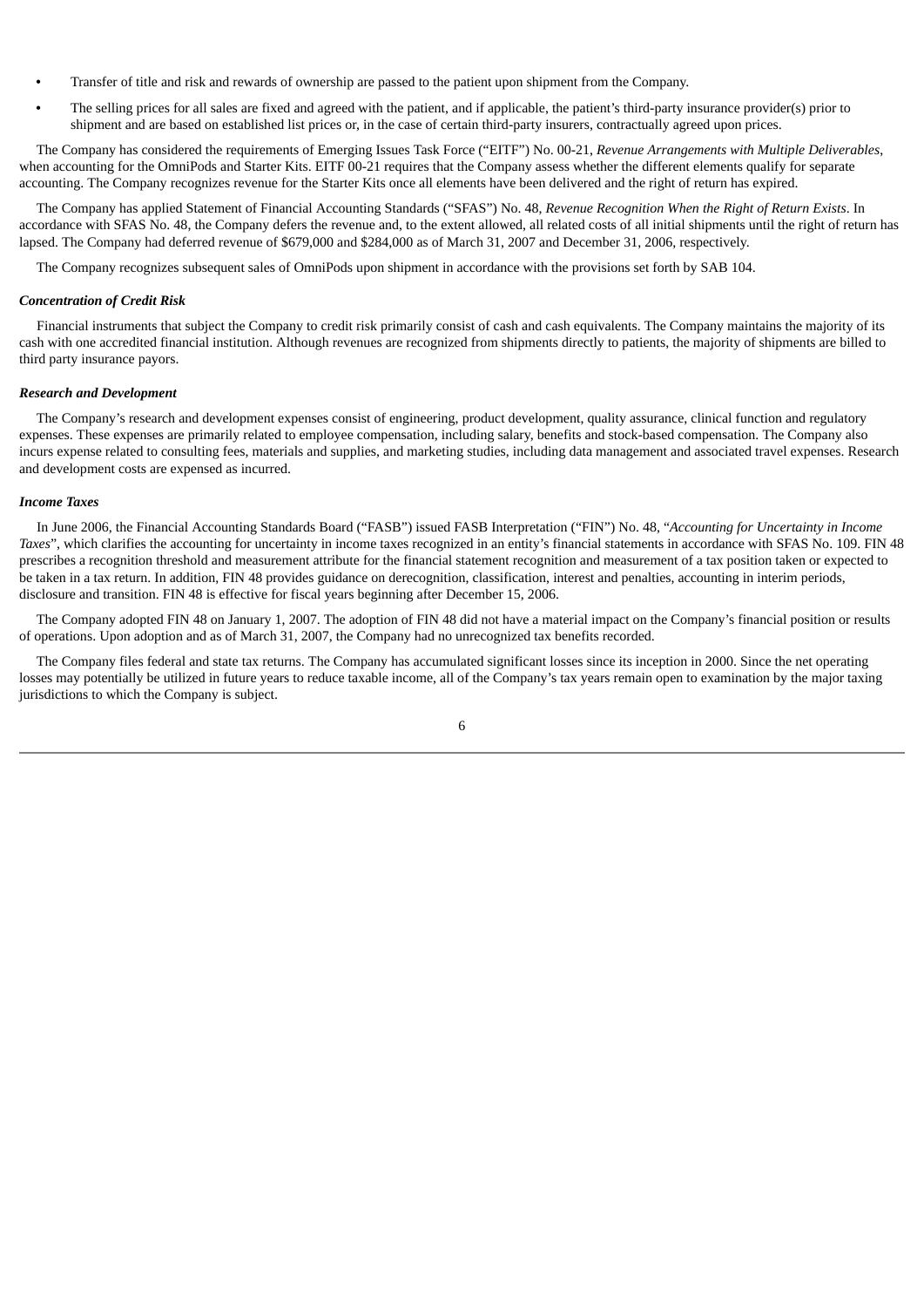The Company recognizes interest and penalties for uncertain tax positions in income tax expense. Upon adoption and as of March 31, 2007, the Company had no interest and penalty accrual or expense.

#### *Stock Based Compensation*

Effective January 1, 2006, the Company adopted SFAS No. 123 (revised 2004), *Share Based Payment*, or SFAS 123R, which is a revision of Statement No. 123 ("SFAS 123") *Accounting for Stock Based Compensation*. SFAS 123R supersedes Accounting Principles Board ("APB") No. 25, *Accounting for Stock Issued to Employees* ("APB 25"), and amends FASB Statement No. 95 *Statement of Cash Flows*. SFAS 123R requires all share-based payments to employees, including grants of employee stock options, to be recognized in the income statement based on their fair values. Pro forma disclosure is no longer an alternative.

Prior to January 1, 2006, the Company accounted for employee stock based compensation in accordance with the provisions of APB 25 and FASB Interpretation No. 44, Accounting for Certain Transactions Involving Stock Compensation — an Interpretation of APB No. 25, and complied with the disclosure provisions of SFAS 123, and related SFAS No. 148, *Accounting for Stock-Based Compensation — Transaction and Disclosure*. Under APB 25, compensation expense is based on the difference, if any, on the date of the grant, between the fair value of the stock and the exercise price of the option. The stock based compensation is amortized using the straight-line method over the vesting period.

SFAS 123R requires nonpublic companies that used the minimum value method in SFAS 123R for either recognition or pro forma disclosures to apply SFAS 123R using the prospective-transition method. As such, the Company will continue to apply APB 25 in future periods to equity awards outstanding at the date of SFAS 123R's adoption that were measured using the minimum value method. In accordance with the requirements of SFAS 123R, the Company will not present pro forma disclosures for periods prior to the adoption of SFAS 123R, as the estimated fair value of the Company's stock options granted through December 31, 2005 was determined using the minimum value method.

Effective January 1, 2006 with the adoption of SFAS 123R, the Company elected to use the Black-Scholes option pricing model to determine the weighted-average fair value of options granted. In accordance with SFAS 123R, the Company will recognize the compensation expense of share-based awards on a straight-line basis over the vesting period of the award.

The determination of the fair value of share-based payment awards utilizing the Black-Scholes model is affected by the stock price and a number of assumptions, including expected volatility, expected life, risk-free interest rate and expected dividends. The Company does not have a history of market prices of its common stock as it was not a public company, and as such estimates volatility in accordance with Securities and Exchange Commission's Staff Accounting Bulletin No. 107, *Share-Based Payment* (SAB 107) using historical volatilities of similar public entities. The expected life of the awards is estimated based on the "SEC Shortcut Approach" as defined in SAB 107, which is the midpoint between the vesting date and the end of the contractual term. The risk-free interest rate assumption is based on observed interest rates appropriate for the terms of the awards. The dividend yield assumption is based on company history and expectation of paying no dividends. Forfeitures are estimated at the time of grant and revised, if necessary, in subsequent periods if actual forfeitures differ from those estimates. Stock based compensation expense recognized in the financial statements in 2006 and thereafter is based on awards that are ultimately expected to vest. The Company evaluates the assumptions used to value the awards on a quarterly basis and if factors change and different assumptions are utilized, stock based compensation expense may differ significantly from what has been recorded in the past. If there are any modifications or cancellations of the underlying unvested securities, the Company may be required to accelerate, increase or cancel any remaining unearned stock based compensation expense.

Prior to April 1, 2006, the exercise prices for options granted were set by the Company's board of directors based upon guidance set forth by the American Institute of Certified Public Accountants (AICPA) in the AICPA Technical Practice Aid, "Valuation of Privately-Held-Company Equity Securities Issued as Compensation", or the AICPA Practice Aid. To that end, the board considered a number of factors in determining the option price, including the following factors: (1) prices for the Company's preferred stock, which the Company had sold to outside investors in arms-length transactions, and the rights, preferences and privileges of the Company's preferred

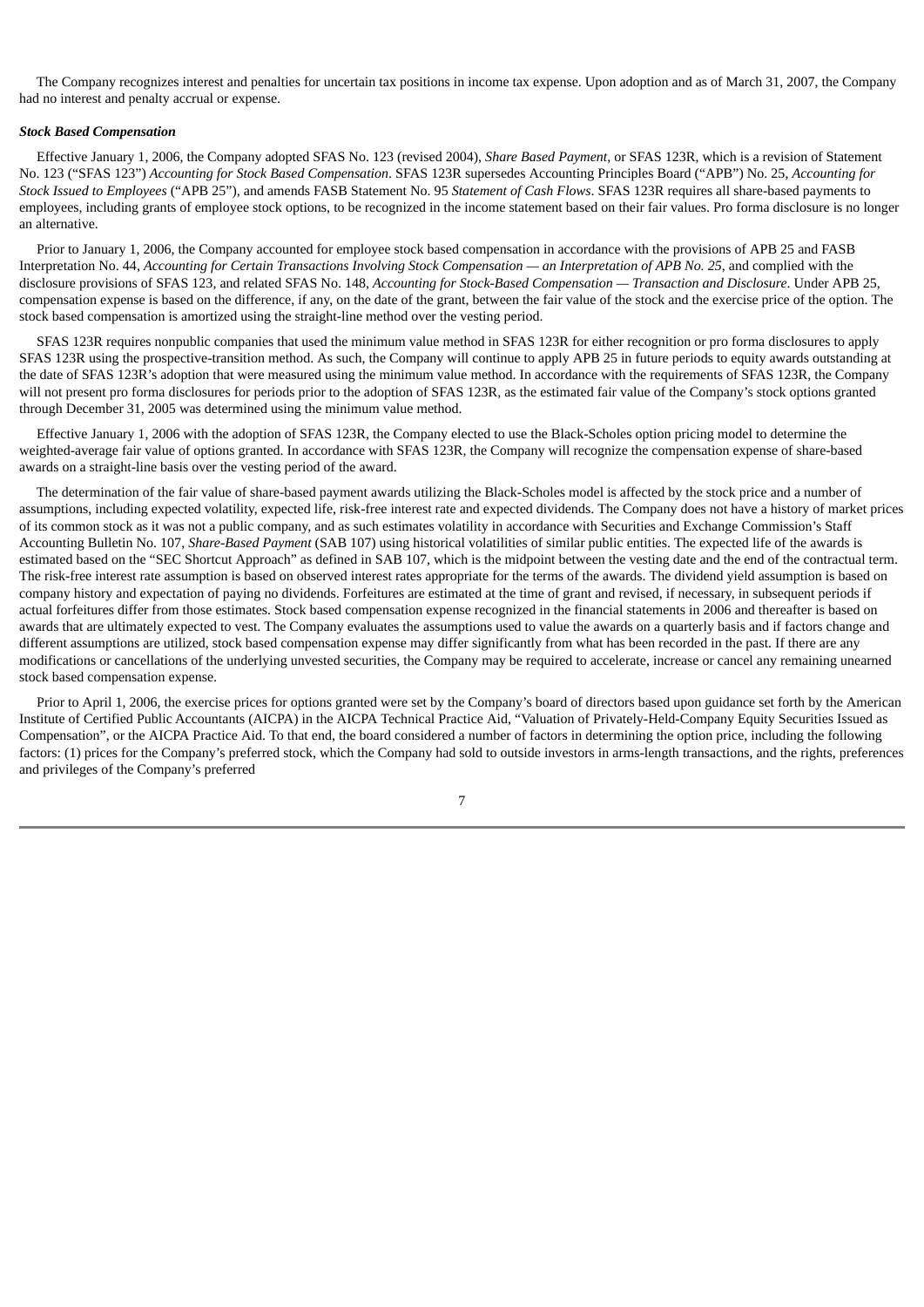stock and common stock in the Series A through Series E financing, (2) obtaining FDA 510(k) clearance, (3) launching the OmniPod System and (4) achievement of budgeted revenue and results.

In connection with the preparation of the financial statements for the initial public offering, the Company retrospectively estimated the fair value of its common stock based upon several factors, including the following factors: (1) operating and financial performance, (2) progress and milestones attained in the business, (3) past sales of convertible preferred stock, (4) the results of the retrospective independent valuations, and (5) the expected valuation obtained in an initial public offering. The Company believes this to have been a reasonable methodology based on the factors above and based on several arm's-length transactions involving the Company's stock supportive of the results produced by this valuation methodology.

See Note 8 for a summary of the stock option activity under our stock based employee compensation plan.

# *Recent Accounting Pronouncements*

In September 2006, the FASB issued SFAS No. 157, *Fair Value Measurements* ("SFAS 157"). This standard defines fair value, establishes a framework for measuring fair value in accounting principles generally accepted in the United States, and expands disclosure about fair value measurements. This pronouncement applies under other accounting standards that require or permit fair value measurements. Accordingly, this statement does not require any new fair value measurement. This statement is effective for fiscal years beginning after November 15, 2007, and interim periods within those fiscal years. The Company will be required to adopt SFAS 157 in the first quarter of fiscal year 2008. The Company is currently evaluating the requirements of SFAS 157 and has not yet determined the impact on its financial statements.

In February 2007, the FASB issued SFAS No. 159, Fair Value Option for Financial Assets and Financial Liabilities - Including an amendment of FASB *Statement 115* ("SFAS 159"), which permits entities to choose to measure many financial instruments and certain other items at fair value. SFAS 159 is effective as of the beginning of an entity's first fiscal year that begins after November 15, 2007. The Company is currently evaluating if it will elect the fair value option for any of its eligible financial instruments and other items.

# **3. Net Loss Per Share**

Basic net loss per share is computed by dividing net loss attributable to common stockholders by the weighted average number of common shares outstanding for the period, excluding unvested restricted common shares. For all periods presented there were no unvested restricted common shares. Diluted net loss per share is computed using the weighted average number of common shares outstanding and, when dilutive, potential common share equivalents from options and warrants (using the treasury-stock method), and potential common shares from convertible securities (using the if-converted method). Because the Company reported a net loss for the three months ended March 31, 2007 and 2006, respectively, all potential common shares have been excluded from the computation of the dilutive net loss per share for all periods presented because the effect would have been antidilutive. Such potential common share equivalents consist of the following:

|                                                 | <b>Three Months Ended</b><br>March 31, |            |
|-------------------------------------------------|----------------------------------------|------------|
|                                                 | 2007                                   | 2006       |
| Series A redeemable convertible preferred stock | 380,705                                | 380,705    |
| Series B redeemable convertible preferred stock | 2,263,651                              | 2,263,651  |
| Series C redeemable convertible preferred stock | 3,988,337                              | 3,988,337  |
| Series D redeemable convertible preferred stock | 5,584,722                              | 5,584,722  |
| Series E redeemable convertible preferred stock | 5,230,376                              | 5,230,376  |
| Outstanding options                             | 2,511,691                              | 2,173,256  |
| <b>Outstanding warrants</b>                     | 219,981                                | 125,853    |
| Total                                           | 20,179,463                             | 19,746,900 |

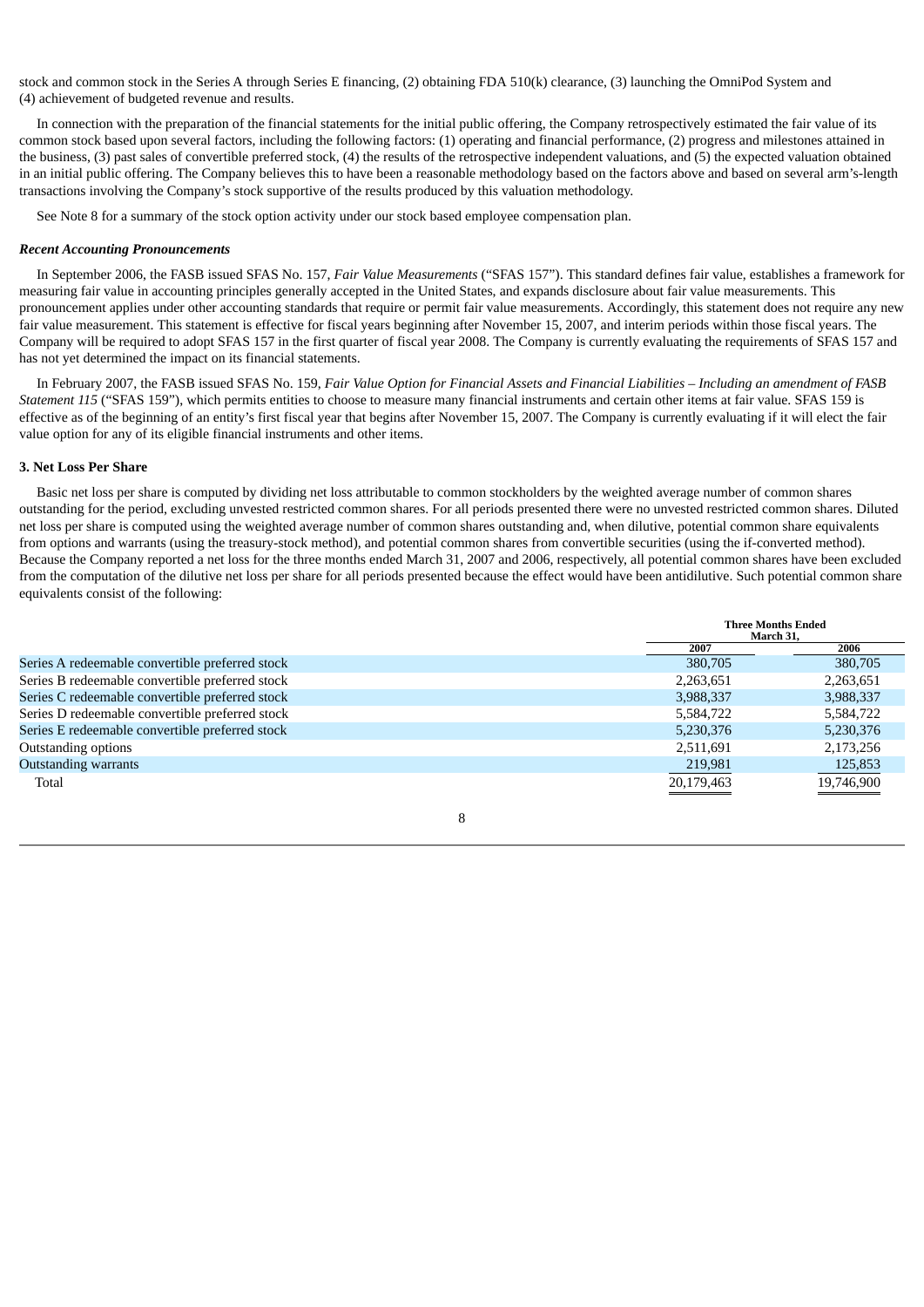# **Pro forma net loss per share (unaudited)**

The calculation of pro forma basic and diluted net loss per share attributable to common stockholders assumes the conversion of all shares of Series A, B, C, D and E redeemable convertible preferred stock into shares of common stock using the as-if-converted method. In accordance with Rule 11-02 under Regulation S-X, the Company is presenting pro forma net loss per share for the three month ending March 31, 2007 as well as for the same period ending March 31, 2006. The Company's computation of pro forma net loss per share calculation is as follows:

|                                                                         | <b>Three Months Ended</b><br>March 31, |                                   |    |            |
|-------------------------------------------------------------------------|----------------------------------------|-----------------------------------|----|------------|
|                                                                         |                                        | 2007                              |    | 2006       |
| <b>Numerator</b>                                                        |                                        | (In thousands, except share data) |    |            |
| Net loss attributable to common stockholders                            |                                        | (11, 560)                         | £. | (7, 162)   |
| <b>Denominator</b>                                                      |                                        |                                   |    |            |
| Basic and diluted weighted average common shares outstanding            |                                        | 484,431                           |    | 340,106    |
| Adjustment to reflect the conversion of preferred stock and warrants:   |                                        |                                   |    |            |
| Conversion of Series A redeemable convertible preferred stock           |                                        | 380,705                           |    | 380,705    |
| Conversion of Series B redeemable convertible preferred stock           |                                        | 2,263,651                         |    | 2,263,651  |
| Conversion of Series C redeemable convertible preferred stock           |                                        | 3,988,337                         |    | 3,988,337  |
| Conversion of Series D redeemable convertible preferred stock           |                                        | 5,584,722                         |    | 5,584,722  |
| Conversion of Series E redeemable convertible preferred stock           |                                        | 5,230,376                         |    | 3,312,572  |
|                                                                         |                                        |                                   |    |            |
| Conversion of warrant (Series D redeemable convertible preferred stock) |                                        | 125,853                           |    | 125,853    |
| Conversion of warrant (Series E redeemable convertible preferred stock) |                                        | 94,128                            |    |            |
| Pro forma basic and diluted weighted average common shares outstanding  |                                        | 18,152,203                        |    | 15,995,946 |
| Pro forma net loss per share basic and diluted                          |                                        | (0.64)                            |    | (0.45)     |

# **4. Inventories**

Inventories consist of the following:

|                 |              | As of<br>March 31,<br>2007 |                | As of<br>December 31,<br>2006 |
|-----------------|--------------|----------------------------|----------------|-------------------------------|
|                 |              |                            | (In thousands) |                               |
| Raw materials   | $\mathbb{S}$ | 2,043                      |                | 1,177                         |
| Work-in-process |              | 445                        |                | 367                           |
| Finished goods  |              | 1,768                      |                | 1,846                         |
|                 |              | 4,256                      |                | 3,390                         |

Inventory was adjusted by \$767,000 and \$1.5 million as of March 31, 2007 and December 31, 2006, respectively, to reflect values at the lower of cost or market. At March 31, 2007 and December 31, 2006, 42% and 54%, respectively, of the total inventory is valued below the Company's cost. The Company's production process has a high degree of fixed costs due to the early stage of capacity build-up and market penetration of its products. Consequently, sales and production volumes have not been adequate to result in per unit costs that are lower than the current market price for the Company's products.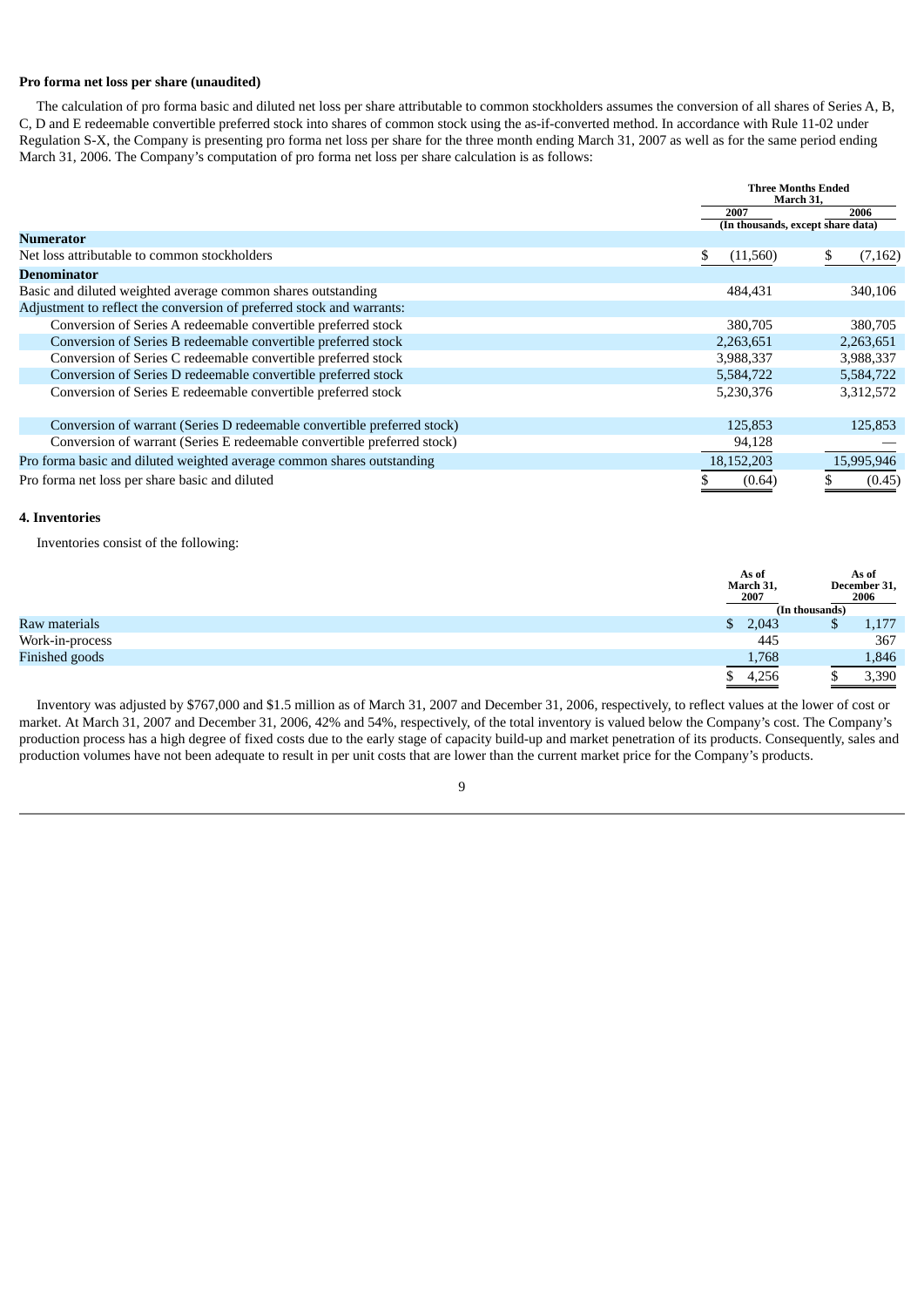# **5. Property and Equipment**

Property and equipment consist of the following:

|                                | <b>Estimated</b><br><b>Useful Life</b><br>(Years) | As of<br>March 31,<br>2007 | As of<br>December 31,<br>2006 |
|--------------------------------|---------------------------------------------------|----------------------------|-------------------------------|
|                                |                                                   |                            | (In thousands)                |
| Machinery and equipment        | 5                                                 | $\mathbb{S}$<br>8,712      | 8,559<br>S                    |
| Construction in process        |                                                   | 9,831                      | 7,987                         |
| Computer                       | 3                                                 | 1,040                      | 975                           |
| Software                       | 3                                                 | 1,252                      | 1,061                         |
| Leasehold improvements         | $\ast$                                            | 1,763                      | 1,730                         |
| Office furniture and fixtures  | 5                                                 | 748                        | 703                           |
| Total property and equipment   |                                                   | \$23,346                   | 21,015<br>\$                  |
| Less: Accumulated depreciation |                                                   | (4,862)                    | (4,016)                       |
| <b>Total</b>                   |                                                   | \$18,484                   | 16,999                        |

# Lesser of term of lease or useful life of asset

Depreciation expense related to property and equipment was \$846,000 and \$509,000 for the three months ended March 31, 2007 and 2006.

Construction in process consists of machinery and equipment in the process of being constructed for use in the Company's automated manufacturing process. Depreciation on the machinery and equipment does not begin until the machinery and equipment is installed and integrated into the manufacturing process.

# **6. Indebtedness and Warrants to Purchase Shares Subject to Redemption**

# *Loan and Security Agreements*

On June 2, 2005, the Company entered into a \$10.0 million term loan and security agreement with Lighthouse Capital Partners V, L.P. Interest on this term loan was charged at a rate of 8%. This term loan required only interest payments through June 1, 2006. After that date, the principal and interest was payable ratably over 42 months. At the end of the amortization period of the term loan, the Company was obligated to make a final payment of \$1.0 million, which was being amortized as interest expense over the life of the loan. Upon payment of the term loan in December 2006, the remaining unamortized balance of the final \$1.0 million payment was recognized as interest expense.

In connection with this term loan, the Company issued a warrant to the lender to purchase up to 330,579 shares of Series D preferred stock. The Company recorded the \$251,000 fair value of the warrant as a discount to the term loan. The cost of the warrant was being amortized to interest expense over the 54 month life of this term loan. The remaining balance of the discount was expensed upon payment of the term loan in December 2006.

On December 27, 2006, the Company entered into a credit and security agreement with a group of lenders led by Merrill Lynch Capital pursuant to which the Company borrowed \$30.0 million in a term loan. The Company used \$9.5 million of the proceeds from this term loan to repay all amounts owed under the term loan with Lighthouse Capital Partners V, L.P. This term loan is secured by all the assets of the Company other than its intellectual property. The borrowings under the term loan bear interest at a floating rate equal to the LIBOR rate plus 6% per annum. Interest is payable on a monthly basis during the term of the loan and, beginning on October 1, 2007;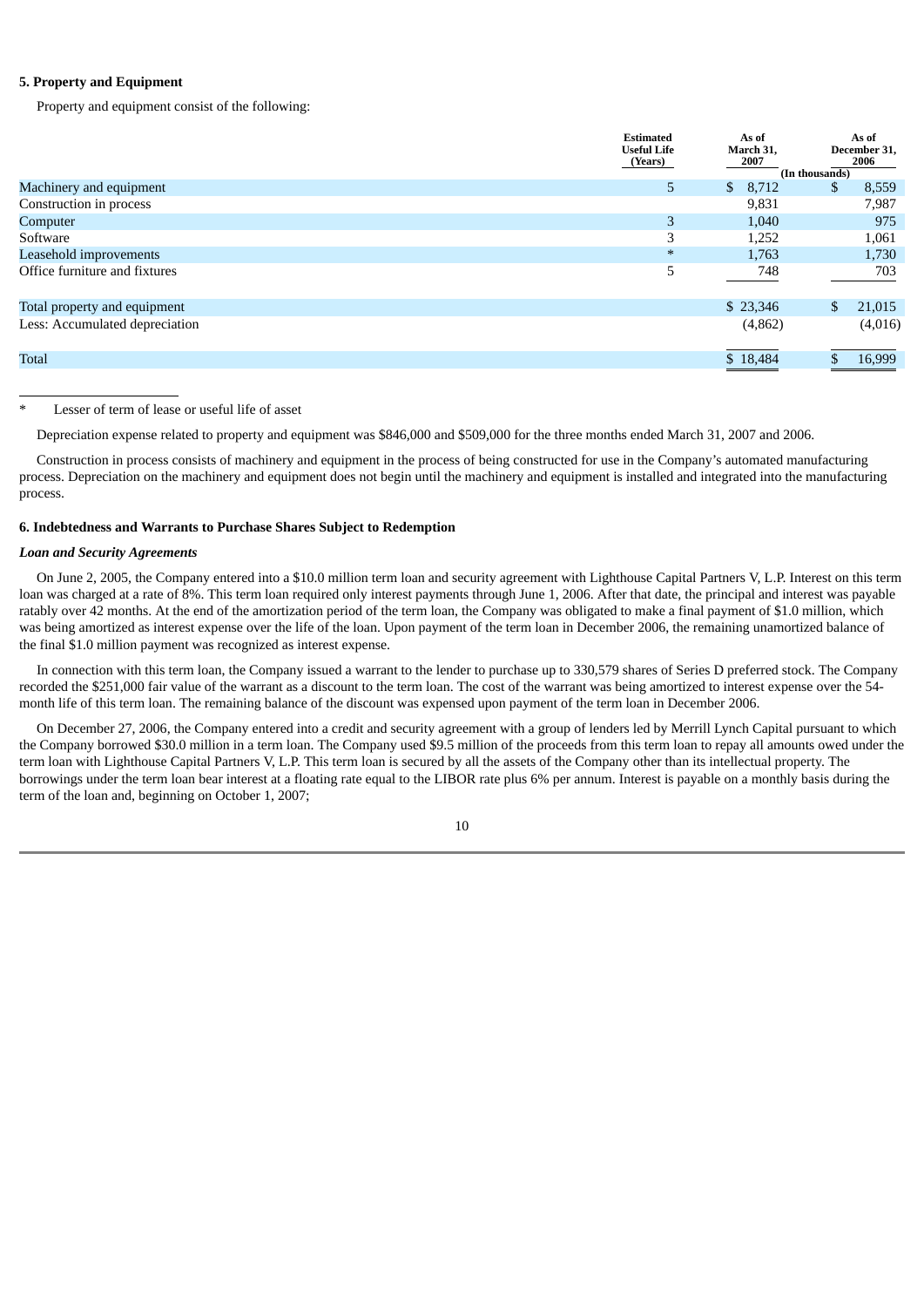principal will be paid in 33 equal monthly installments of \$909,091. This term loan is also subject to a loan origination fee amounting to \$900,000. The Company has capitalized these costs as deferred financing costs as of December 31, 2006. The deferred cost asset will be amortized to interest expense over the 42-month life of this term loan. This term loan is subject to acceleration upon the occurrence of any fact, event or circumstance that has resulted or could reasonably be expected to result in a material adverse effect. Consequently, such debt has been classified as a current liability at December 31, 2006 in accordance with the provisions set forth by FASB Technical Bulletin No. 79-3 Subjective Acceleration Clause in Long-Term Debt Agreements.

In connection with this term loan, the Company issued warrants to the lenders to purchase up to 247,252 of Series E preferred stock. The Company recorded the \$835,000 fair value of the warrants as a discount to the term loan. The costs of the warrants are being amortized to interest expense over the 42 month life of this term loan.

# *Warrants*

In connection with the term loans with Lighthouse Capital Partners and a group of lenders led by Merrill Lynch Capital, the Company issued warrants to the lenders to purchase shares of its redeemable convertible preferred stock. These warrants have been recorded as "preferred stock warrant liability" in current liabilities in accordance with FASB Statement No. 150, Accounting for Certain Financial Instruments with Characteristics of Both Liabilities and Equity and FASB Staff Position No. 150-5 Issuer's Accounting under FASB Statement No. 150 for Freestanding Warrants and Other Similar Instruments on *Shares That Are Redeemable* .

Significant terms and fair values of warrants to purchase redeemable convertible preferred stock are as follows (in thousands except share and per share data):

|                    |                   | Exercise           |                   | Shares as of         |                   | <b>Fair Value as of</b> |
|--------------------|-------------------|--------------------|-------------------|----------------------|-------------------|-------------------------|
| <b>Stock</b>       | Expiration Date   | Price<br>Per Share | March 31,<br>2007 | December 31.<br>2006 | March 31.<br>2007 | December 31<br>2006     |
| Series D preferred | June 2, 2012      | \$2.42             | 330,579           | 330,579              | \$1,150           | \$1,096                 |
| Series E preferred | December 27, 2013 | 3.64               | 247.252           | 247.252              | 865               | 835                     |
| Total              |                   |                    | 577,831           | 577,831              | \$2,015           | \$1,931                 |

All warrants automatically converted upon the closing of the Company's initial public offering into warrants to purchase shares of common stock at a ratio of one share of common stock for every 2.6267 shares of redeemable convertible preferred stock. In connection with this conversion, the exercise prices of the warrants were also adjusted to an exercise price of \$6.36 per share in the case of the Series D warrant and an exercise price of \$9.56 per share in the case of the Series E warrants.

The Company recorded the \$251,000 and \$835,000 fair value of the warrants for Series D and Series E preferred stock, respectively as a discount to the term loans.

The fair value of the Series D and Series E warrants was calculated as of March 31, 2007, using the Black-Scholes option-pricing model with the following assumptions: 5.25 (Series D) and 6.75 year (Series E) expected lives, risk-free interest rate of 4.54% (Series D) and 4.58% (Series E), expected volatility of 67.00%, and no dividend yield. The fair value of the Series D and Series E warrants was calculated as of December 31, 2006, using the Black-Scholes option-pricing model with the following assumptions: 5.5 (Series D) and 7 year (Series E) expected lives, risk-free interest rate of 4.70%, expected volatility of 71.36%, and no dividend yield.

The Company recorded \$84,000 of other expense for the three months ended March 31, 2007 to reflect increases in the estimated fair value of the Series D and Series E warrants during the period.

Upon the closing of the Company's initial public offering on May 18, 2007, all outstanding warrants to purchase shares of our preferred stock automatically converted into warrants to purchase shares of our common stock and, as a result, will no longer be subject to FSP 150-5 for periods ended or ending on or after that date. The aggregate fair value of these warrants as of May 18, 2007, after a final remeasurement of fair value, will be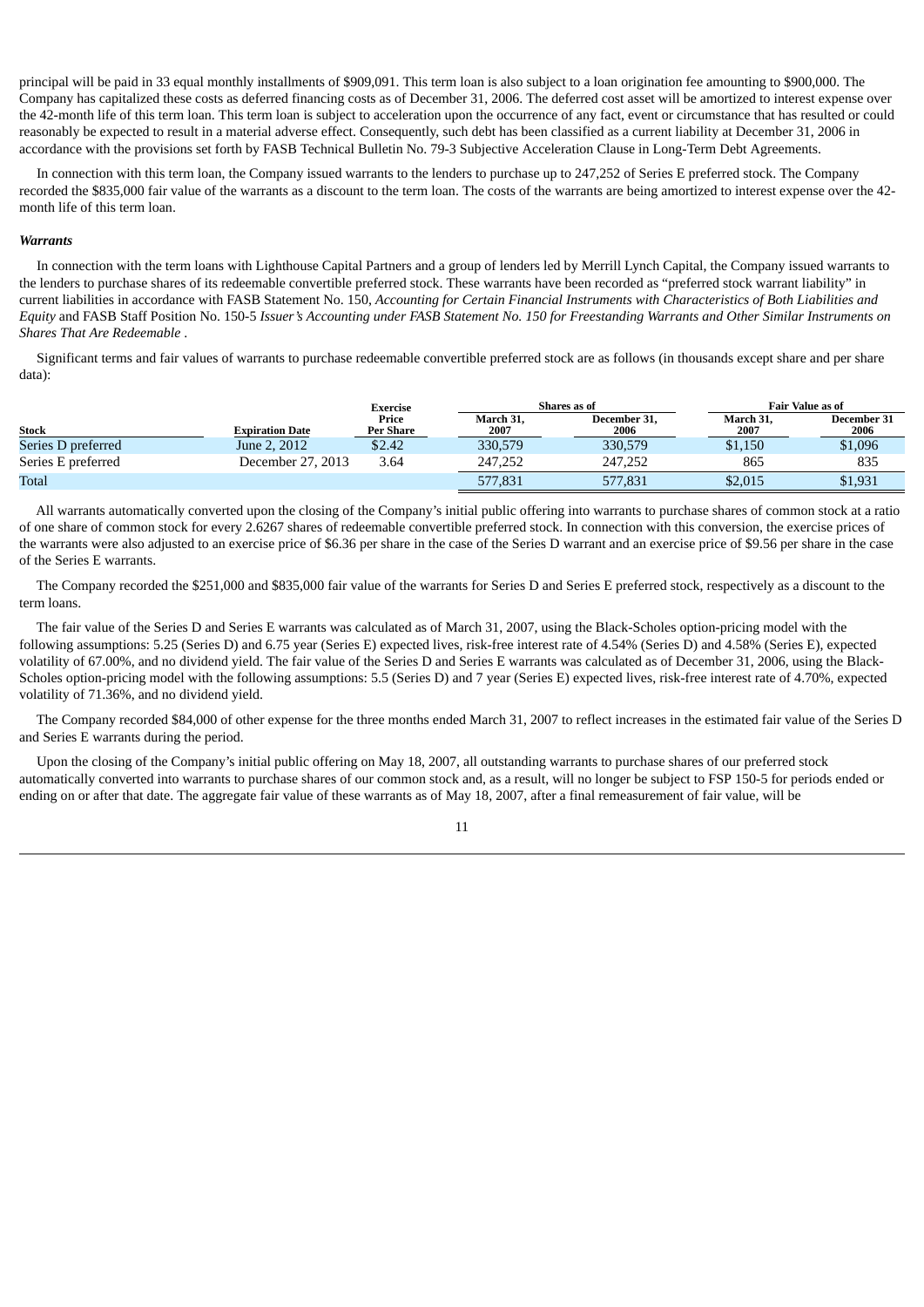reclassified from liabilities to additional paid-in capital, a component of stockholders' deficit, and we will cease to record any related periodic fair value adjustments.

# **7. Commitments and Contingencies**

# *Operating Leases*

The Company leases its facilities, which are accounted for as operating leases. The leases generally provide for a base rent plus real estate taxes and certain operating expenses related to the leases. The Company entered into a new lease in 2004 which contains renewal options, escalating payments and leasehold allowances over the life of the lease. The Company has considered FASB Technical Bulletin 88-1, Issues Relating to Accounting for Leases , and FASB Technical Bulletin 85-3, Accounting for Operating Leases with Scheduled Rent Increases, in accounting for these lease provisions.

# *Legal Proceedings*

The Company is not currently subject to any material pending legal proceedings.

# *Indemnifications*

In the normal course of business, the Company enters into contracts and agreements that contain a variety of representations and warranties and provide for general indemnifications. The Company's exposure under these agreements is unknown because it involves claims that may be made against the Company in the future, but have not yet been made. To date, the Company has not paid any claims or been required to defend any action related to its indemnification obligations. However, the Company may record charges in the future as a result of these indemnification obligations.

In accordance with its bylaws, the Company has indemnification obligations to its officers and directors for certain events or occurrences, subject to certain limits, while they are serving at the Company's request in such capacity. There have been no claims to date and the Company has a director and officer insurance policy that enables it to recover a portion of any amounts paid for future claims.

# **8. Stock Option Plan**

Under the Company's 2000 Stock Option and Incentive Plan (the "Plan"), options may be granted to persons who are, at the time of grant, employees, officers, or directors of, or consultants or advisors to, the Company. The Plan provides for the granting of nonstatutory stock options, incentive stock options, stock bonuses, and rights to acquire restricted stock. The option price at the date of grant is determined by the Board of Directors and, in the case of incentive stock options, may not be less than the fair market value of the common stock at the date of grant, as determined by the Board of Directors. Options generally vest over a period of four years and expire 10 years from the date of grant. The provisions of the Plan limit the exercise of incentive stock options. At the time of grant, options are typically immediately exercisable, but subject to restrictions. The restrictions generally lapse over a period of four years. At March 31, 2007, the Company had reserved 3,314,828 shares of common stock for issuance under the Plan. At March 31, 2007, 364,586 options are available for future grant.

The Plan activity follows:

|                            | Number of<br>Options(#) | Weighted<br>Average<br>Exercise<br>Price(\$) | Aggregate<br><b>Intrinsic</b><br>Value(\$) |
|----------------------------|-------------------------|----------------------------------------------|--------------------------------------------|
| Balance, December 31, 2006 | 2,318,250               | 3.15                                         |                                            |
| Granted                    | 223,303                 | 11.64                                        |                                            |
| Exercised                  | (28, 368)               | 0.80                                         | 307,687(1)                                 |
| Canceled                   | (1, 494)                | 5.38                                         |                                            |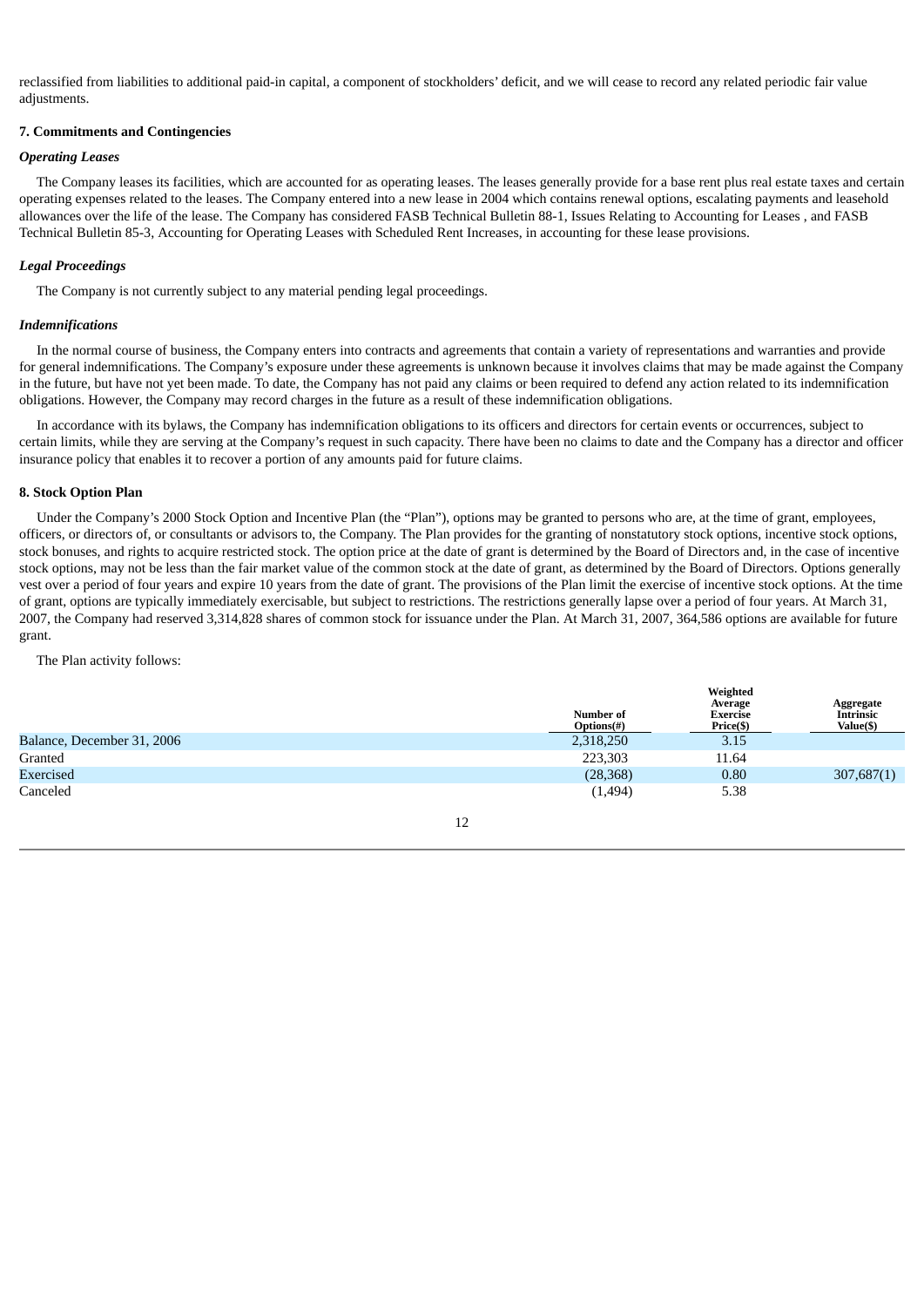|                                                | Number of<br><b>Options(#)</b> | werence<br>Average<br>Exercise<br>Price(\$) | Aggregate<br><b>Intrinsic</b><br>Value(\$) |
|------------------------------------------------|--------------------------------|---------------------------------------------|--------------------------------------------|
| Balance, March 31, 2007                        | 2,511,691                      | 3.93                                        | 20,098,792(2)                              |
| Vested, March 31, 2007                         | .800,562                       | 1.89                                        | 14,300,592(2)                              |
| Vested and expected to vest, March 31, 2007(3) | 2,260,020                      |                                             |                                            |

**Weighted**

- (1) The aggregate intrinsic value was calculated based on the positive difference between the estimated fair value of the Company's common stock as of the date of exercise and the exercise price of the underlying options.
- (2) The aggregate intrinsic value was calculated based on the positive difference between the estimated fair value of the Company's common stock as of March 31, 2007, and the exercise price of the underlying options.
- (3) Represents the number of vested options as of March 31, 2007, plus the number of unvested options expected to vest as of March 31, 2007, based on the unvested options outstanding at March 31, 2007, adjusted for the estimated forfeiture rate of 10.02%.

# *Employee Stock-Based Awards Granted On or Subsequent to January 1, 2006*

Effective January 1, 2006, the Company adopted SFAS 123R, using the prospective transition method, which requires the measurement and recognition of compensation expense for all share-based payment awards made to the Company's employees, directors and consultants. The Company's financial statements as of and for the year ended December 31, 2006 reflect the impact of SFAS 123R. In accordance with the prospective transition method, the Company's financial statements for prior periods have not been restated to reflect, and do not include, the impact of SFAS 123R. Stock-based compensation expense recognized is based on the value of the portion of stock-based awards that is ultimately expected to vest. Stock-based compensation expense recognized in the Company's statements of operations during the year ended December 31, 2006 includes compensation expense for stock-based awards based on the fair value estimated in accordance with the provisions of SFAS 123R. The Company attributes the value of stock-based compensation to expense using the straight-line method, which was previously used for its pro forma information required under SFAS 123.

The weighted average estimated fair value of the employee stock options granted was \$7.6384 and \$3.8670 per share for the three months March 31, 2007 and 2006, respectively.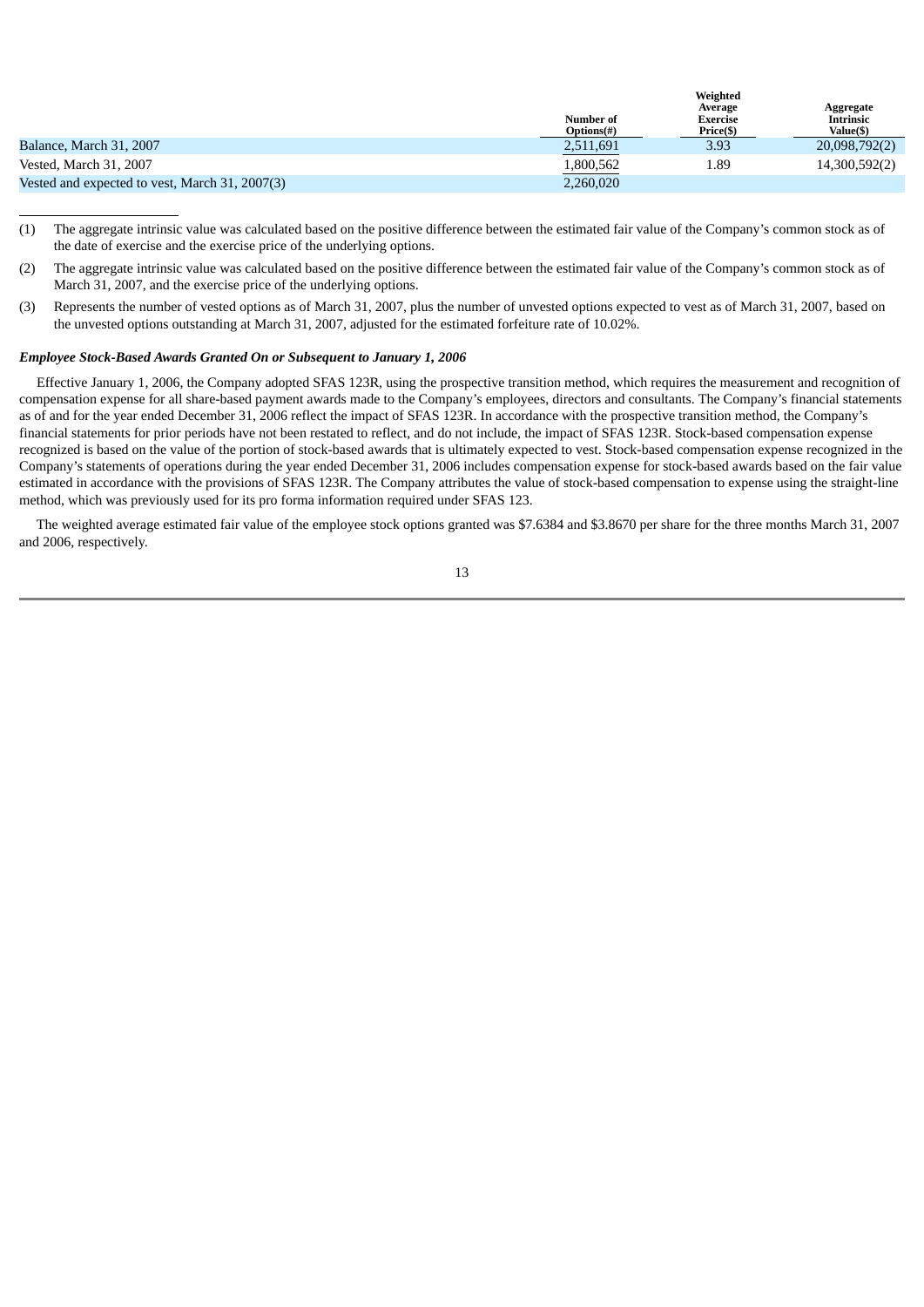The Company uses the Black-Scholes option pricing model to determine the fair value of stock options. The determination of the fair value of stock-based payment awards on the date of grant using a pricing model is affected by our stock price as well as assumptions regarding a number of complex and subjective variables. The estimated grant date fair values of the employee stock options were calculated using the Black-Scholes option pricing model, based on the following assumptions for the three months ended March 31, 2007:

| Risk-free interest rate  | 4.81%  |
|--------------------------|--------|
| Expected term (in years) | 6.25   |
| Dividend yield           | 0.00   |
| Expected volatility      | 67.00% |

*Risk-free interest rate.* The risk-free interest rate is based on U.S. Treasury zero-coupon issues with remaining terms similar to the expected term on the options.

*Expected volatility.* Expected volatility measures the amount that a stock price has fluctuated or is expected to fluctuate during a period. The Company determines volatility based on an analysis of comparable companies.

*Expected term.* The expected term of stock options represents the period the stock options are expected to remain outstanding and is based on the "SEC Shortcut Approach" as defined in SAB 107, *Share-Based Payments* , which is the midpoint between the vesting date and the end of the contractual term.

*Dividend yield.* The Company has never declared or paid any cash dividends and does not plan to pay cash dividends in the foreseeable future, and, therefore, used an expected dividend yield of zero in the valuation model.

*Forfeitures.* SFAS 123R also requires the Company to estimate forfeitures at the time of grant, and revise those estimates in subsequent periods if actual forfeitures differ from those estimates. The Company uses historical data to estimate pre-vesting option forfeitures and record stock-based compensation expense only for those awards that are expected to vest. If the Company's actual forfeiture rate is materially different from its estimate, the stock-based compensation expense could be significantly different from what the Company has recorded in the current period.

The amount of stock-based compensation expense that is expected to be recognized for outstanding, unvested options as of March 31, 2007 is as follows (in thousands):

| 2007 | 700   |
|------|-------|
| 2008 | 837   |
| 2009 | 752   |
| 2010 | 444   |
| 2011 | 19    |
|      | 2,752 |

The weighted average fair value of options granted during the three months ended March 31, 2007 was \$7.6384. Employee stock-based compensation expense under SFAS 123R recognized in the three months ended March 31, 2007 and 2006 was \$209,000 and \$28,000, respectively and was calculated based on awards ultimately expected to vest.

At March 31, 2007, the Company had \$2,752,000 of total unrecognized compensation expense under SFAS 123R, net of estimated forfeitures. The expense will be recognized over a weighted-average period of approximately two years.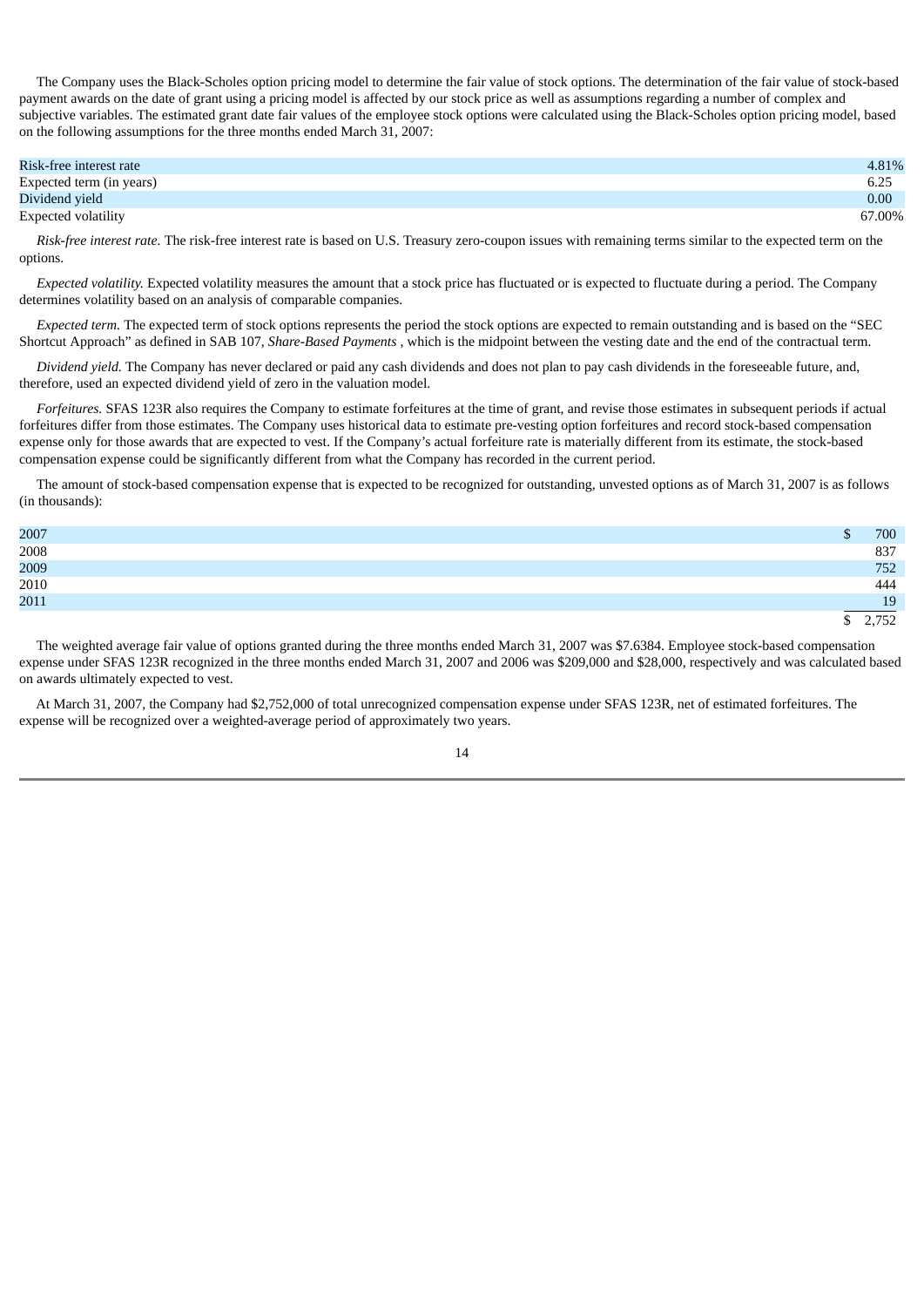#### **9. Income Taxes**

The Company provided a valuation allowance for the full amount of its net deferred tax asset for all periods because realization of any future tax benefit cannot be sufficiently assured as we do not expect income in the near-term.

Deferred income taxes reflect the net tax effects of temporary differences between the carrying amount of assets and liabilities for financial reporting purposes and the amounts used for income tax purposes.

#### **10. Subsequent Events**

#### *Reverse Stock Split*

On April 12, 2007, the Company's board of directors approved a 1 for 2.6267 reverse stock split of the Company's common stock, which was executed on May 10, 2007. All share and per share amounts of common stock in the accompanying consolidated financial statements have been restated for all periods to give retroactive effect to the stock split.

On May 14, 2007, a Registration Statement on Form S-1 (File No. 333-140694) (as amended or supplemented, the "Form S-1"), relating to the Company's initial public offering of common stock (the "IPO") was declared effective by the Securities and Exchange Commission.

On May 18, 2007, the Company issued and sold 7,700,000 shares of common stock at a price to the public of \$15.00 per share. On June 12, 2007, the Company issued and sold an additional 665,000 shares of common stock at a price to the public of \$15.00 per share pursuant to the underwriters' partial exercise of their over-allotment option. In connection with the IPO, the Company received total gross proceeds of \$125,475,000, or approximately \$113,791,750 in net proceeds after deducting underwriting discounts and offering commissions of \$8,783,250 and other offering costs of approximately \$2,900,000. As disclosed in the Form S-1, the Company intends to use the proceeds from the IPO for general corporate purposes, which may include: (i) the completion and improvement of its existing automated line and the construction of a second automated line to increase its manufacturing capacity; (ii) the expansion of its sales and marketing activities; and (iii) the funding of research and development.

Concurrent with the effective date of the IPO, the Company issued options to purchase an aggregate of approximately 118,963 shares under terms established by the 2000 Stock Option and Incentive Plan (the "2000 Plan"). On April 12, 2007, the Company's board of directors resolved that, subsequent to this grant, no further grants shall be made under the 2000 Plan.

On May 18, 2007, each share of the Company's preferred stock converted into 2.6267 shares of common stock.

# *2007 Stock Option and Incentive Plan*

On May 18, 2007, upon the closing of the Company's initial public offering, the Company's 2007 Stock Option and Incentive Plan (the "2007 Plan") became effective and the Company's board of directors determined not to make any further grants under the 2000 Plan. Under the 2007 Plan, awards may be granted to persons who are, at the time of grant, employees, officers, non-employee directors or key persons (including consultants and prospective employees) of the Company. The 2007 Plan provides for the granting of stock options, stock appreciation rights, deferred stock awards, restricted stock, unrestricted stock, cash based awards, performance share awards or dividend equivalent rights. The Company has reserved 535,000 shares of common stock for issuance under the 2007 Plan, which amount will be increased on January 1, 2008, and on each January 1 thereafter through January 1, 2012, by a number of shares equal to 3% of the number of shares of common stock of the Company outstanding as of the immediately preceding December 31, up to the maximum increase of 725,000 additional shares per year. In addition, each share of deferred stock, restricted stock, unrestricted stock or performance shares awarded under the 2007 Plan will count as 1.5 shares against the total pool of shares available for issuance thereunder.

#### *2007 Employee Stock Purchase Plan*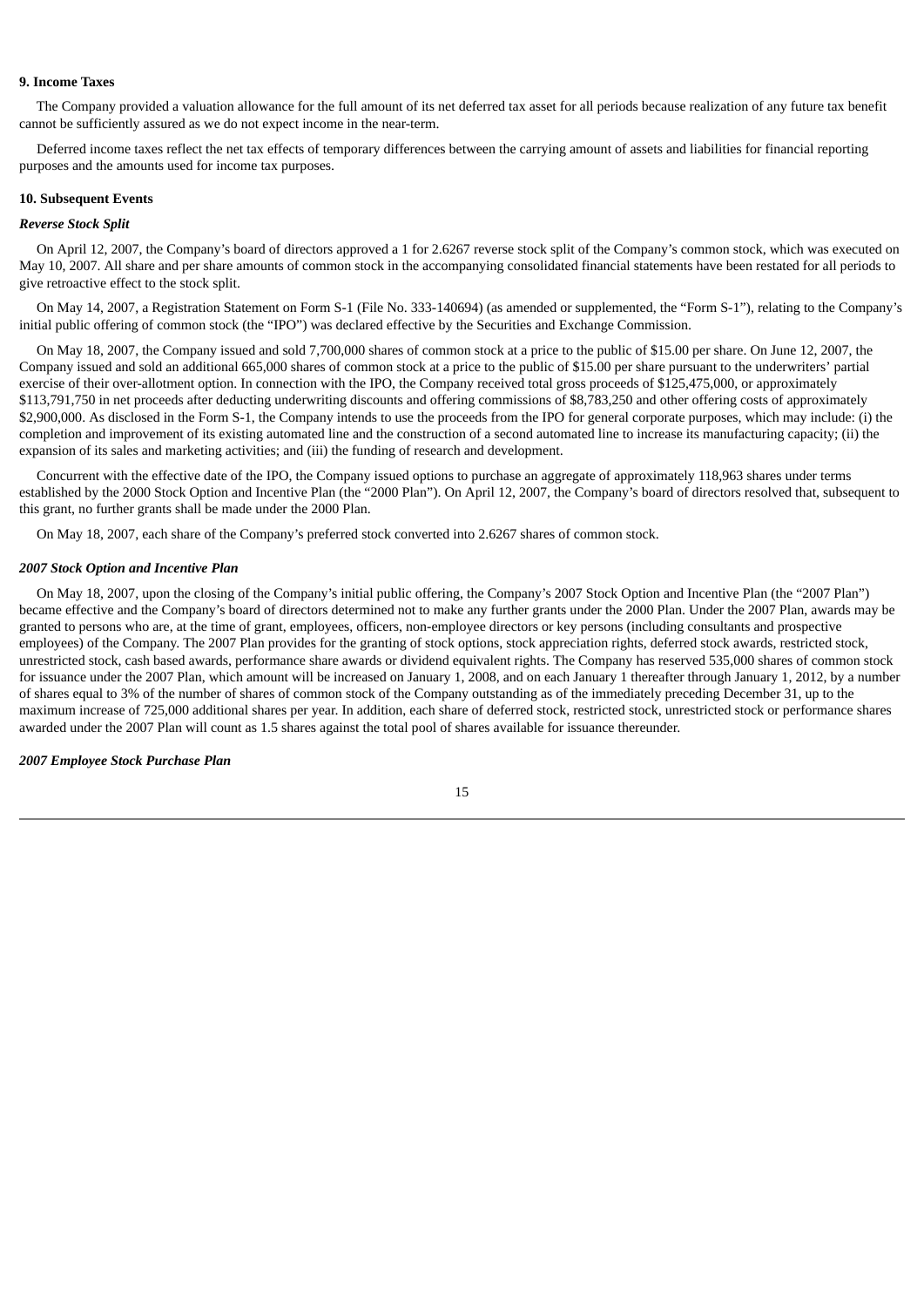On May 18, 2007, upon the closing of the Company's initial public offering, the Company's 2007 Employee Stock Purchase Plan became effective. The Company's 2007 Employee Stock Purchase Plan authorizes the issuance of up to a total of 380,000 shares of the Company's common stock to participating employees.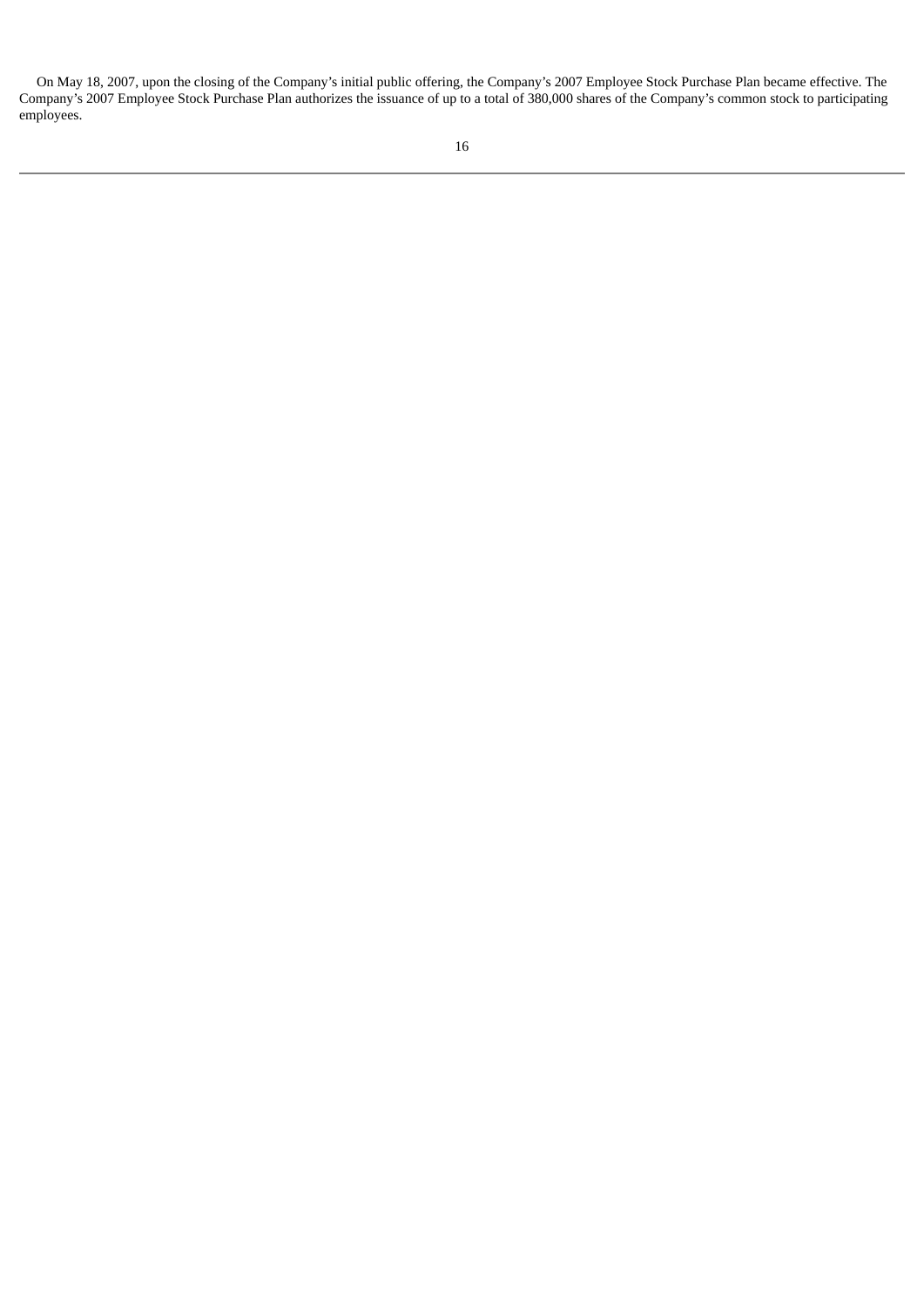#### <span id="page-19-0"></span>**Item 2. Management's Discussion and Analysis of Financial Condition and Results of Operations**

You should read the following discussion of our financial condition and results of operations in conjunction with our selected financial data, our financial statements and the accompanying notes to those financial statements included in this Quarterly Report on Form 10-Q. This discussion contains forwardlooking statements that involve risks and uncertainties. As a result of many factors, such as those set forth under the section entitled "Risk Factors" and elsewhere in this Quarterly Report on Form 10-Q, our actual results may differ materially from those anticipated in these forward-looking statements.

#### **Overview**

We are a medical device company that develops, manufactures and markets an insulin infusion system for people with insulin-dependent diabetes. Our proprietary OmniPod Insulin Management System consists of our OmniPod disposable insulin infusion device and our handheld, wireless Personal Diabetes Manager.

Since inception, we have devoted substantially all of our efforts to designing and developing the OmniPod System, raising capital and recruiting personnel. As a result, we were considered a development stage company pursuant to Statement of Financial Accounting Standards ("SFAS") No. 7, *Accounting and Reporting by Development Stage Enterprises*, through December 31, 2005. The year 2006 was the first year during which we were an operating company and were no longer in the development stage. In October 2005, we shipped our first commercial OmniPod System. Since October 2005, in order to align the demand for the OmniPod System with our capacity to manufacture the OmniPod, we have engaged in limited marketing efforts focused in the Eastern United States and with some key diabetes practitioners, academic centers and clinics elsewhere in the United States. Our total revenues were \$2.0 million for the three months ended March 31, 2007. As of March 31, 2007, we have approximately 1,750 patients using the OmniPod System in the United States.

At present, the expansion of our business is constrained by our current capacity to manufacture the OmniPod insulin infusion device, and our primary nearterm goal is to expand our manufacturing volume for OmniPods. Currently, the sale price of the OmniPod System is not sufficient to cover our direct manufacturing costs. We are in the process of completing the construction, testing and installation of automated manufacturing equipment to be used in the assembly of the OmniPod in order to increase our manufacturing volume. Increased volumes will allow for volume purchase discounts to reduce our raw material costs and improve absorption of manufacturing overhead costs.

During 2008, we expect to complete the planned automation of our existing manufacturing line, which is designed exclusively for the manufacture of the OmniPod, and begin construction of a second manufacturing line. Pending construction and installation of the remaining automated manufacturing equipment that we plan to use, we are manually performing these steps in the manufacturing process, which limits our ability to increase our manufacturing capacity and decrease our per unit cost of goods sold, thereby causing us to incur negative gross margins. We are exploring alternative site manufacturing capabilities both domestically and abroad. No assurances can be given that we will successfully complete the planned automation of our existing manufacturing line or subsequent lines in the future or otherwise reduce the per unit cost of manufacturing the OmniPod. Failure to do so would limit our production capacity and not allow us to achieve per unit cost improvements, which could severely constrain our ability to achieve profitability. On January 3, 2007, we entered into a non-exclusive contract manufacturing agreement with a subsidiary of Flextronics International Ltd. for the supply of a sub-assembly of some of the OmniPod's components. Under this agreement, we provides to Flextronics, on a monthly basis, a rolling 12-month forecast indicating our monthly requirements. The first 90 days of such forecast constitutes our written purchase order for all work to be completed by Flextronics during that period.

Additionally, as a medical device company, reimbursement from third-party payors is an important element of our success. If patients are not adequately reimbursed for the costs of using the OmniPod System, it will be much more difficult for us to penetrate the market. As of March 31, 2007, we had entered into contracts establishing reimbursement for the OmniPod System with national and regional third-party payors covering an estimated 92 million lives, and we believe that substantially all of the units sold have been reimbursed by third-party payors,

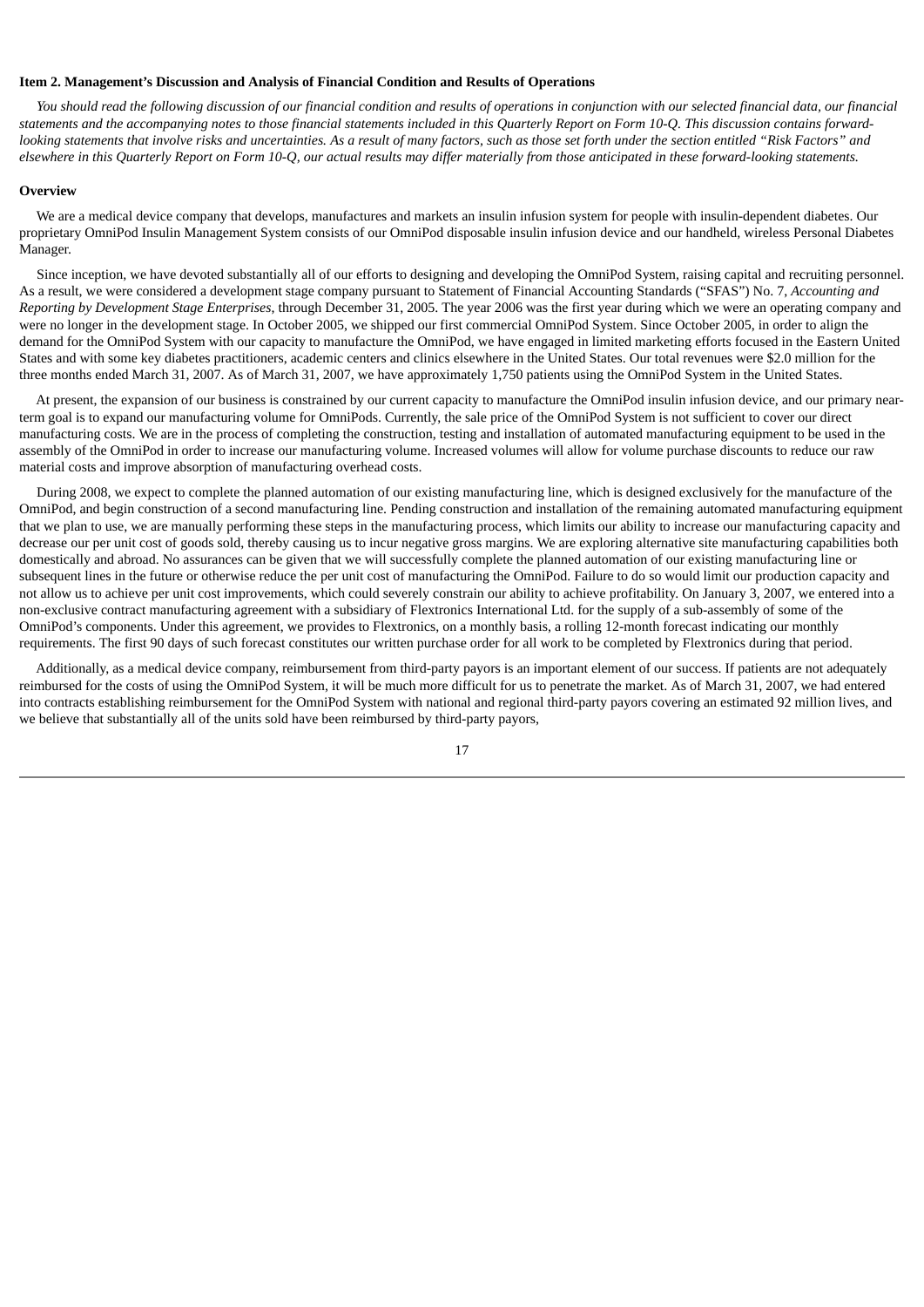subject to applicable deductible and co-payment amounts. As we expand our sales and marketing focus and increase our manufacturing capacity, we will need to maintain and expand available reimbursement for the OmniPod System.

Since our inception in 2000, we have incurred losses every quarter. In the three months ended March 31, 2007, we incurred a net loss of \$11.6 million compared to a net loss of \$6.9 million for the same period in 2006. As of March 31, 2007, we had an accumulated deficit of \$113.6 million. We have financed our operations through the private placement of equity securities and secured indebtedness. As of March 31, 2007, we had \$30.0 million of secured debt outstanding, and, since inception, we have received net proceeds of \$119.5 million from the issuance of redeemable convertible preferred stock.

On May 18, 2007, we issued and sold 7,700,000 shares of common stock at a price to the public of \$15.00 per share. On June 12, 2007, we issued and sold an additional 665,000 shares of common stock at a price to the public of \$15.00 per share pursuant to the underwriters' partial exercise of their over-allotment option. In connection with the IPO, we received total gross proceeds of \$125.5 million, or approximately \$113.8 million in net proceeds after deducting underwriting discounts and offering commissions.

Our long-term financial objective is to achieve and sustain profitable growth. Our efforts for the remainder of 2007 will be focused primarily on expanding our manufacturing capacity, reducing our per unit production costs and expanding our sales and marketing efforts for the OmniPod System. The expansion of our manufacturing capacity will allow us to increase production volumes which will help us to achieve lower material costs due to volume purchase discounts and improve the absorption of manufacturing overhead costs. Achieving these objectives is expected to require additional investments in manufacturing and additional hiring of sales and administrative personnel with the goal of increasing our market penetration. We believe that we will continue to incur net losses in the near term in order to achieve these objectives, although we believe that the accomplishment of these combined efforts will have a positive impact on our financial condition in the future.

#### **Financial Operations Overview**

*Revenues.* Revenues are recognized in accordance with Securities and Exchange Staff Accounting Bulletin No. 104, or SAB 104 and Statement of Financial Accounting Standards No. 48, *Revenue Recognition when the Right of Return Exists* , or SFAS 48. We derive all of our revenues from the sale of the OmniPod System directly to patients. The OmniPod System is comprised of two devices: the OmniPod, a disposable insulin infusion device that the patient wears for up to three days and then replaces; and the Personal Diabetes Manager, or PDM, a handheld device much like a personal digital assistant that wirelessly programs the OmniPod with insulin delivery instructions, assists the patient with diabetes management and incorporates a blood glucose meter. Revenues are derived from the sale to new customers of OmniPods and Starter Kits, which include the PDM, two OmniPods, the OmniPod System User Guide and our Interactive Training CD, and from the follow-on sales of OmniPods to existing customers. Customers generally order a three-month supply of OmniPods. Our first commercial shipment was in October 2005, and we recognized no revenue before this time. During the years ended December 31, 2005 and 2006, all of our revenues were derived from sales within the United States. During that period, we deferred recognition of revenue from the OmniPods and Starter Kit shipped as part of a customer's initial shipment for thirty days during which time the items could be returned and completely refunded (we changed prospectively to a forty-five day right of return effective for shipments subsequent to December 1, 2006). We deferred revenue of \$679,000 in the quarter ended March 31, 2007.

For the remainder of 2007, we expect our revenues to increase, but we expect that this increase will continue to be limited by our OmniPod manufacturing capacity. We expect our OmniPod manufacturing capacity to grow as we continue the process of automating our OmniPod manufacturing process, but we do not expect the most significant increase in manufacturing capacity to occur until substantially all of the OmniPod manufacturing process is automated. Currently, our manufacturing capacity is approximately 30,000 OmniPods per month, and we expect our manufacturing capacity to increase five to seven fold over this level upon the completion of the planned automation of our current manufacturing line during 2008. However, we are still in the process of designing and testing the custom equipment that we will need in order to automate our OmniPod manufacturing process, and we cannot be assured that our efforts will be successful or that the expected increases will be realized. Additionally, increased revenues will be dependent upon the success of our sales efforts and subject to many risk and uncertainties.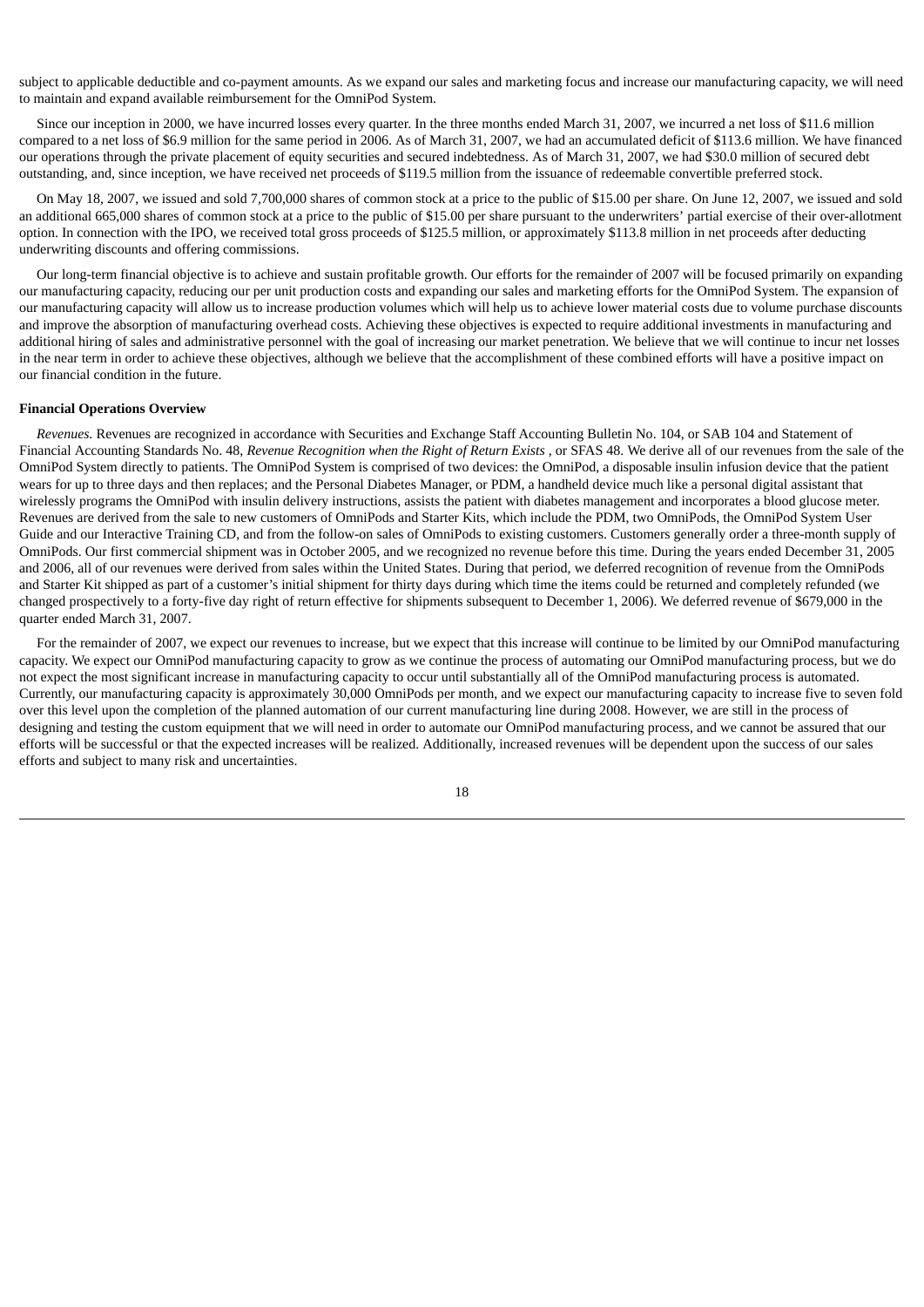*Cost of revenues.* Cost of revenues consists primarily of raw material, labor, warranty and overhead costs related to the OmniPod System. Cost of revenues also includes depreciation, distribution, and freight and packaging costs. Currently, the sale price of the OmniPod System is not sufficient to cover the direct manufacturing costs. Accordingly, inventory has been adjusted down to reflect the values at the lower of cost or market. For the remainder of 2007, we expect the cost of revenues to decrease as a percentage of revenues due to expected reductions in per unit raw materials costs associated with volume purchase discounts and increases in our OmniPod manufacturing capacity as our OmniPod manufacturing process becomes more automated. The increase in our OmniPod manufacturing capacity is expected to reduce the per unit cost of manufacturing the OmniPods by allowing us to spread our fixed and semi-fixed overhead costs over a greater number of units. However, if sales volumes do not increase or we are not successful in our efforts to fully automate the OmniPod manufacturing process, then the average cost of revenues per OmniPod may not decrease and we may continue to realize negative gross margins.

*Research and development.* Research and development expenses consist primarily of personnel costs within our product development, regulatory and clinical functions, and the costs of market studies and product development projects. We expense all research and development costs as incurred. For the remainder of 2007, we expect overall research and development spending to increase to support our current research and development efforts, which are focused primarily on increased functionality, design for ease of use and reduction of production cost, as well as developing a new OmniPod System that incorporates continuous glucose monitoring technology.

*Sales and marketing.* Sales and marketing expenses consist primarily of personnel costs within our sales, marketing, reimbursement support, customer support and training functions, sales commissions paid to our sales representatives and costs associated with participation in medical conferences, physician symposia and promotional activities, including distribution of units used in our demonstration kit programs. In 2007, we expect sales and marketing expenses to more than double compared to 2006 as we hire additional sales and marketing personnel, incur additional sales commission expense related to sales growth and expand our sales and marketing efforts, which will include the implementation of broader direct-to-consumer marketing programs and the roll-out of our Patient Demonstration Kit Program.

*General and administrative.* General and administrative expenses consist primarily of salaries and other related costs for personnel serving the executive, finance, information technology and human resource functions, as well as legal fees, accounting fees, insurance costs and facilities-related costs. We expect general and administrative expenses to increase as we increase personnel and become subject to reporting requirements as a publicly-held company.

*Stock based compensation expense.* Prior to January 1, 2006, we accounted for our stock option plan under the recognition and measurement provisions of APB Opinion No. 25, *Accounting for Stock Issued to Employees* , and related Interpretations, as permitted by the Financial Accounting Standards Board Statement No. 123, *Accounting for Stock-Based Compensation* , or SFAS 123. Effective January 1, 2006, we adopted the fair value recognition provisions of SFAS Statement No. 123 (revised 2004), *Share-Based Payment* , or SFAS 123R, using the prospective method and therefore we have not restated our financial results for prior periods.

# **Results of Operations**

The following table presents certain statement of operations information for the three months ended March 31, 2007 and 2006:

|                     |             | <b>Three Months Ended</b><br>March 31, |          |
|---------------------|-------------|----------------------------------------|----------|
|                     | 2007        | 2006                                   | % Change |
|                     |             | (In thousands)                         |          |
| Revenues            | 2,008<br>\$ | 222<br>Ψ                               | 805%     |
| Cost of revenues    | 4,572       | 2,753                                  | 66%      |
| Gross loss          | (2,564)     | (2,531)                                | 1%       |
| Operating expenses: |             |                                        |          |

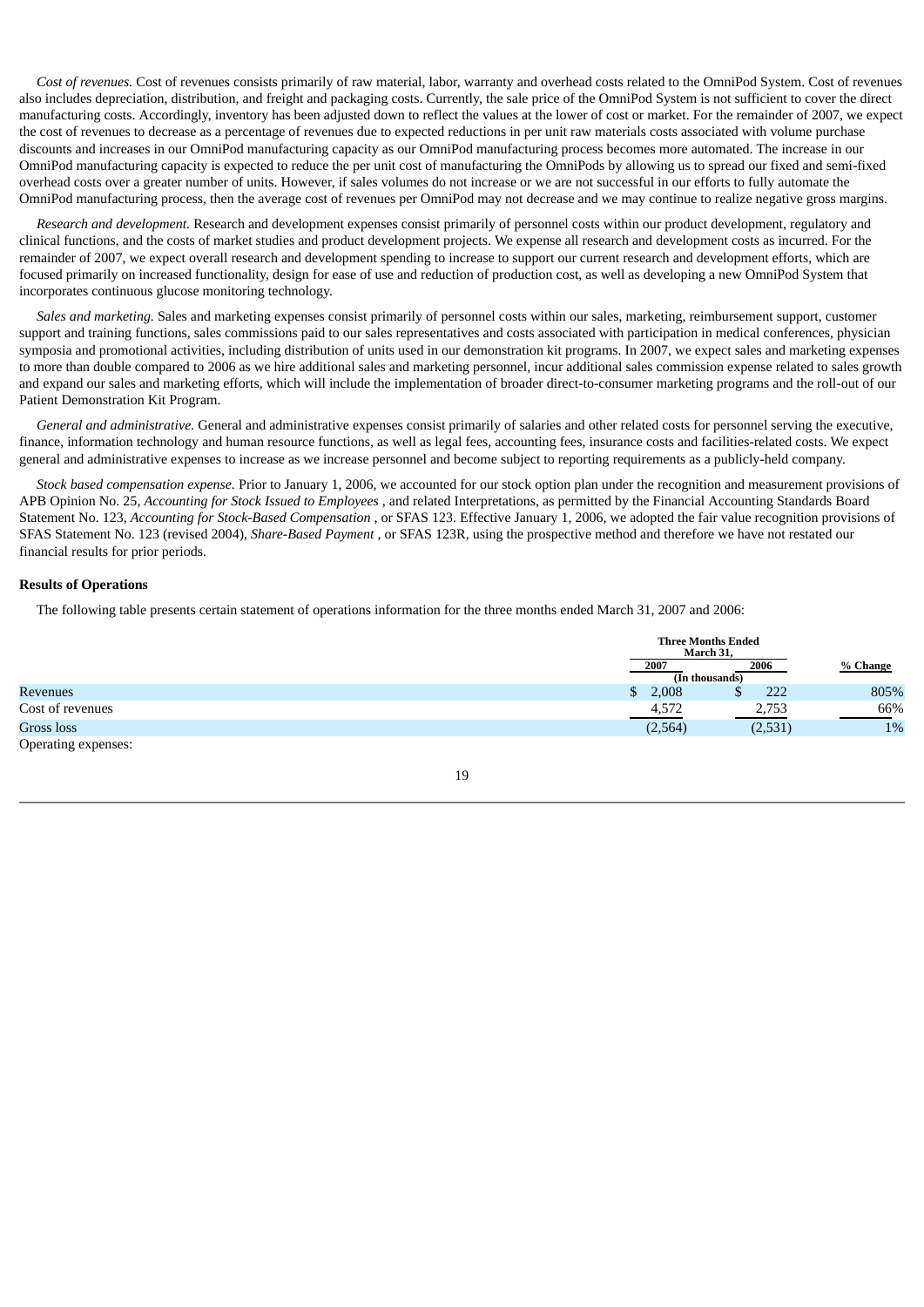|                             | <b>Three Months Ended</b><br>March 31, |            |          |
|-----------------------------|----------------------------------------|------------|----------|
|                             | 2007                                   | 2006       | % Change |
|                             | (In thousands)                         |            |          |
| Research and development    | 2,470                                  | 1,750      | 41%      |
| General and administrative  | 2,660                                  | 1,553      | 71%      |
| Sales and marketing         | 3,104                                  | 1,072      | 190%     |
| Total operating expenses    | 8,234                                  | 4,375      | 88%      |
| Loss from operations        | (10,798)                               | (6,906)    | 56%      |
| Other income (expense), net | (762)                                  | (34)       |          |
| Net loss                    | \$(11,560)                             | \$ (6,940) | 67%      |

#### *Comparison of the Three Months Ended March 31, 2007 and March 31, 2006*

# *Revenues*

Our total revenues were \$2.0 million for the three months ended March 31, 2007 as compared to \$221,600 for the three months ended March 31, 2006. The increase in revenues is due to the increase in customers from approximately 155 at March 31, 2006 to approximately 1,750 at March 31, 2007. As we continue our sales and marketing efforts into 2007, we expect our revenues to increase, but this increase will continue to be limited by our OmniPod manufacturing capacity.

# *Cost of Revenues*

Cost of revenues for the three months ended March 31, 2007 was \$4.6 million as compared to \$2.7 million for the three months ended March 31, 2006. The increase is due to the increased sales volume. Cost of revenues include inventory write down and indirect costs. Since the OmniPods are sold at a price below direct manufacturing costs, inventory was adjusted down \$767,000 for the quarter ending March 31, 2007 to reflect values at the lower of cost or market. The per unit cost to manufacture the OmniPod has decreased at March 31, 2007 from the same period in 2006. This decrease is associated with a reduced cost of raw materials and increased volumes which improved the absorption of manufacturing overhead costs.

# *Research and Development*

Research and development expense increased \$720,000, or 40.8%, to \$2.5 million for the three months ended March 31, 2007 from \$1.8 million for the three months ended March 31, 2006. The increase in research and development expense was primarily attributable to an increase of \$364,000 in employee related expenses associated with the hiring of additional employees, \$226,000 in prototype expenses \$93,000 in temporary employees, and \$37,000 in tools and supplies.

# *General and Administrative*

General and administrative expenses increased \$1.1 million, or 71.3%, to \$2.7 million for the three months ended March 31, 2007 from \$1.6 million for the three months ended March 31, 2006. The increase in expenses was primarily due to an increase of \$553,000 in employee compensation and benefit costs associated with the hiring of additional employees, \$313,000 in consulting and legal expenses, \$111,000 in bad debt expense and \$86,000 in increased depreciation expense.

#### *Sales and Marketing*

Sales and marketing expenses increased \$2.0 million, or 189.7%, to \$3.1 million for the three months ended March 31 2007, from \$1.1 million for the same period in 2006. The increase in expenses was primarily due to an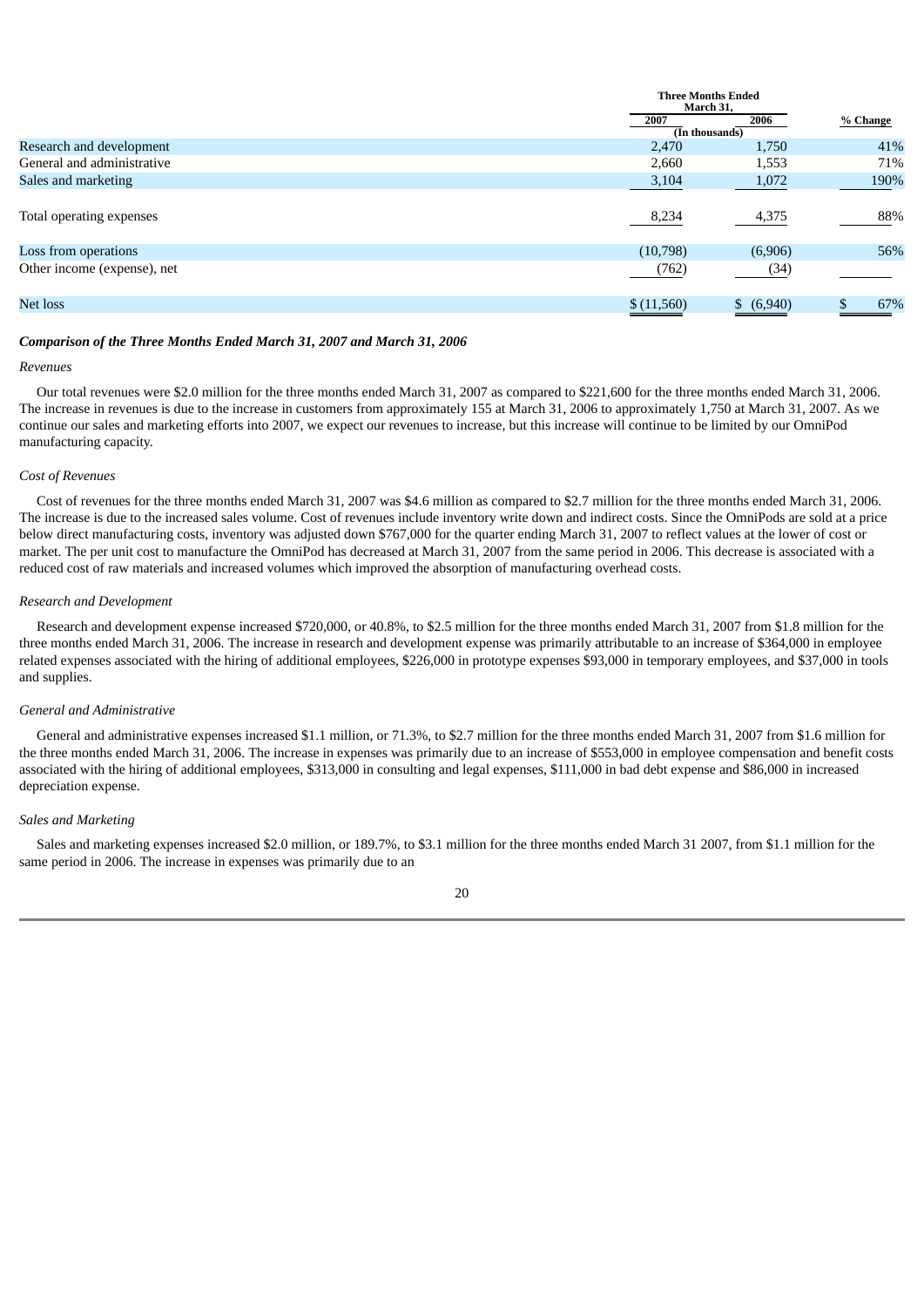increase of \$1.0 million in demonstration kit units, \$498,000 in employee compensation and benefit costs resulting from the hiring of additional employees in our sales and marketing department, \$268,000 in travel, printing and tradeshow expenses used to support our selling efforts and \$217,000 in marketing consultants which include our external trainers.

#### *Other Income (Expense)*

Interest income was \$304,000 and \$235,000 during the three months ended March 31, 2007 and 2006, respectively. This represents an increase of \$69,000. Interest income was earned from investments in cash and cash equivalents. Interest expense was \$982,000 and \$269,000 during the three months ended March 31, 2007 and 2006, respectively. This represents an increase of \$714,000. The increase in interest expense was attributable to the interest expense on the \$30.0 million term loan from a group of lenders led by Merrill Lynch Capital that we entered into in December 2006. In addition, we recorded \$84,000 of other expense for the three months ended March 31, 2007 to reflect any increases in the estimated fair value of the warrants, which resulted from our adoption of Financial Accounting Standards Board Staff Position 150-5.

### **Liquidity and Capital Resources**

We commenced operations in 2000 and have financed our operations through the private placement of equity securities and secured indebtedness. As of March 31, 2007, we had \$30.0 million of secured debt outstanding. Since inception, we have received net proceeds of \$119.5 million from the issuance of redeemable convertible preferred stock. As of March 31, 2007, we had \$19.1 million in cash and cash equivalents. We believe that our current cash and cash equivalents, including the net proceeds from our public offering, together with our short-term investments and the cash to be generated from expected product sales, will be sufficient to meet our projected operating requirements for at least the next twelve months.

On May 18, 2007, we issued and sold 7,700,000 shares of common stock at a price to the public of \$15.00 per share. On June 12, 2007, we issued and sold an additional 665,000 shares of common stock at a price to the public of \$15.00 per share pursuant to the underwriters' partial exercise of their over-allotment option. In connection with the IPO, we received total gross proceeds of \$125.5 million, or approximately \$113.8 million in net proceeds after deducting underwriting discounts and offering commissions.

We intend to use the proceeds from our offering for general corporate purposes, which may include the completion and improvement of our existing automated manufacturing line and the construction of a second automated line to increase our manufacturing capacity, the expansion of our sales and marketing activities, and the funding of research and development.

The following table sets forth the amounts of cash used in operating activities and net loss for each of the periods indicated:

|                                   |             | Three Months Ended March 31. |  |
|-----------------------------------|-------------|------------------------------|--|
|                                   | 2007        | 2006                         |  |
|                                   | (Unaudited) |                              |  |
|                                   |             | (In thousands)               |  |
| Cash used in operating activities | \$(11,865)  | \$(4,899)                    |  |
| Net loss                          | \$(11,560)  | \$(6,940)                    |  |

For each of the periods above, net cash used in operating activities was attributable primarily to net losses after adjustment for non-cash charges, such as depreciation, amortization and stock-based compensation expense. Significant uses of cash from operations include increases in accounts receivable and increased inventory requirements for production, offset by increases in accounts payable, accrued expenses and deferred revenue.

The following table sets forth the amounts of cash used in investing activities and cash provided by financing activities for each of the periods indicated: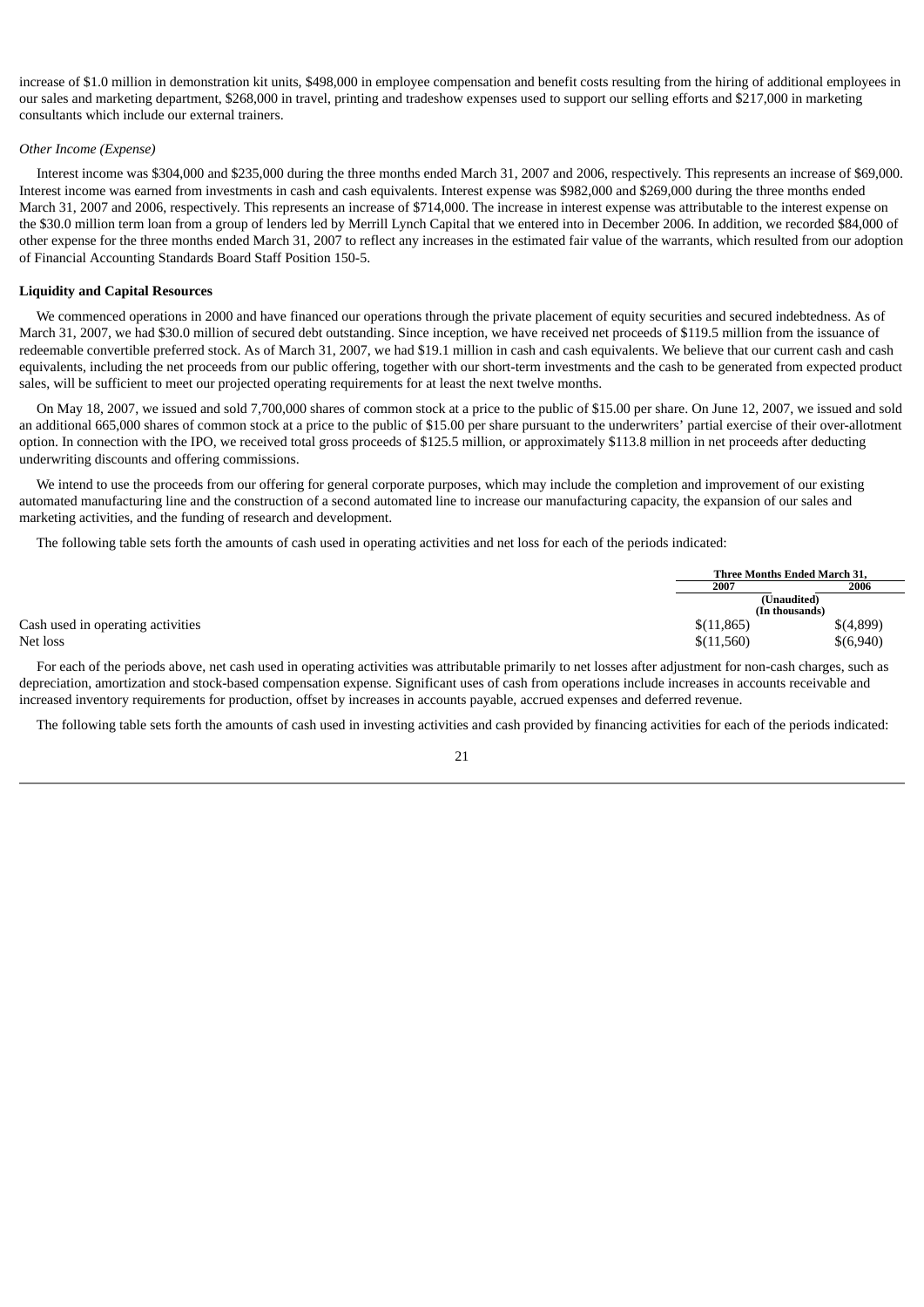|                                       | Three Months Ended March 31, |                |               |
|---------------------------------------|------------------------------|----------------|---------------|
|                                       | 2007                         |                | 2006          |
|                                       | (Unaudited)                  |                |               |
|                                       |                              | (In thousands) |               |
| Cash used in investing activities     | \$(2,331)                    |                | $$$ $(3,992)$ |
| Cash provided by financing activities |                              | -41            | \$49,821      |

Cash used in investing activities in both periods was primarily for the purchase of fixed assets for use in the development and manufacturing of the OmniPod System. Cash provided by financing activities in 2006 was primarily generated from the issuance of preferred stock.

In February 2006, we sold 13,738,661 shares of Series E preferred stock for net proceeds of \$49.8 million. In February 2004, we sold 14,669,421 shares of Series D preferred stock for net proceeds of \$35.4 million. All of these shares will convert into shares of common stock on a 1-for-2.6267 basis upon the closing of our initial public offering.

On June 2, 2005, we entered into a term loan and security agreement with Lighthouse Capital Partners V, L.P. pursuant to which we borrowed \$10.0 million. This term loan was secured by all of our assets other than our intellectual property. Our borrowings under the term loan bore interest at a rate of 8% per annum. Interest was payable on a monthly basis during the term of the loan and, beginning on June 1, 2006, we were required to repay the principal in 42 equal monthly installments until the loan matured in December 2009. Upon the prepayment or final maturity of the term loan, we were required to pay the lender an additional amount equal to \$1.0 million of the original loan amount. In connection with the term loan, we issued a warrant to the lender to purchase up to 330,579 shares of Series D preferred stock at a purchase price of \$2.42 per share. The warrant automatically converts into a warrant to purchase common stock on a 1-for-2.6267 basis at a purchase price of \$6.36 per share upon the closing of our initial public offering. The cost of the warrant is being amortized to interest expense over the 54 month life of this term loan. The fair value of the warrant was calculated using the Black-Scholes option pricing model with the following assumptions: seven year expected life risk-free, interest rate of 3.89% and no dividend yield. At March 31, 2006, there were 330,579 shares of common stock reserved for the exercise of the warrant. Accordingly, the discount on the long-term debt is being accreted over the repayment term of 42 months.

On December 27, 2006, we entered into a credit and security agreement with a group of lenders led by Merrill Lynch Capital pursuant to which we borrowed \$30.0 million in a term loan. We used \$9.5 million of the proceeds from this term loan to repay all remaining amounts owed under the loan with Lighthouse Capital Partners V, L.P. that we had entered into in June 2005. This term loan is secured by all of our assets other than our intellectual property. Our borrowings under the term loan bear interest at a floating rate equal to the LIBOR rate plus 6% per annum. Interest is payable on a monthly basis during the term of the loan and, beginning on October 1, 2007, we will be required to repay the principal in 33 equal monthly installments of \$909,091. In addition, we are subject to loan origination fees amounting to \$900,000 for the costs incurred by the lenders in making the funds available. We have capitalized these costs as deferred financing costs. The deferred financing cost will be amortized to interest expense over the entire 42-month life of this term loan. This term loan also is subject to acceleration upon the occurrence of any fact, event or circumstance that has resulted or could reasonably be expected to result in a material adverse effect. Consequently, such debt has been classified as a current liability at December 31, 2006 in accordance with the provisions set forth by FASB Technical Bulletin No. 79-3 Subjective Acceleration Clauses in Long-Term Debt Agreements. In connection with the term loan, we issued seven-year warrants expiring in December 2013 to the lenders to purchase up to 247,252 shares of Series E preferred stock at a purchase price of \$3.64 per share. The warrants automatically convert into warrants to purchase common stock on a 1-for-2.6267 basis at a purchase price of \$9.56 per share upon the closing of our initial public offering.

The credit and security agreement contains limitations, subject to certain exceptions, on, among other things, our ability to incur additional indebtedness or liens, make dividends or distributions to our stockholders, repurchase shares of our stock, acquire or dispose of any assets other than in the ordinary course of business, make investments in other entities, merge or consolidate with another entity or engage in a change of control, a new business or a non-arms' length transaction with one of our affiliates. Additionally, under the agreement, we are obligated to complete construction of a second OmniPod manufacturing line by March 31, 2009, which deadline may be extended to June 30, 2009 in specified circumstances. If we are not in compliance with these covenants, breach any representation or warranty in the credit and security agreement, default in any payment due under the credit and security agreement or related promissory notes or any other indebtedness above a specified amount, fail to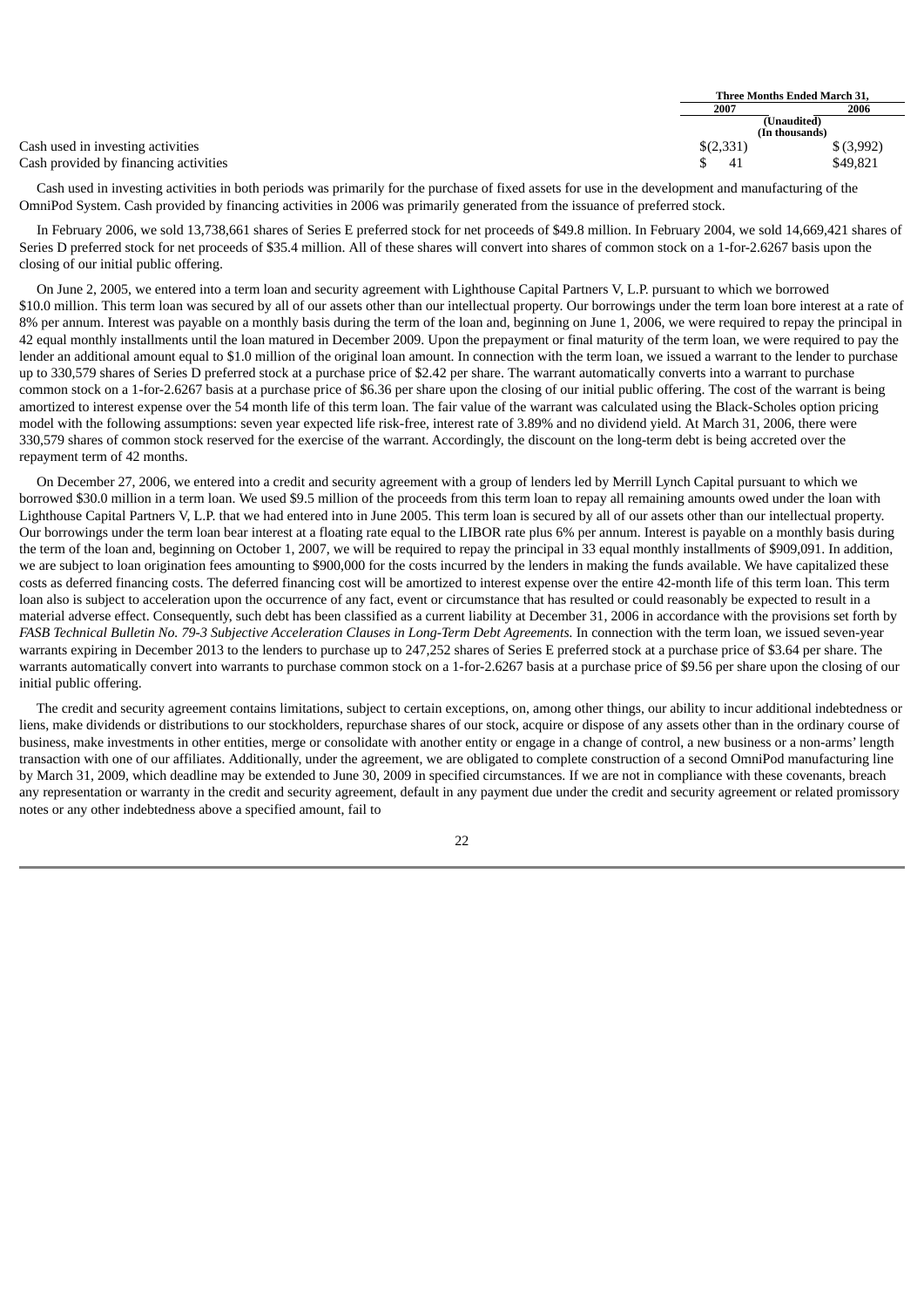discharge a judgment against us above a specified amount, cease to be solvent or experience other insolvency related events, then the administrative agent may declare all of the amounts owed under the term loan immediately due and payable.

We lease our facilities, which are accounted for as operating leases. The lease generally provides for a base rent plus real estate taxes and certain operating expenses related to the lease. We entered into a new lease in 2004 which contains renewal options, escalating payments and leasehold allowances over the life of the lease. As of March 31, 2007, we had an outstanding letter of credit which totaled \$200,000 to cover our security deposits for lease obligations. This letter of credit will expire October 30, 2009.

# **Off-Balance Sheet Arrangements**

As of March 31, 2007, we did not have any off-balance sheet financing arrangements.

# **Critical Accounting Policies and Estimates**

Our financial statements are based on the selection and application of generally accepted accounting principles, which require us to make estimates and assumptions about future events that affect the amounts reported in our financial statements and the accompanying notes. Future events and their effects cannot be determined with certainty. Therefore, the determination of estimates requires the exercise of judgment. Actual results could differ from those estimates, and any such differences may be material to our financial statements. We believe that the policies set forth below may involve a higher degree of judgment and complexity in their application than our other accounting policies and represent the critical accounting policies and estimates used in the preparation of our financial statements. If different assumptions or conditions were to prevail, the results could be materially different from our reported results.

#### *Revenue Recognition*

We generate revenue from the sale of its OmniPod Insulin Management System to diabetes patients. The initial sale to a new customer typically includes OmniPods and a Starter Kit, which include the Personal Diabetes Manager ("PDM"), two OmniPods, the OmniPod System User Guide and the OmniPod System Interactive Training CD. We offer a 30-day right of return for our Starter Kits sales (we changed prospectively to a 45-day right of return effective for shipments subsequent to December 1, 2006). Subsequent sales to existing customers typically consist of OmniPods sales. Revenues are recognized in accordance with Staff Accounting Bulletin No. 104, *Revenue Recognition in Financial Statements* ("SAB 104"), which requires that persuasive evidence of a sales arrangement exists, delivery of goods occurs through transfer of title and risk and rewards of ownership, the selling price is fixed or determinable and collectibility is reasonably assured. With respect to these criteria:

- **•** The evidence of an arrangement generally consists of a physician order form, a patient information form, and if applicable, third-party insurance approval.
- **•** Transfer of title and risk and rewards of ownership are passed to the patient upon shipment from us.
- **•** The selling prices for all sales are fixed and agreed with the patient, and if applicable, the patient's third-party insurance provider(s) prior to shipment and are based on established list prices or, in the case of certain third-party insurers, contractually agreed upon prices.

We have considered the requirements of Emerging Issues Task Force ("EITF") No. 00-21, *Revenue Arrangements with Multiple Deliverables* , when accounting for the OmniPods and Starter Kits. EITF 00-21 requires that we assess whether the different elements qualify for separate accounting. We recognize revenue for the Starter Kits once all elements have been delivered and the right of return has expired.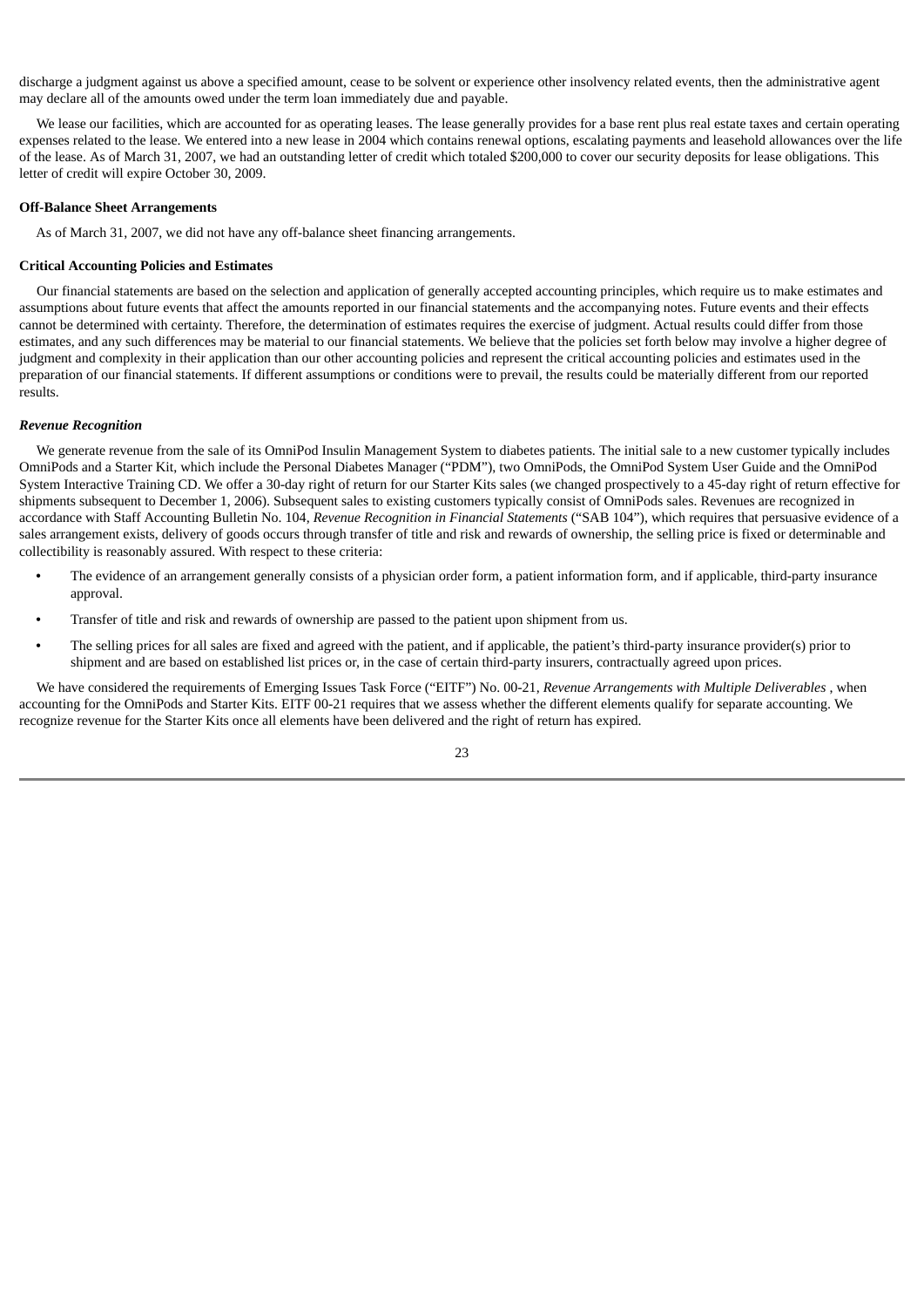We have applied Statement of Financial Accounting Standards ("SFAS") No. 48, *Revenue Recognition When the Right of Return Exists* . In accordance with SFAS No. 48, we defer the revenue and, to the extent allowed, all related costs of all initial shipments until the right of return has lapsed. We have deferred revenue of \$679,000 and \$284,000 as of March 31, 2007 and December 31, 2006, respectively.

We recognize subsequent sales of OmniPods upon shipment in accordance with the provisions set forth by SAB 104.

#### *Product Warranty Costs*

We provide a four-year warranty on the PDM and we replace any OmniPods that do not function in accordance with product specifications. Warranty expense is recorded in the period the shipment occurs. The expense is based on historical experience, and the estimated cost to service the claims. While we engage in extensive product quality programs and processes, our warranty obligation is affected by product failure rates, user error, variability in physiology and anatomy of our customers, material usage and delivery costs. Should actual product failure and user error rates, material usage or delivery costs differ from our estimates, the amount of actual warranty costs could materially differ from our estimates.

#### *Inventories*

Inventories are stated at the lower of cost or market. Cost is determined using the first-in, first-out method for all inventories. Costs for the OmniPod System include raw material, labor and manufacturing overhead. Market value is determined as the lower of replacement cost or net realizable value. Currently, the value of inventories is below the cost of manufacturing the OmniPod System; therefore, all labor, overhead and excess materials costs are expensed as incurred and inventory is valued at net realizable value.

#### *Asset Valuation*

Asset valuation includes assessing the recorded value of certain assets, including accounts receivable, inventory and fixed assets. We use a variety of factors to assess valuation, depending upon the asset. Accounts receivable consist of amounts due from third-party payors and patients. We account for bad debts using the allowance method. The bad debt allowances are recorded in the period when the revenue is recorded. Due to our limited operational history, the allowance is based upon competitive benchmarks and is adjusted currently for any changes in estimated collections. Should current market and economic conditions deteriorate, our actual bad debt experience could exceed our estimate. Fixed property and equipment is stated at cost and depreciated using the straight-line method over the estimated useful lives of the respective assets. Leasehold improvements are amortized over their useful life or the life of the lease, whichever is shorter. We review long-lived assets, including property and equipment and intangibles, for impairment whenever events or changes in business circumstances indicate that the carrying amount of the assets may not be fully recoverable. An impairment loss would be recognized when estimated undiscounted future cash flows expected to result from the use of the asset and its eventual disposition is less than its carrying amount. Impairment, if any, is measured as the amount by which the carrying amount of a long-lived asset exceeds its fair value. We consider various valuation factors, principally discounted cash flows, to assess the fair values of long-lived assets

#### *Income Taxes*

In June 2006, the FASB issued FASB Interpretation ("FIN") No. 48, *"Accounting for Uncertainty in Income Taxes"* , which clarifies the accounting for uncertainty in income taxes recognized in an entity's financial statements in accordance with SFAS No. 109. FIN 48 prescribes a recognition threshold and measurement attribute for the financial statement recognition and measurement of a tax position taken or expected to be taken in a tax return. In addition, FIN 48 provides guidance on derecognition, classification, interest and penalties, accounting in interim periods, disclosure and transition. FIN 48 is effective for fiscal years beginning after December 15, 2006. We adopted FIN 48 on January 1, 2007. The adoption of FIN 48 did not have a material impact on our financial position or results of operations. Upon adoption and as of March 31, 2007, we have no unrecognized tax benefits recorded.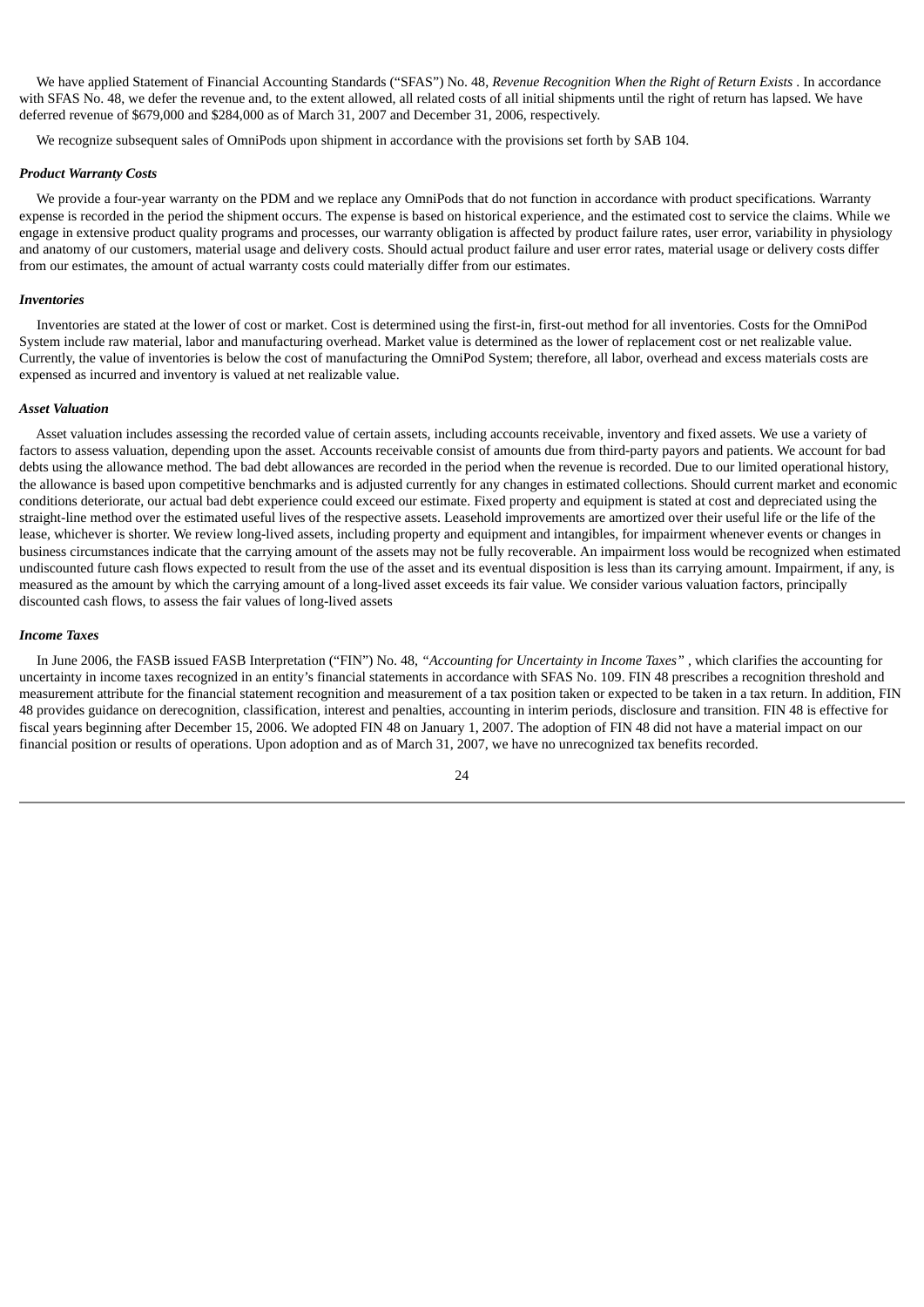#### *Stock Based Compensation*

Effective January 1, 2006, we adopted SFAS No. 123 (revised 2004), *Share-Based Payment* , or SFAS 123R, which is a revision of Statement No. 123, Accounting for Stock Based Compensation . SFAS 123R supersedes Accounting Principles Board No. 25, Accounting for Stock Issued to Employees, or APB 25, and amends Financial Accounting Standards Board, or FASB, Statement No. 95 *Statement of Cash Flows.* SFAS 123R requires all share-based payments to employees, including grants of employee stock options, to be recognized in the income statement based on their fair values. Pro forma disclosure is no longer an alternative.

Prior to January 1, 2006, we accounted for employee stock based compensation in accordance with the provisions of APB 25 and FASB Interpretation No. 44, Accounting for Certain Transactions Involving Stock Compensation — an Interpretation of APB No. 25, and complied with the disclosure provisions of SFAS 123, and related SFAS No. 148, *Accounting for Stock-Based Compensation — Transaction and Disclosure* . Under APB 25, compensation expense is based on the difference, if any, on the date of the grant, between the fair value of the stock and the exercise price of the option. The stock based compensation is amortized using the straight-line method over the vesting period.

SFAS 123R requires nonpublic companies that used the minimum value method in SFAS 123R for either recognition or pro forma disclosures to apply SFAS 123R using the prospective-transition method. As such, we will continue to apply APB 25 in future periods to equity awards outstanding at the date of SFAS 123R's adoption that were measured using the minimum value method. In accordance with the requirements of SFAS 123R, we will not present pro forma disclosures for periods prior to the adoption of SFAS 123R, as the estimated fair value of our stock options granted through December 31, 2005 was determined using the minimum value method.

Effective January 1, 2006 with the adoption of SFAS 123R, we elected to use the Black-Scholes option pricing model to determine the weighted-average fair value of options granted. In accordance with SFAS 123R, we will recognize the compensation expense of share-based awards on a straight-line basis over the vesting period of the award. Stock based compensation expense recognized under SFAS 123R for the three months ended March 31, 2007 was \$209,000.

The determination of the fair value of share-based payment awards utilizing the Black-Scholes model is affected by the stock price and a number of assumptions, including expected volatility, expected life, risk-free interest rate and expected dividends. We do not have a history of market prices of our common stock as we are not a public company, and as such, we estimate volatility in accordance with Securities and Exchange Commission's Staff Accounting Bulletin No. 107, *Share-Based Payment* , or SAB 107, using historical volatilities of similar public entities. The expected life of the awards is estimated based on the "SEC Shortcut Approach" as defined in SAB 107, which is the midpoint between the vesting date and the end of the contractual term. The risk-free interest rate assumption is based on observed interest rates appropriate for the terms of the awards. The dividend yield assumption is based on company history and expectation of paying no dividends. Forfeitures are estimated at the time of grant and revised, if necessary, in subsequent periods if actual forfeitures differ from those estimates. Stock based compensation expense recognized in the financial statements in 2006 and thereafter is based on awards that are ultimately expected to vest. We evaluate the assumptions used to value the awards on a quarterly basis and if factors change and different assumptions are utilized, stock based compensation expense may differ significantly from what has been recorded in the past. If there are any modifications or cancellations of the underlying unvested securities, we may be required to accelerate, increase or cancel any remaining unearned stock based compensation expense.

The assumptions used in the Black-Scholes option-pricing model are as follows:

|                          | <b>Year Ended</b><br><b>December 31, 2006</b> |
|--------------------------|-----------------------------------------------|
| Dividend yield           | $0.00\%$                                      |
| Expected volatility      | 67.00%                                        |
| Risk-free interest rate  | 4.81%                                         |
| Expected life (in years) | 6.25                                          |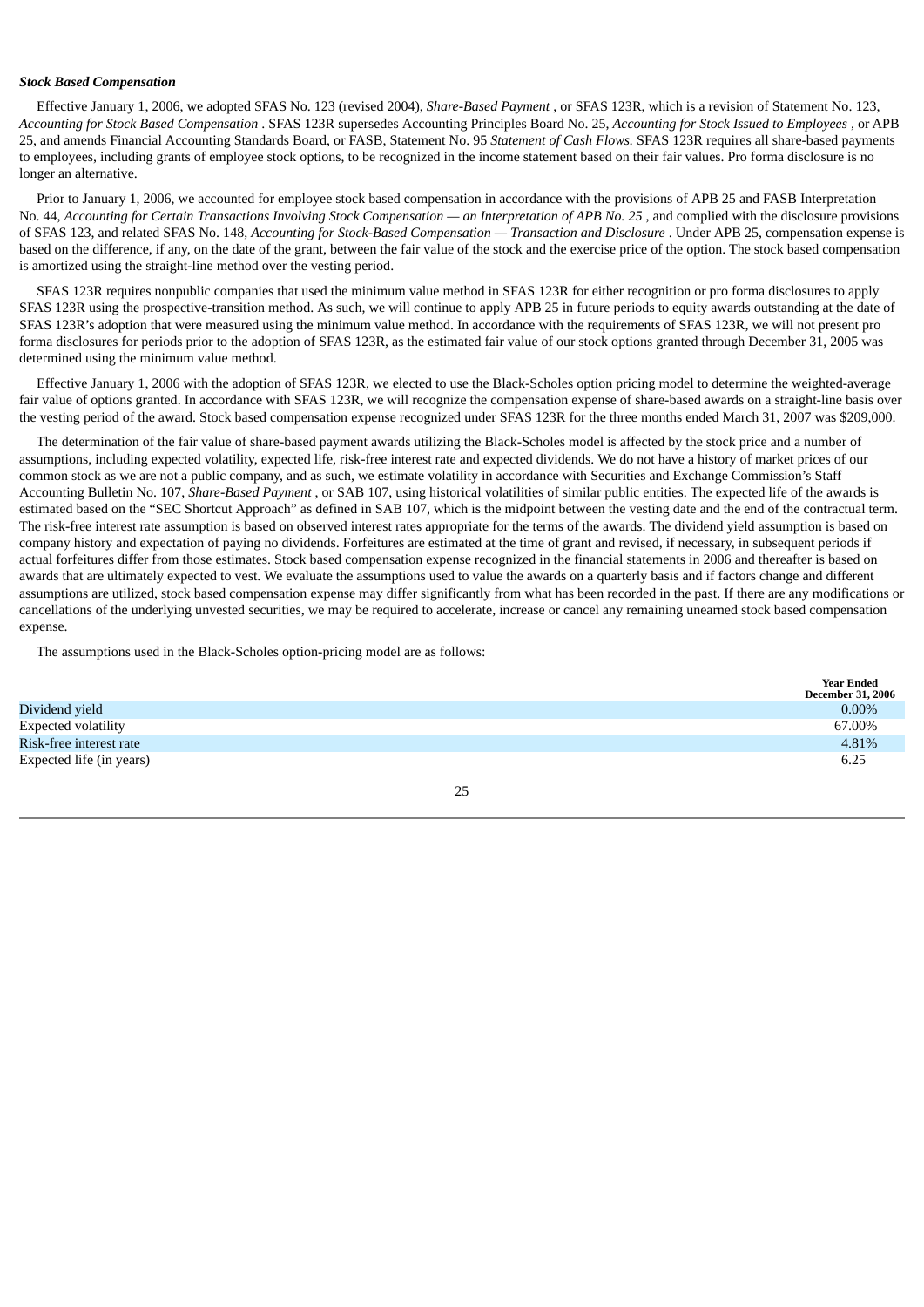Prior to April 1, 2006, the exercise prices for options granted were set by our board of directors based upon guidance set forth by the American Institute of Certified Public Accountants, or the AICPA, in the AICPA Technical Practice Aid, "Valuation of Privately-Held-Company Equity Securities Issued as Compensation," or the AICPA Practice Aid. To that end, our board of directors considered a number of factors in determining the option price, including the following factors: (1) prices for our preferred stock, which we had sold to outside investors in arms-length transactions, and the rights, preferences and privileges of our preferred stock and common stock in the Series A through Series E financing, (2) obtaining FDA 510(k) clearance, (3) launching the OmniPod System and (4) achievement of budgeted revenue and results.

In connection with the preparation of the financial statements for our initial public offering, we retrospectively estimated the fair value of our common stock based upon several factors, including the following factors: (1) operating and financial performance, (2) progress and milestones attained in the business, (3) past sales of convertible preferred stock, (4) the results of retrospective independent valuations, and (5) the expected valuation obtained in an initial public offering. We believe this to have been a reasonable methodology based on the factors above and based on several arm's-length transactions involving our stock supportive of the results produced by this valuation methodology.

See note 8 to our consolidated financial statements included in this Quarterly Report on Form 10-Q for a summary of the stock option activity under our employee stock based compensation plan.

#### *Warrants*

In connection with the term loans with Lighthouse Capital Partners and a group of lenders led by Merrill Lynch Capital, we issued warrants to the lenders to purchase shares of its redeemable convertible preferred stock. These warrants have been recorded as "preferred stock warrant liability" in current liabilities in accordance with FASB Statement No. 150, Accounting for Certain Financial Instruments with Characteristics of Both Liabilities and Equity and FASB Staff Position No. 150-5 Issuer's Accounting under FASB Statement No. 150 for Freestanding Warrants and Other Similar Instruments on Shares That Are *Redeemable* .

Significant terms and fair values of warrants to purchase redeemable convertible preferred stock are as follows (in thousands except share and per share data):

|                    |                        | <b>Exercise</b><br>Price |                   | Shares as of         |                   | <b>Fair Value as of</b> |                      |
|--------------------|------------------------|--------------------------|-------------------|----------------------|-------------------|-------------------------|----------------------|
| <b>Stock</b>       | <b>Expiration Date</b> | Per<br>Share             | March 31,<br>2007 | December 31,<br>2006 | March 31.<br>2007 |                         | December 31,<br>2006 |
| Series D preferred | June 2, 2012           | 2.42                     | 330,579           | 330,579              | 1,150             |                         | .096                 |
| Series E preferred | December 27, 2013      | 3.64                     | 247,252           | 247.252              | 865               |                         | 835                  |
| <b>Total</b>       |                        |                          | 577,831           | 577,831              | 2,015             |                         | 1,931                |

All warrants automatically converted upon the closing our initial public offering into warrants to purchase shares of common stock on a 1-for-2.6267 basis at an exercise price of \$6.36 per share in the case of the Series D warrant and an exercise price of \$9.56 per share in the case of the Series E warrants.

We recorded the \$251,000 and \$835,000 fair value of the warrants for Series D and Series E preferred stock, respectively as a discount to the term loans.

The fair value of the Series D and Series E warrants was calculated as of March 31, 2007, using the Black-Scholes option-pricing model with the following assumptions: 5.25 (Series D) and 6.75 year (Series E) expected lives, risk-free interest rate of 4.54% (Series D) and 4.58% (Series E), expected volatility of 67.00%, and no dividend yield. The fair value of the Series D and Series E warrants was calculated as of December 31, 2006, using the Black-Scholes option-pricing model with the following assumptions: 5.5 (Series D) and 7 year (Series E) expected lives, risk-free interest rate of 4.70%, expected volatility of 71.36%, and no dividend yield.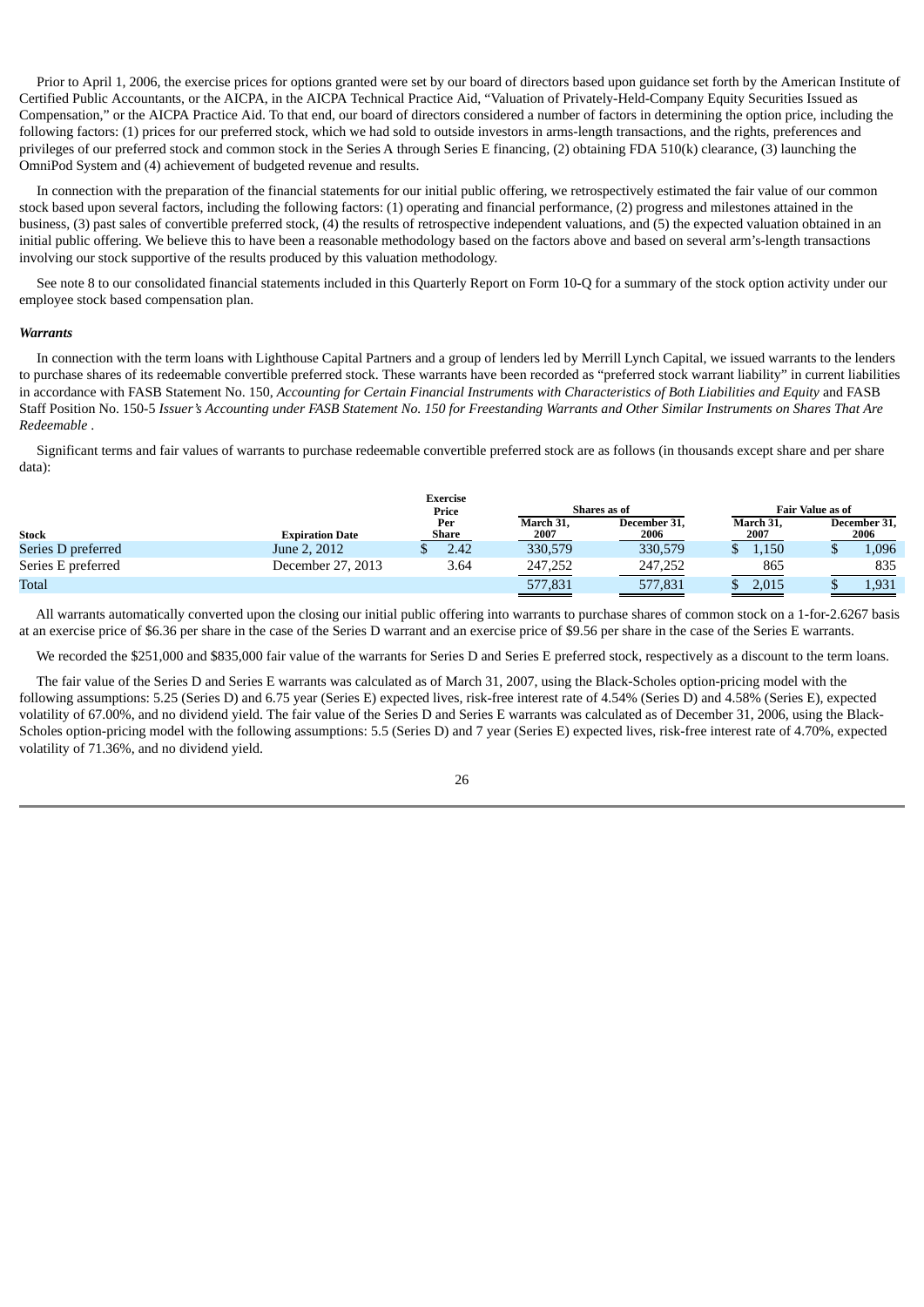We recorded \$84,000 of other expense for the three months ended March 31, 2007 to reflect increases in the estimated fair value of the warrants during the period.

Upon the closing of our initial public offering on May 18, 2007, all outstanding warrants to purchase shares of our preferred stock automatically converted into warrants to purchase shares of our common stock and, as a result, will no longer be subject to FSP 150-5 for periods ended or ending on or after that date. The aggregate fair value of these warrants as of May 18, 2007, after a final remeasurement of fair value, will be reclassified from liabilities to additional paidin capital, a component of stockholders' equity, and we will cease to record any related periodic fair value adjustments.

#### **Recent Accounting Pronouncements**

In September 2006, the FASB issued SFAS No. 157, *Fair Value Measurements* , or SFAS 157. This standard defines fair value, establishes a framework for measuring fair value in accounting principles generally accepted in the United States, and expands disclosure about fair value measurements. This pronouncement applies under other accounting standards that require or permit fair value measurements. Accordingly, this statement does not require any new fair value measurement. This statement is effective for fiscal years beginning after November 15, 2007, and for interim periods within those fiscal years. We will be required to adopt SFAS 157 in the first quarter of 2008. We are currently evaluating the requirements of SFAS 157 and have not yet determined the impact on our consolidated financial statements.

In February 2007, the FASB issued SFAS No. 159, Fair Value Option for Financial Assets and Financial Liabilities - Including an amendment of FASB *Statement 115* ("SFAS 159"), which permits entities to choose to measure many financial instruments and certain other items at fair value. SFAS 159 is effective as of the beginning of an entity's first fiscal year that begins after November 15, 2007. We are currently evaluating if we will elect the fair value option for any of our eligible financial instruments and other items.

#### <span id="page-29-0"></span>**Item 3. Quantitative and Qualitative Disclosures about Market Risk**

We do not use derivative financial instruments in our investment portfolio and have no foreign exchange contracts. Our financial instruments consist of cash, cash equivalents, short-term investments, accounts receivable, accounts payable, accrued expenses and long-term obligations. We consider investments that, when purchased, have a remaining maturity of 90 days or less to be cash equivalents. The primary objectives of our investment strategy are to preserve principal, maintain proper liquidity to meet operating needs and maximize yields. To minimize our exposure to an adverse shift in interest rates, we invest mainly in cash equivalents and short-term investments and maintain an average maturity of six months or less. We do not believe that a 10% change in interest rates would have a material impact on the fair value of our investment portfolio or our interest income.

#### <span id="page-29-1"></span>**Item 4T. Controls and Procedures**

# **Disclosure Controls and Procedures**

Management conducted an evaluation, as of March 31, 2007, of the effectiveness of the design and operation of our disclosure controls and procedures, (as such term is defined in Rules 13a-15(e) and 15d-15(e) under the Securities Exchange Act of 1934) under the supervision and with the participation of our chief executive officer and chief financial officer. In designing and evaluating our disclosure controls and procedures, we and our management recognize that any controls and procedures, no matter how well designed and operated, can provide only reasonable assurance of achieving the desired control objectives, and our management necessarily was required to apply its judgment in evaluating and implementing possible controls and procedures. Based upon that evaluation, our chief executive officer and chief financial officer have concluded that they believe that as of the end of the period covered by this Quarterly Report on Form 10-Q, our disclosure controls and procedures were effective at the reasonable assurance level.

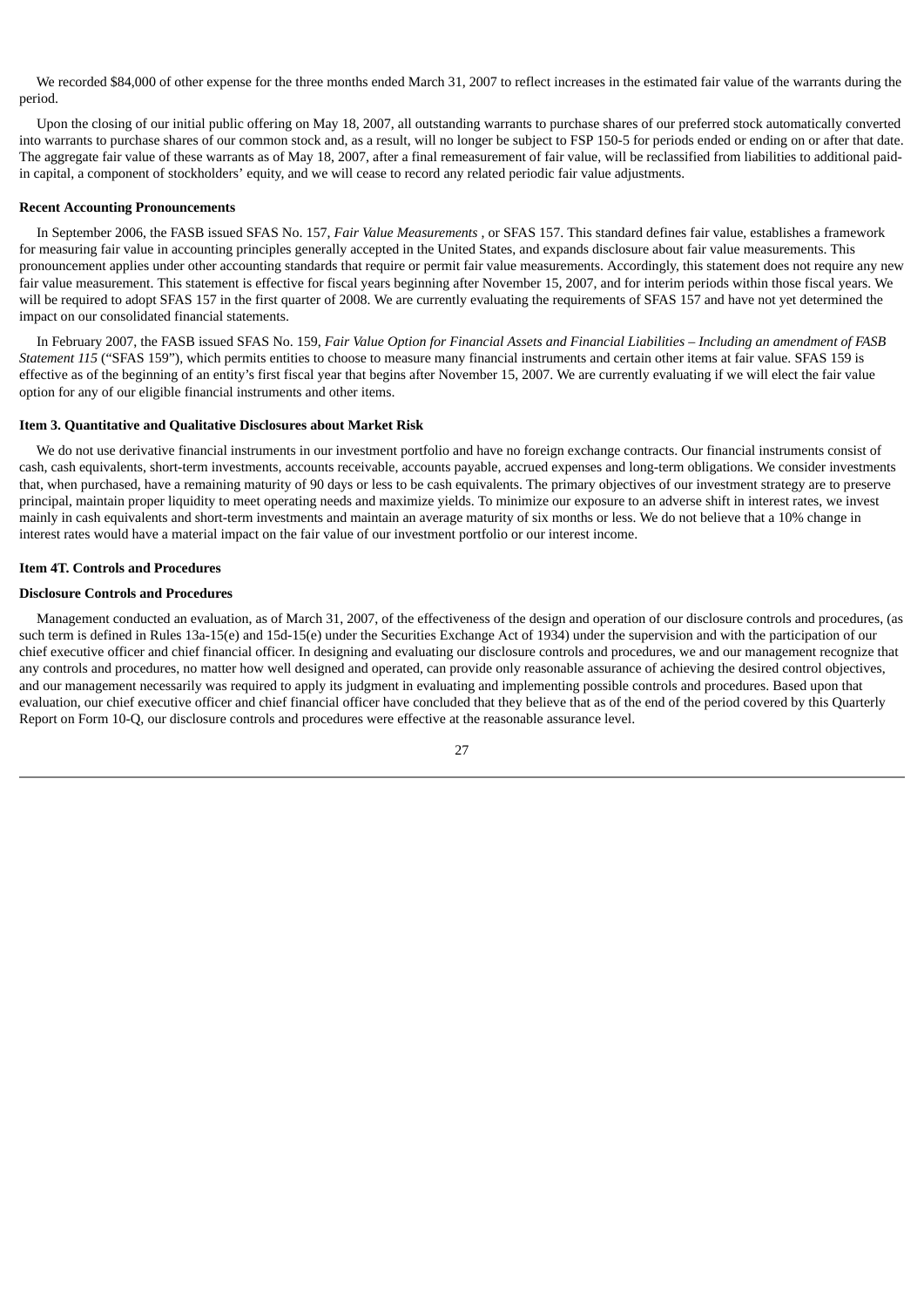# **Changes in Internal Control Over Financial Reporting**

There were no changes in our internal control over financial reporting that occurred during the three months ended March 31, 2007 that have materially affected, or are reasonably likely to materially affect, our internal control over financial reporting.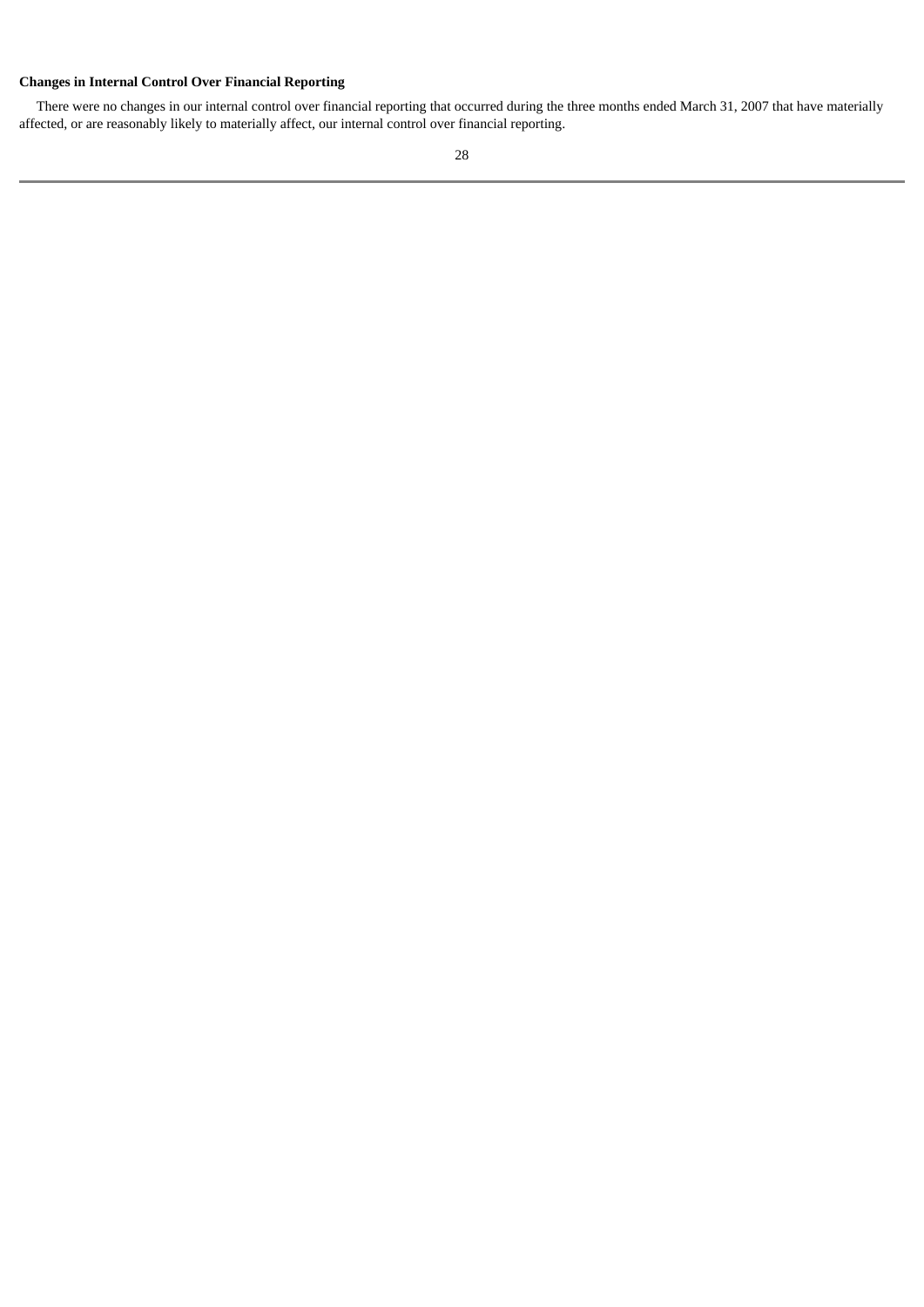### **PART II – OTHER INFORMATION**

# <span id="page-31-1"></span><span id="page-31-0"></span>**Item 1. Legal Proceedings.**

We are not currently subject to any material pending legal proceedings.

# <span id="page-31-2"></span>**Item 1A. Risk Factors**

You should carefully consider the risk factors set forth below as well as the other information contained in this Quarterly Report on Form 10-Q, Any of the following risks could materially and adversely affect our business, financial condition or results of operations. In such a case, you may lose all or part of your investment. The risks described below are not the only risks facing us. Additional risks and uncertainties not currently known to us or those we currently view to be immaterial may also materially adversely affect our business, financial condition or results of operations.

# **Risks Relating to Our Business**

# We have incurred significant operating losses since inception, our independent registered public accounting firm has issued an opinion expressing substantial doubt about our ability to continue as going concern and we are currently selling the OmniPod System at a loss and cannot assure you that we *will achieve profitability.*

Since our inception in 2000, we have incurred losses every quarter. We began commercial sales of the OmniPod System in October 2005 and we are currently not able to manufacture and sell the OmniPod System at a cost and in volumes sufficient to allow us to achieve profitability. For the quarter ended March 31, 2006 and 2007, our gross losses from the manufacture and sale of the OmniPod System were \$2.5 million and \$2.6 million, respectively. The extent of our future operating losses and the timing of profitability are highly uncertain, and we may never achieve or sustain profitability. We have incurred a significant net loss since our inception, including a net loss of \$11.6 million for the quarter ended March 31, 2007. As of March 31, 2007, we had an accumulated deficit of \$113.6 million. As we have grown our business, our net loss has increased each quarter and we expect our rate of loss to continue to increase on a quarterly basis at least into 2008.

# We currently rely entirely on sales of our sole product, the OmniPod System, to generate revenues. The failure of the OmniPod System to achieve and maintain significant market acceptance or any factors that negatively impact sales of this product will adversely affect our business, financial condition *and results of operations.*

Our sole product is the OmniPod System, which we introduced to the market in October 2005. We expect to derive substantially all of our revenue from the sale of this product. Accordingly, our ability to generate revenues is entirely reliant on our ability to market and sell the devices that comprise the OmniPod System. Our sales of the OmniPod System may be negatively impacted by many factors, including:

- **•** the failure of the OmniPod System to achieve acceptance among opinion leaders in the diabetes treatment community, insulin-prescribing physicians, third-party payors and people with insulin-dependent diabetes;
- **•** manufacturing problems;
- **•** changes in reimbursement rates or policies relating to the OmniPod System by third-party payors;
- **•** claims that any portion of the OmniPod System infringes on patent rights or other intellectual property rights owned by other parties;
- **•** adverse regulatory or legal actions relating to the OmniPod System;
- **•** damage, destruction or loss of any of our automated assembly units;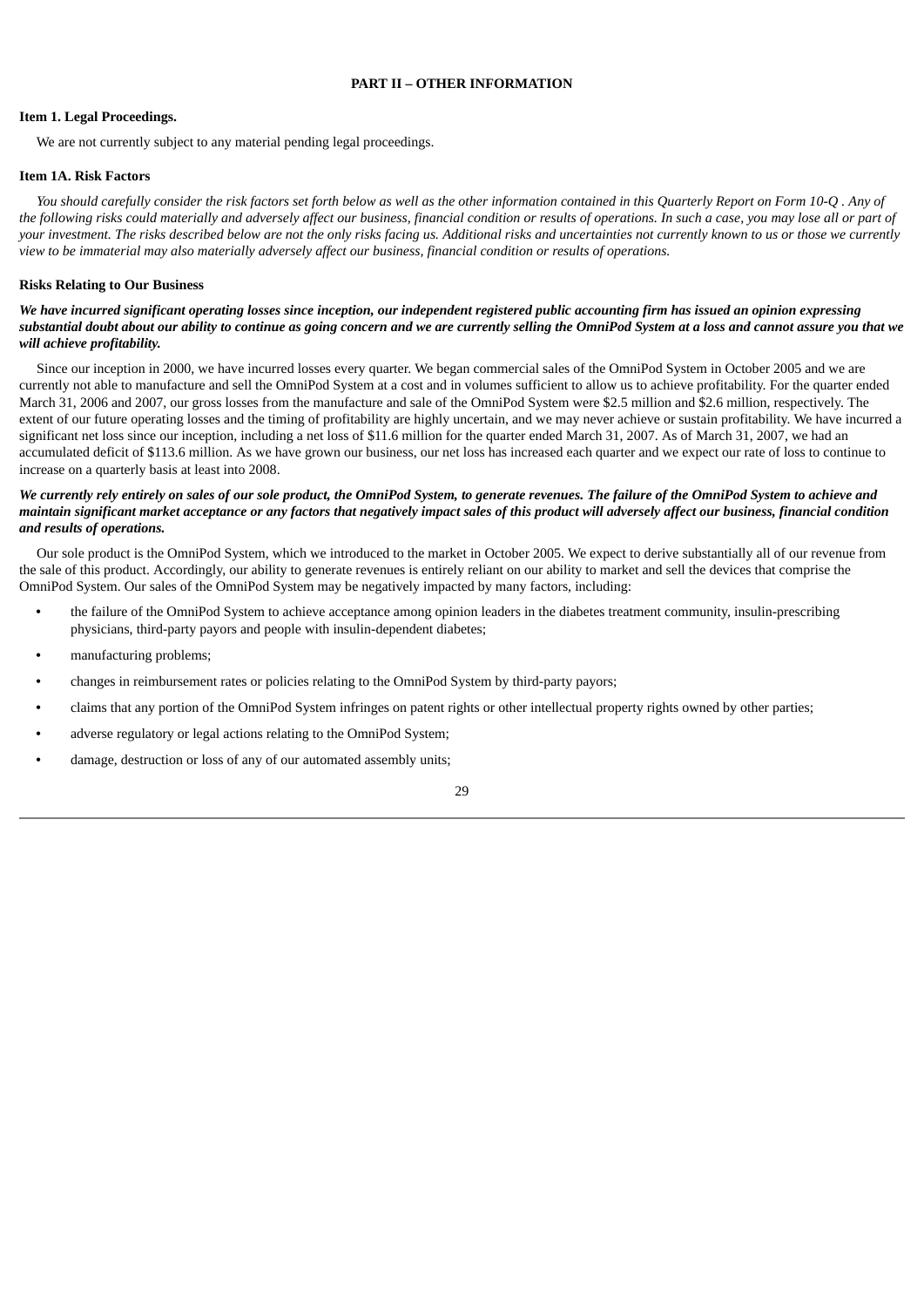- **•** competitive pricing and related factors; and
- **•** results of clinical studies relating to the OmniPod System or our competitors' products.

If any of these events occurs, our ability to generate revenues could be significantly reduced.

# Our ability to achieve profitability from a current net loss level will depend on our ability to reduce the per unit cost of manufacturing the OmniPod *through the successful implementation of our automated manufacturing strategy or otherwise.*

Currently, the sale price of the OmniPod System is not sufficient to cover our direct manufacturing costs. We are in the process of completing the construction, testing and installation of automated manufacturing equipment to be used in the assembly of the OmniPod in order to increase our manufacturing volume. Increased volumes will allow for volume purchase discounts to reduce our raw material costs and improve absorption of manufacturing overhead costs. During 2008, we expect to complete the planned automation of our existing manufacturing line, which is designed exclusively for the manufacture of the OmniPod, and begin construction of a second manufacturing line. Pending construction and installation of the remaining automated manufacturing equipment that we plan to use, we are manually performing these steps in the manufacturing process, which limits our ability to increase our manufacturing capacity and decrease our per unit cost of goods sold, thereby causing us to incur negative gross margins. We are also exploring alternative site manufacturing capabilities in Asia. We cannot assure you that we will successfully complete the planned automation of our existing manufacturing line or subsequent lines in the future or otherwise reduce the per unit cost of manufacturing the OmniPod. Failure to do so would limit our production capacity and our ability to reduce raw material and manufacturing overhead costs. If we are unable to reduce raw material and manufacturing overhead costs through volume purchase discounts and increased production capacity, our ability to achieve profitability will be severely constrained.

# Our manufacturing operations are dependent upon third-party suppliers, making us vulnerable to supply problems and price fluctuations.

We rely on a number of suppliers who manufacture the components of the OmniPods and PDMs. For example, we rely on Phillips Plastic Corporation to manufacture and supply a number of injection molded components of the OmniPod and Freescale Semiconductor, Inc. to manufacture and supply the application specific integrated circuit that is incorporated into the OmniPod. Each of these suppliers is a sole-source supplier. In addition, we have entered into a contract manufacturing agreement with a subsidiary of Flextronics International Ltd. in China for the supply of a sub-assembly of some of the OmniPod's components. We do not have long-term supply agreements with the suppliers of most of our components, and, in most cases, we purchase these components on a purchase order basis. In some other cases, where we do have agreements in place, our agreements with our suppliers can be terminated by either party upon short notice. Our suppliers may encounter problems during manufacturing due to a variety of reasons, including failure to follow specific protocols and procedures, failure to comply with applicable regulations, equipment malfunction and environmental factors, any of which could delay or impede their ability to meet our demand. Our reliance on these third-party suppliers also subjects us to other risks that could harm our business, including:

- **•** we are not a major customer of many of our suppliers, and these suppliers may therefore give other customers' needs higher priority than ours;
- **•** we may not be able to obtain adequate supply in a timely manner or on commercially reasonable terms;
- **•** our suppliers, especially new suppliers, may make errors in manufacturing components that could negatively affect the efficacy or safety of the OmniPod System or cause delays in shipment;
- **•** we may have difficulty locating and qualifying alternative suppliers for our sole-source supplies;

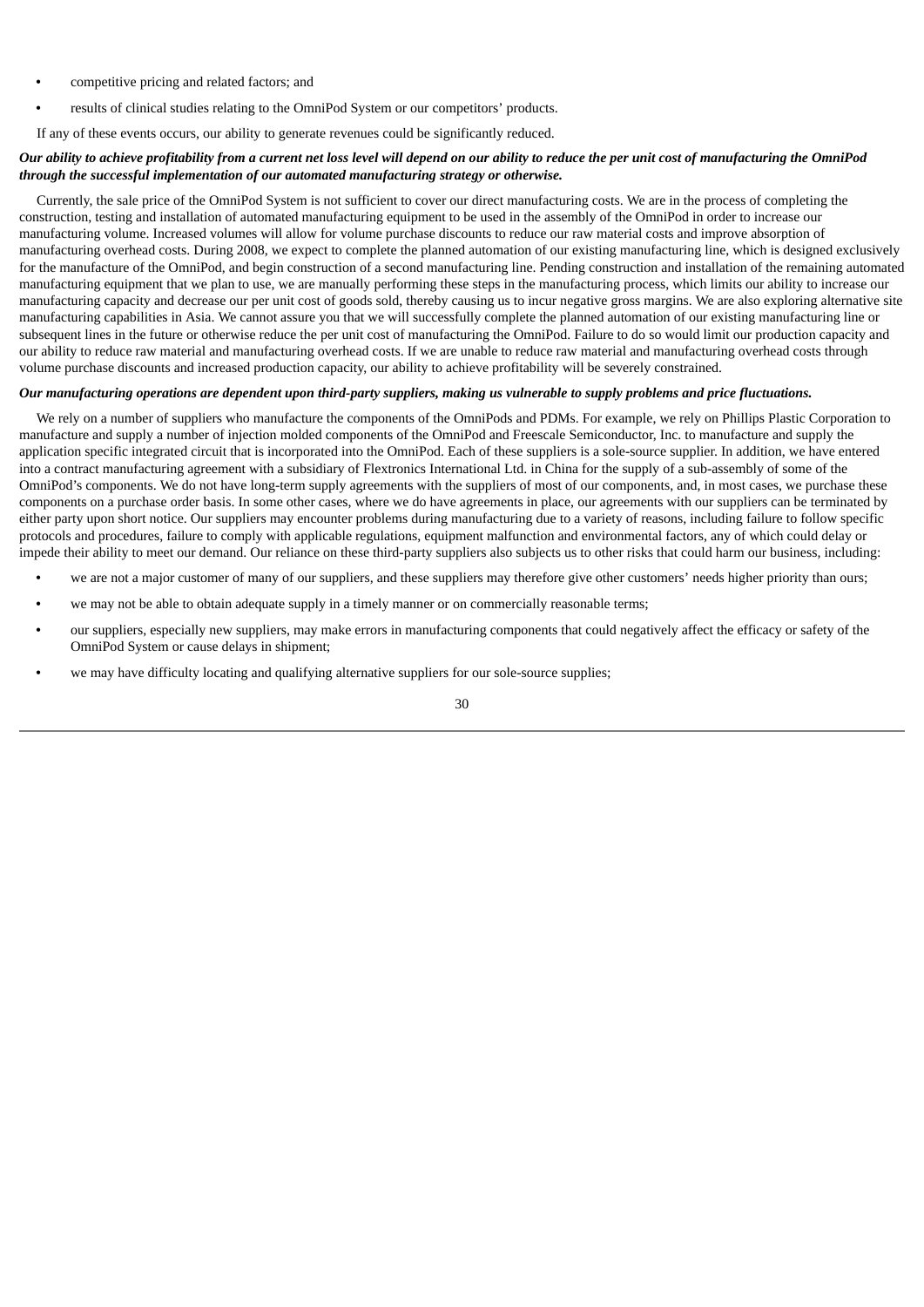- **•** switching components may require product redesign and submission to the U.S. Food and Drug Administration, or FDA, of a 510(k) supplement;
- **•** our suppliers manufacture products for a range of customers, and fluctuations in demand for the products these suppliers manufacture for others may affect their ability to deliver components to us in a timely manner; and
- **•** our suppliers may encounter financial hardships unrelated to our demand for components, which could inhibit their ability to fulfill our orders and meet our requirements.

We may not be able to quickly establish additional or replacement suppliers, particularly for our sole-source components, in part because of the FDA approval process and because of the custom nature of various parts we require. Any interruption or delay in the supply of components, or our inability to obtain components from alternate sources at acceptable prices in a timely manner, could impair our ability to meet the demand of our customers and cause them to cancel orders or switch to competing products.

# Failure to secure or retain adequate coverage or reimbursement for the OmniPod System by third-party payors could adversely affect our business, *financial condition and results of operations.*

We expect that sales of the OmniPod System will be limited unless a substantial portion of the sales price of the OmniPod System is paid for by third-party payors, including private insurance companies, health maintenance organizations, preferred provider organizations and other managed care providers. As of March 31, 2007, we had entered into contracts establishing reimbursement for the OmniPod System with national and regional third-party payors covering an estimated 92 million lives. These contracts provide reimbursement in each of the 26 states in which we currently sell the OmniPod System. While we anticipate entering into additional contracts with other third-party payors doing business in these states, we cannot assure you that we will be successful in doing so. In addition, these contracts can generally be terminated by the third-party payor without cause. Also, healthcare market initiatives in the United States may lead third-party payors to decline or reduce reimbursement for the OmniPod System. Moreover, compliance with administrative procedures or requirements of third-party payors may result in delays in processing approvals by those payors for patients to obtain coverage for the use of the OmniPod System. We are an approved Medicare provider and current Medicare coverage for CSII therapy does exist. However, existing Medicare coverage for CSII therapy is based on the pricing structure developed for conventional insulin pumps. Currently, we are in the process of seeking appropriate coding verification for Medicare reimbursement of the OmniPod System. As a result, we have decided to focus our initial efforts in establishing reimbursement for the OmniPod System by negotiating contracts with private insurers. Failure to secure or retain adequate coverage or reimbursement for the OmniPod System by third-party payors could have a material adverse effect on our business, financial condition and results of operations.

# We face competition from numerous competitors, most of whom have far areater resources than we have, which may make it more difficult for us to achieve significant market penetration and which may allow them to develop additional products for the treatment of diabetes that compete with the *OmniPod System.*

The medical device industry is intensely competitive, subject to rapid change and significantly affected by new product introductions and other market activities of industry participants. The OmniPod System competes with a number of existing insulin delivery devices as well as other methods for the treatment of diabetes. Medtronic MiniMed, a division of Medtronic, Inc., has been the market leader for many years and has the majority share of the conventional insulin pump market in the United States. Other significant suppliers in the United States are Animas Corporation, a division of Johnson & Johnson, and Deltec, a division of Smiths Medical MD, Inc. In October 2006, following the lifting of an FDA ban on the import of Disetronic insulin pumps, Roche Disetronic, a division of Roche Diagnostics, announced its re-entry into the conventional insulin pump market in the United States.

All of these competitors are large, well-capitalized companies with significantly more market share and resources than we have. As a consequence, they are able to spend more aggressively on product development, marketing, sales and other product initiatives than we can. Many of these competitors have: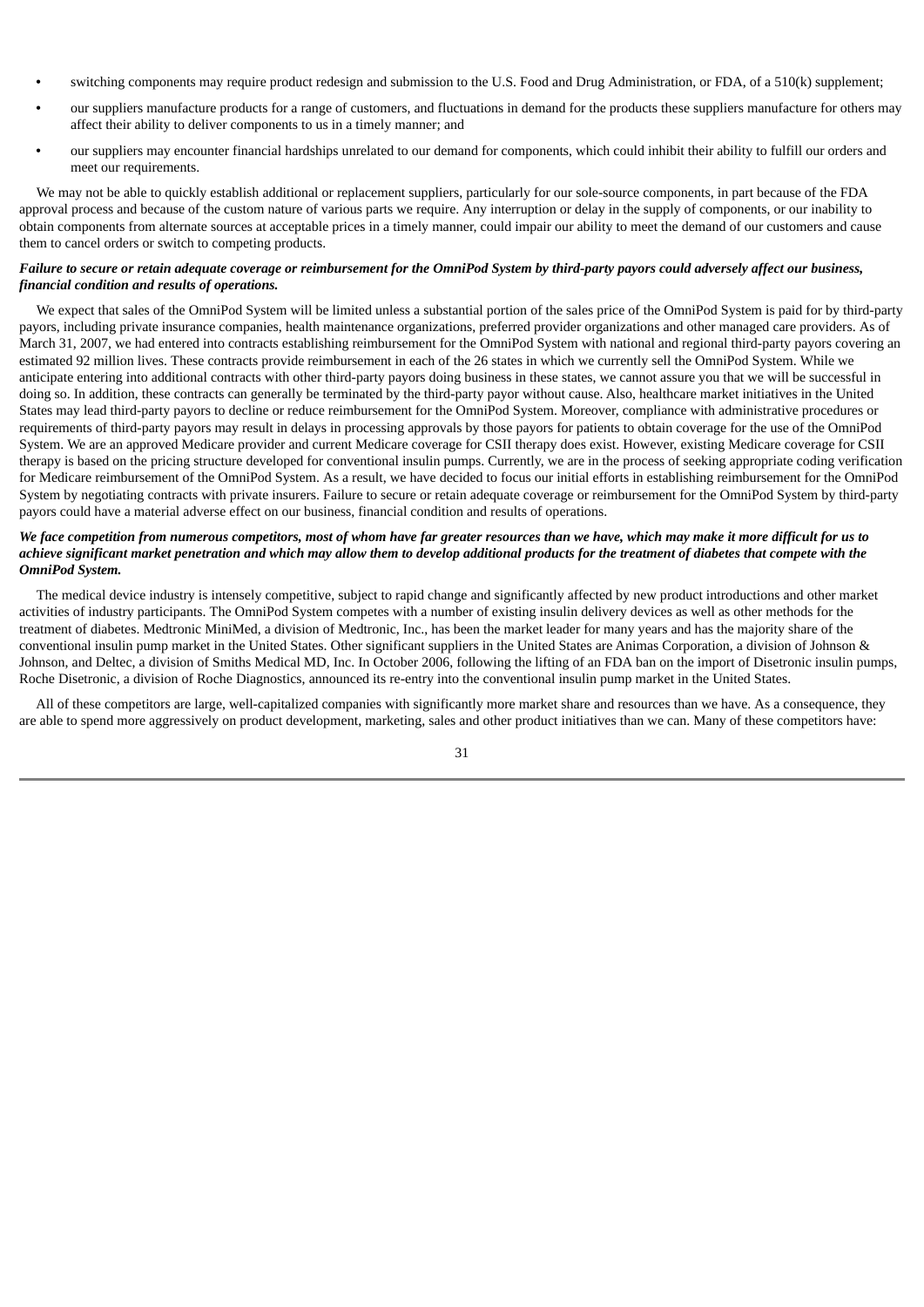- **•** significantly greater name recognition;
- **•** established relations with healthcare professionals, customers and third-party payors;
- **•** established distribution networks;
- **•** additional lines of products, and the ability to offer rebates or bundle products to offer higher discounts or other incentives to gain a competitive advantage;
- **•** greater financial and human resources for product development, sales and marketing and patent litigation.

We also compete with multiple daily injection, or MDI, therapy, which is substantially less expensive than CSII therapy. MDI therapy has been made more effective by the introduction of long-acting insulin analogs by both sanofi-aventis and Novo Nordisk A/S. While we believe that CSII therapy, in general, and the OmniPod System, in particular, have significant competitive and clinical advantages over traditional MDI therapy, improvements in the effectiveness of MDI therapy may result in fewer people with insulin-dependent diabetes converting from MDI therapy to CSII therapy than we expect and may result in negative price pressure.

Our current competitors or other companies may at any time develop additional products for the treatment of diabetes. For example, there is an inhaled insulin product that was recently introduced by Pfizer Inc., and other diabetes-focused pharmaceutical companies, including Abbott Laboratories, Eli Lilly and Company, MannKind Corporation, Novo Nordisk A/S and Takeda Pharmaceuticals Company Limited, are developing similar products. All of these competitors are large, well-capitalized companies with significantly greater product development resources than us. If an existing or future competitor develops a product that competes with or is superior to the OmniPod System, our revenues may decline. In addition, some of our competitors may compete by changing their pricing model or by lowering the price of their insulin delivery systems or ancillary supplies. If these competitors' products were to gain acceptance by healthcare professionals, people with insulin-dependent diabetes or third-party payors, a downward pressure on prices could result. If prices were to fall, we may not improve our gross margins or sales growth sufficiently to achieve profitability.

#### *Technological breakthroughs in diabetes monitoring, treatment or prevention could render the OmniPod System obsolete.*

The diabetes treatment market is subject to rapid technological change and product innovation. The OmniPod System is based on our proprietary technology, but a number of companies, medical researchers and existing pharmaceutical companies are pursuing new delivery devices, delivery technologies, sensing technologies, procedures, drugs and other therapeutics for the monitoring, treatment and/or prevention of insulin-dependent diabetes. For example, FDA approval of a commercially viable "closed-loop" system that combines continuous "real-time" glucose sensing or monitoring and automatic continuous subcutaneous insulin infusion in a manner that delivers appropriate amounts of insulin on a timely basis without patient direction could have a material adverse effect on our revenues and future profitability. We have an agreement with Abbott Diabetes Care, Inc., a global healthcare company that develops continuous glucose monitoring technology, to develop a product that will integrate the receiver portion of Abbott's continuous glucose monitor, the FreeStyle Navigator, with the OmniPod System PDM. The FreeStyle Navigator is currently pending FDA approval and is not available on the market. Medtronic, Inc. has developed an FDA-approved product combining continuous glucose sensing and CSII therapy and if we fail to do so, we may be at a significant competitive disadvantage, which could negatively impact our business. In addition, the National Institutes of Health and other supporters of diabetes research are continually seeking ways to prevent, cure or improve the treatment of diabetes. Any technological breakthroughs in diabetes monitoring, treatment or prevention could render the OmniPod System obsolete, which may have a material adverse effect on our business, financial condition and results of operations.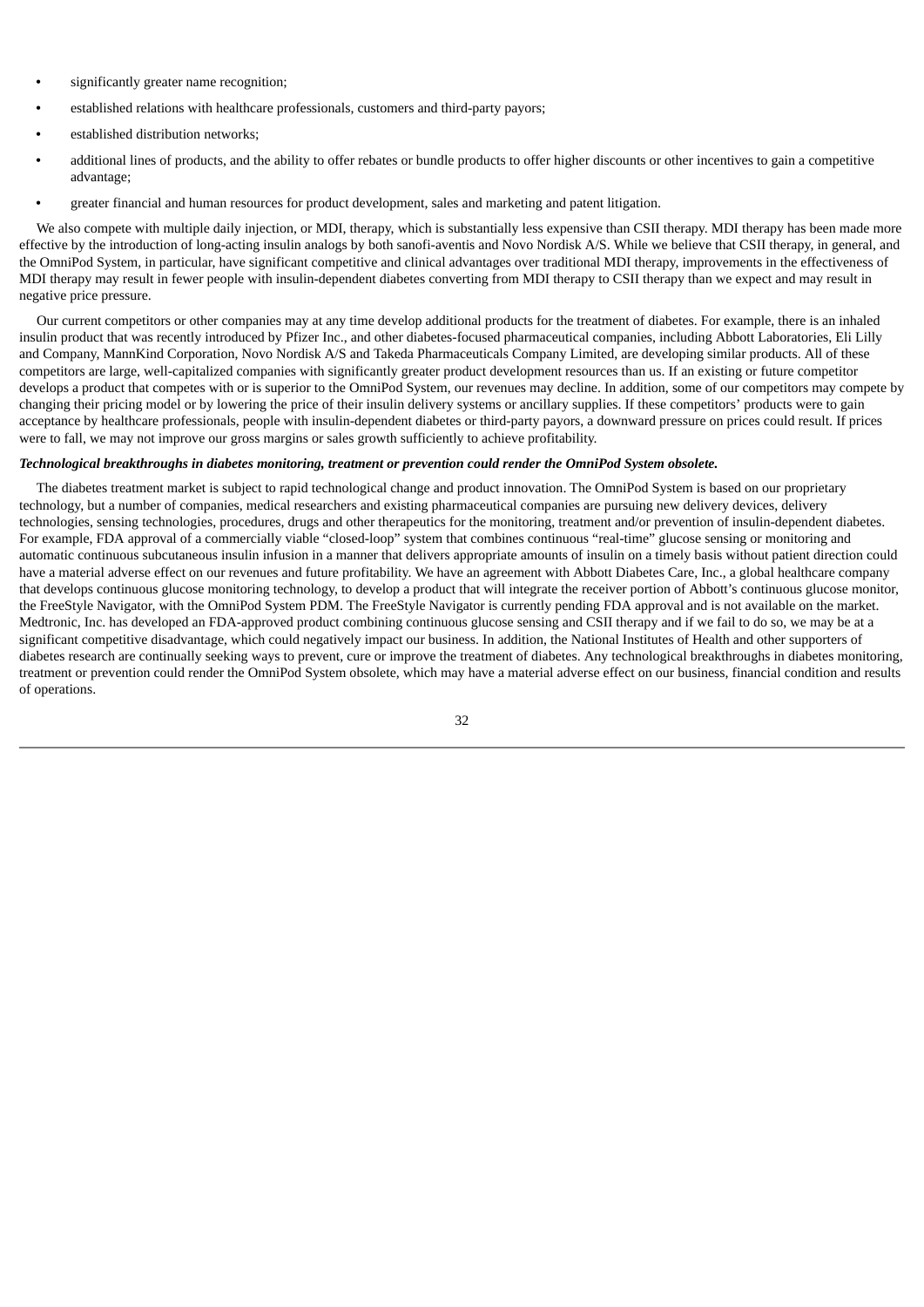# If our existing license agreement with Abbott Diabetes Care, Inc. is terminated or we fail to enter into new license agreements allowing us to incorporate *a blood glucose meter into the OmniPod System, our business may be materially adversely impacted.*

Our rights to incorporate the FreeStyle blood glucose meter into the OmniPod System are governed by a development and license agreement with Abbott Diabetes Care, Inc., as the successor to TheraSense, Inc. This agreement provides us with a non-exclusive, fully paid, non-transferable and non-sublicensable license in the United States under patents and other relevant technical information relating to the FreeStyle blood glucose meter during the term of the agreement. The term of the agreement is for seven years, with automatic renewals for subsequent three-year periods unless either party provides written notice of termination at least 90 days prior to the scheduled expiration of the then-current term. The current term is scheduled to expire in January 2009. The agreement may also be terminated by Abbott if it discontinues its FreeStyle blood glucose meter or test strips or by either party if the other party is acquired by a competitor of the first party or materially breaches its obligations under the agreement. Termination of this agreement could require us to either remove the blood glucose meter from PDMs to be sold in the future, which would impair the functionality of the OmniPod System, or attempt to incorporate an alternative blood glucose meter into the PDM, which would require us to acquire rights to or develop an alternative blood glucose meter, incorporate it into the OmniPod System and obtain regulatory approval for the new OmniPod System. Any of these outcomes could have a material adverse effect on our business, financial condition and results of operations.

Additionally, in the future, we may need additional licenses to intellectual property owned by third parties in order to commercialize new products. If we cannot obtain these additional licenses, we may not be able to develop or commercialize these future products. Our rights to use technologies licensed to us by third parties are not entirely within our control, and we may not be able to continue selling the OmniPod System or sell future products without these technologies.

# The patent rights on which we rely to protect the intellectual property underlying the OmniPod System may not be adequate, which could enable third *parties to use our technology and would harm our continued ability to compete in the market.*

Our success will depend in part on our continued ability to develop or acquire commercially-valuable patent rights and to protect these rights adequately. Our patent position is generally uncertain and involves complex legal and factual questions. The risks and uncertainties that we face with respect to our patents and other related rights include the following:

- **•** the pending patent applications we have filed or to which we have exclusive rights may not result in issued patents or may take longer than we expect to result in issued patents;
- **•** the claims of any patents that are issued may not provide meaningful protection;
- **•** we may not be able to develop additional proprietary technologies that are patentable;
- **•** other parties may challenge patents, patent claims or patent applications licensed or issued to us; and
- **•** other companies may design around technologies we have patented, licensed or developed.

We also may not be able to protect our patent rights effectively in some foreign countries. For a variety of reasons, we may decide not to file for patent protection. Our patent rights underlying the OmniPod System may not be adequate, and our competitors or customers may design around our proprietary technologies or independently develop similar or alternative technologies or products that are equal or superior to ours without infringing on any of our patent rights. In addition, the patents licensed or issued to us may not provide a competitive advantage. The occurrence of any of these events may have a material adverse effect on our business, financial condition and results of operations.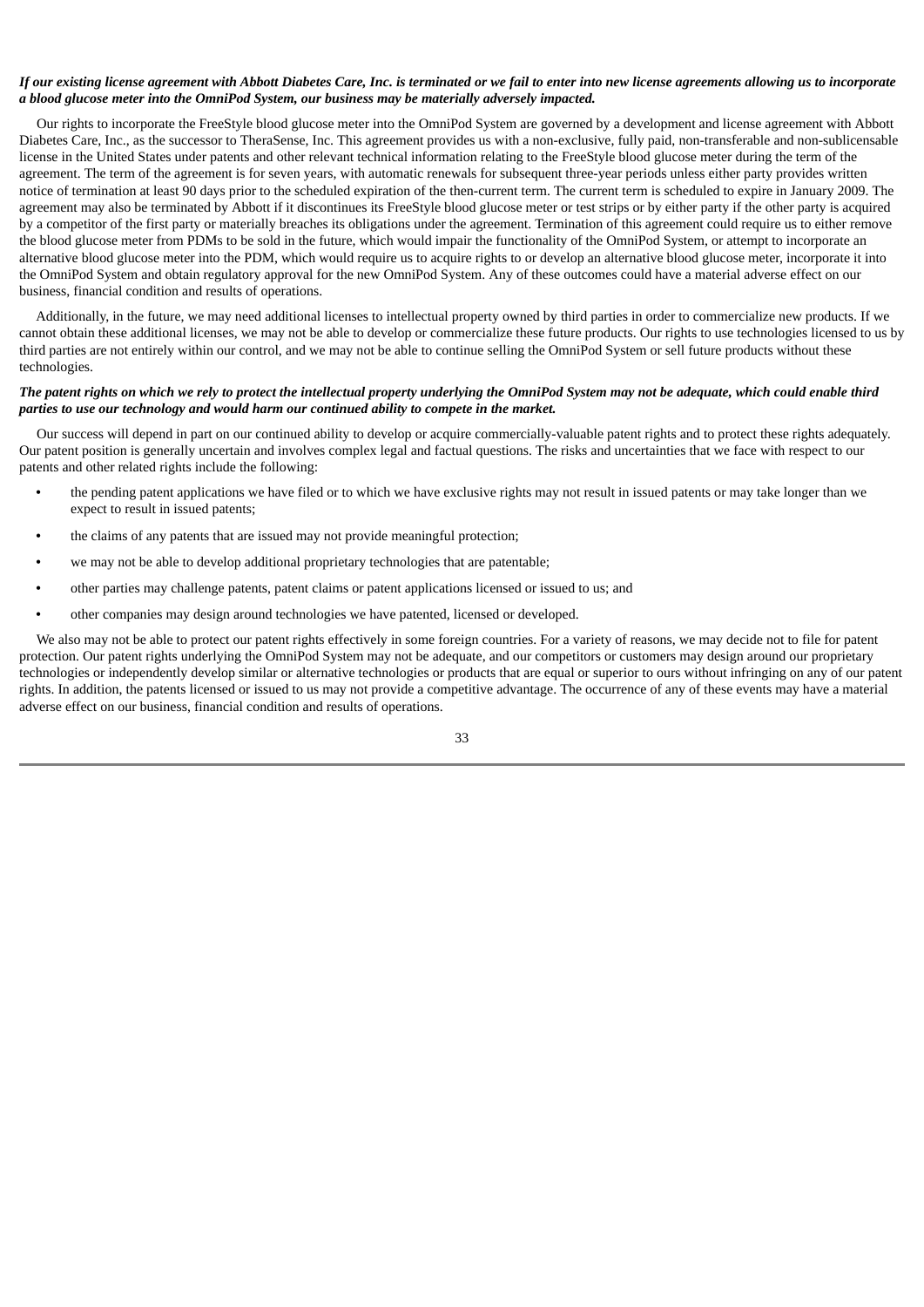# Other rights and measures we have taken to protect our intellectual property may not be adequate, which would harm our ability to compete in the *market.*

In addition to patents, we rely on a combination of trade secrets, copyright and trademark laws, confidentiality, non-disclosure and assignment of invention agreements and other contractual provisions and technical measures to protect our intellectual property rights. While we currently require employees, consultants and other third parties to enter into confidentiality, non-disclosure or assignment of invention agreements, or a combination thereof where appropriate, any of the following could still occur:

- **•** the agreements may be breached;
- **•** we may have inadequate remedies for any breach;
- **•** trade secrets and other proprietary information could be disclosed to our competitors; or
- **•** others may independently develop substantially equivalent or superior proprietary information and techniques or otherwise gain access to our trade secrets or disclose such technologies.

If, for any of the above reasons, our intellectual property is disclosed or misappropriated, it would harm our ability to protect our rights and have a material adverse effect on our business, financial condition and results of operations.

# We may need to initiate lawsuits to protect or enforce our patents and other intellectual property rights, which could be expensive and, if we lose, could cause us to lose some of our intellectual property rights, which would harm our ability to compete in the market.

We rely on patents to protect a portion of our intellectual property and our competitive position. Patent law relating to the scope of claims in the technology fields in which we operate is still evolving and, consequently, patent positions in the medical device industry are generally uncertain. In order to protect or enforce our patent rights, we may initiate patent litigation against third parties, such as infringement suits or interference proceedings. Litigation may be necessary to:

- **•** assert claims of infringement;
- **•** enforce our patents;
- **•** protect our trade secrets or know-how; or
- **•** determine the enforceability, scope and validity of the proprietary rights of others.

Any lawsuits that we initiate could be expensive, take significant time and divert management's attention from other business concerns. Litigation also puts our patents at risk of being invalidated or interpreted narrowly and our patent applications at risk of not issuing. Additionally, we may provoke third parties to assert claims against us. We may not prevail in any lawsuits that we initiate and the damages or other remedies awarded, if any, may not be commercially valuable. The occurrence of any of these events may have a material adverse effect on our business, financial condition and results of operations.

# Claims that our current or future products infringe or misappropriate the proprietary rights of others could adversely affect our ability to sell those *products and cause us to incur additional costs.*

Substantial litigation over intellectual property rights exists in the medical device industry. We expect that we could be increasingly subject to third-party infringement claims as our revenues increase, the number of competitors grows and the functionality of products and technology in different industry segments overlaps. Third parties may currently have, or may eventually be issued, patents on which our current or future products or technologies may infringe. For example, we are aware of certain patents and patent applications owned by our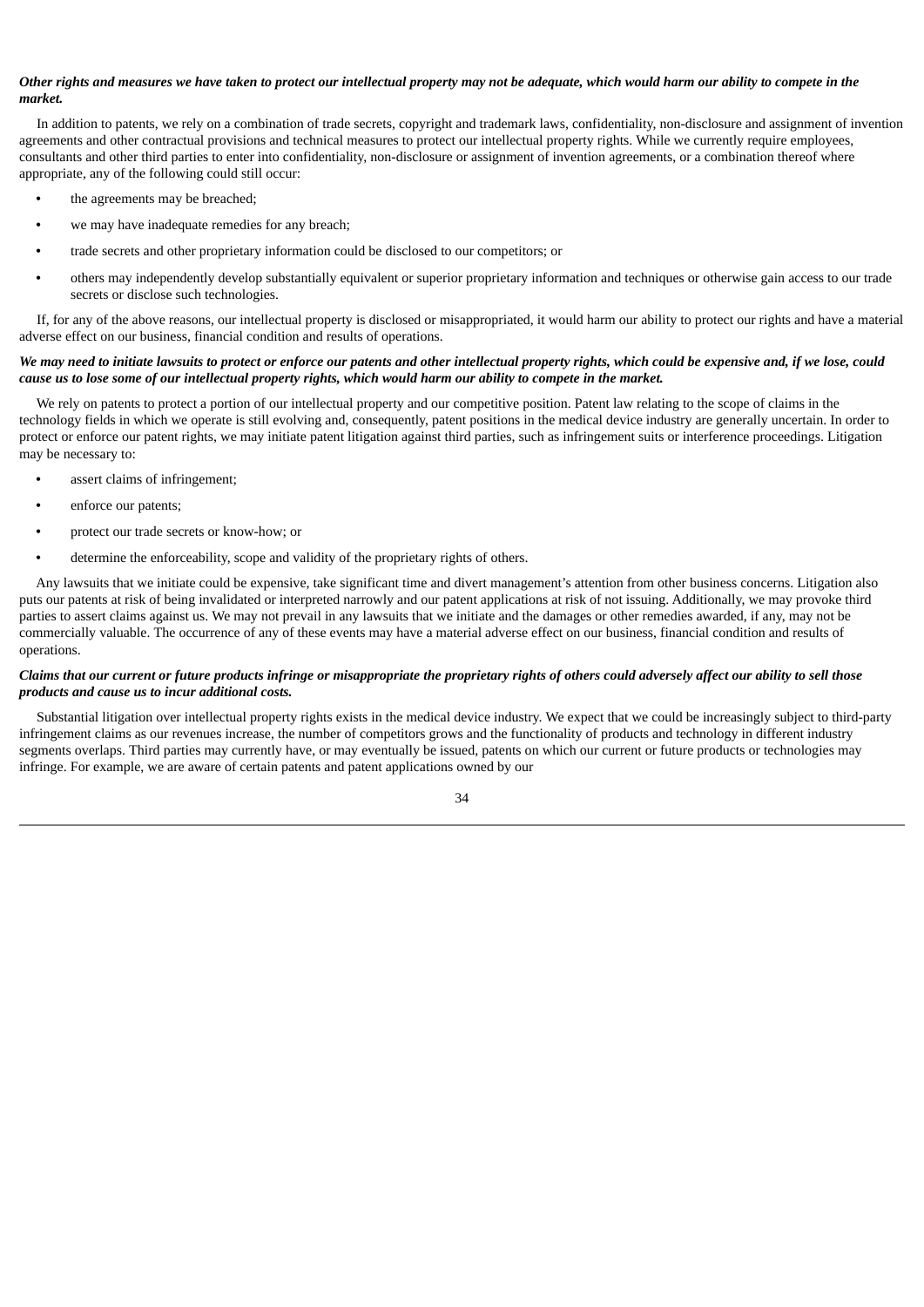competitors that cover different aspects of insulin infusion and the related devices. Any of these third parties might make a claim of infringement against us. In particular, Medtronic, Inc., in a letter dated March 13, 2007, invited us to discuss our "taking a license to certain Medtronic patents." The patents referenced by this letter relate to technology that is material to our business. While we believe that the OmniPod System does not infringe these patents, we would consider resolving the matter on reasonable terms. If we are unable to reach agreement with Medtronic, Inc. on this matter, they may sue us for infringement. We believe we would have meritorious defenses to any such suit. Any litigation, regardless of its outcome, would likely result in the expenditure of significant financial resources and the diversion of management's time and resources. In addition, litigation in which we are accused of infringement may cause negative publicity, adversely impact prospective customers, cause product shipment delays, prohibit us from manufacturing, marketing or selling our current or future products, require us to develop non-infringing technology, make substantial payments to third parties or enter into royalty or license agreements, which may not be available on acceptable terms or at all. If a successful claim of infringement were made against us and we could not develop non-infringing technology or license the infringed or similar technology on a timely and cost-effective basis, our revenues may decrease substantially and we could be exposed to significant liability. A court could enter orders that temporarily, preliminarily or permanently enjoin us or our customers from making, using, selling, offering to sell or importing our current or future products, or could enter an order mandating that we undertake certain remedial activities. Claims that we have misappropriated the confidential information or trade secrets of third parties can have a similar negative impact on our reputation, business, financial condition or results of operations.

# We are subject to extensive regulation by the U.S. Food and Drug Administration, which could restrict the sales and marketing of the OmniPod System *and could cause us to incur significant costs.*

We sell medical devices that are subject to extensive regulation by the FDA. These regulations relate to manufacturing, labeling, sale, promotion, distribution and shipping. Before a new medical device, or a new use of or claim for an existing product, can be marketed in the United States, it must first receive either 510(k) clearance or pre-market approval from the FDA, unless an exemption applies. We may be required to obtain a new 510(k) clearance or pre-market approval for significant post-market modifications to the OmniPod System. Each of these processes can be expensive and lengthy, and entail significant user fees, unless exempt. The FDA's process for obtaining 510(k) clearance usually takes three to twelve months, but it can last longer. The process for obtaining pre-market approval is much more costly and uncertain and it generally takes from one to three years, or longer, from the time the application is filed with the FDA.

Medical devices may be marketed only for the indications for which they are approved or cleared. We have obtained 510(k) clearance for the current clinical applications for which we market our OmniPod System, which includes the use of U-100, which is a common form of insulin. However, our clearances can be revoked if safety or effectiveness problems develop. Further, we may not be able to obtain additional 510(k) clearances or pre-market approvals for new products or for modifications to, or additional indications for, the OmniPod System in a timely fashion or at all. Delays in obtaining future clearances would adversely affect our ability to introduce new or enhanced products in a timely manner which in turn would harm our revenue and future profitability. We have made modifications to our devices in the past and may make additional modifications in the future that we believe do not or will not require additional clearances or approvals. If the FDA disagrees, and requires new clearances or approvals for the modifications, we may be required to recall and to stop marketing the modified devices. We also are subject to numerous post-marketing regulatory requirements, which include quality system regulations related to the manufacturing of our devices, labeling regulations and medical device reporting regulations, which require us to report to the FDA if our devices cause or contribute to a death or serious injury, or malfunction in a way that would likely cause or contribute to a death or serious injury. In addition, these regulatory requirements may change in the future in a way that adversely affects us. If we fail to comply with present or future regulatory requirements that are applicable to us, we may be subject to enforcement action by the FDA, which may include any of the following sanctions:

- **•** untitled letters, warning letters, fines, injunctions, consent decrees and civil penalties;
- **•** customer notification, or orders for repair, replacement or refunds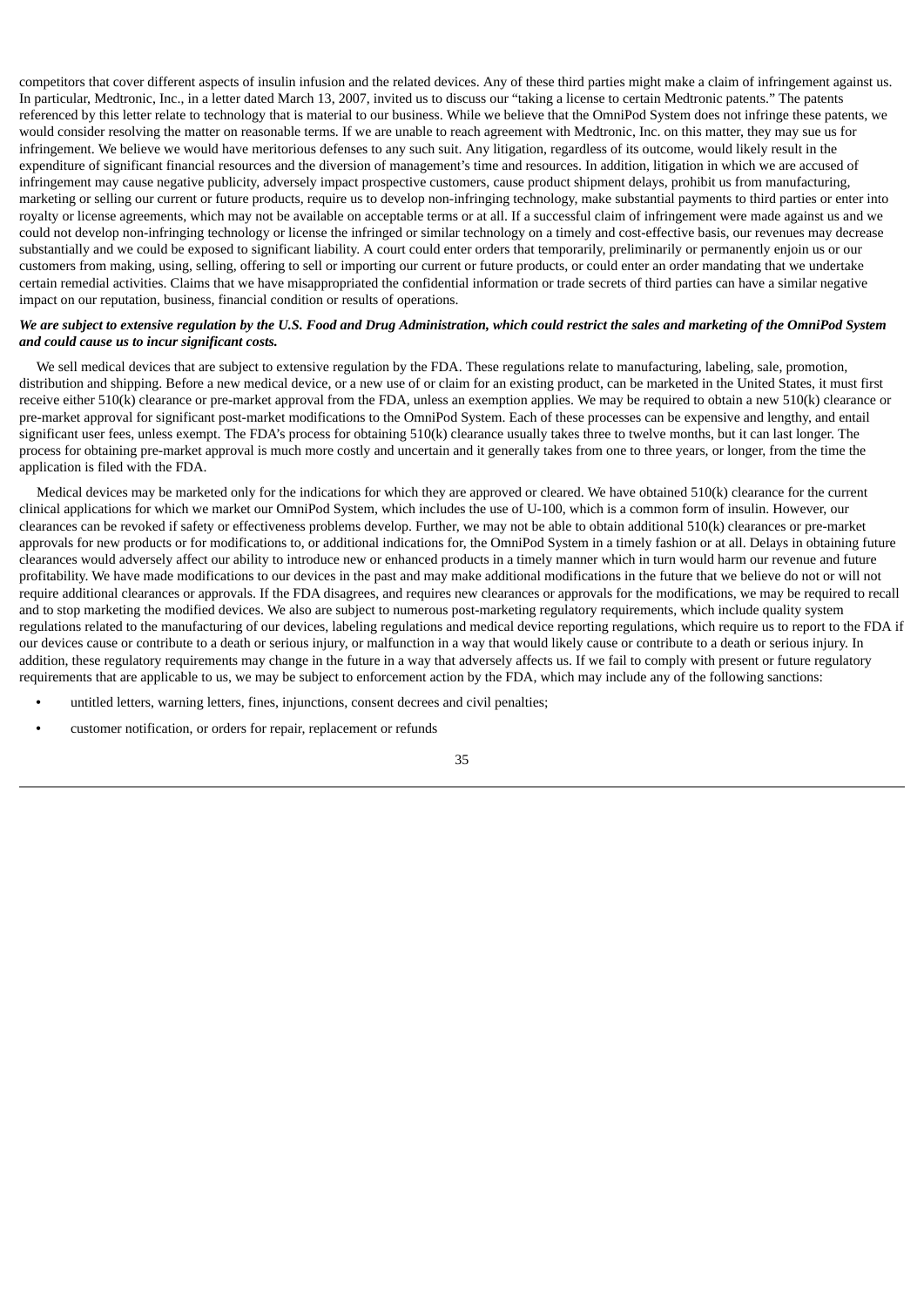- **•** voluntary or mandatory recall or seizure of our current or future products;
- **•** administrative detention by the FDA of medical devices believed to be adulterated or misbranded;
- **•** imposing operating restrictions, suspension or shutdown of production;
- **•** refusing our requests for 510(k) clearance or pre-market approval of new products, new intended uses or modifications to the OmniPod System;
- **•** rescinding 510(k) clearance or suspending or withdrawing pre-market approvals that have already been granted; and
- **•** criminal prosecution.

The occurrence of any of these events may have a material adverse effect on our business, financial condition and results of operations.

# If we or our component suppliers fail to comply with the FDA's quality system regulations, the manufacturing and distribution of our devices could be *interrupted, and our product sales and operating results could suffer.*

We and our component suppliers are required to comply with the FDA's quality system regulations, which is a complex regulatory framework that covers the procedures and documentation of the design, testing, production, control, quality assurance, labeling, packaging, sterilization, storage and shipping of our devices. The FDA enforces its quality system regulations through periodic unannounced inspections. We cannot assure you that our facilities or our component suppliers' facilities would pass any future quality system inspection. If our or any of our component suppliers' facilities fails a quality system inspection, the manufacturing or distribution of our devices could be interrupted and our operations disrupted. Failure to take adequate and timely corrective action in response to an adverse quality system inspection could force a suspension or shutdown of our packaging and labeling operations or the manufacturing operations of our contract manufacturers, or a recall of our devices. If any of these events occurs, we may not be able to provide our customers with the quantity of OmniPods they require on a timely basis, our reputation could be harmed and we could lose customers, any or all of which may have a material adverse effect on our business, financial condition and results of operations.

# Our current or future products are subject to recalls even after receiving FDA clearance or approval, which would harm our reputation, business and *financial results.*

The FDA and similar governmental bodies in other countries have the authority to require the recall of our current or future products if we or our contract manufacturers fail to comply with relevant regulations pertaining to manufacturing practices, labeling, advertising or promotional activities, or if new information is obtained concerning the safety or efficacy of these products. A government-mandated recall could occur if the FDA finds that there is a reasonable probability that the device would cause serious, adverse health consequences or death. A voluntary recall by us could occur as a result of manufacturing defects, labeling deficiencies, packaging defects or other failures to comply with applicable regulations. Any recall would divert management attention and financial resources and harm our reputation with customers. A recall involving the OmniPod System would be particularly harmful to our business, financial condition and results of operations because it is currently our only product.

# We are subject to federal and state laws prohibiting "kickbacks" and false or fraudulent claims, which, if violated, could subject us to substantial penalties. Additionally, any challenge to or investigation into our practices under these laws could cause adverse publicity and be costly to respond to, and *thus could harm our business.*

A federal law commonly known as the Medicare/Medicaid anti-kickback law, and several similar state laws, prohibit payments that are intended to induce physicians or others either to refer patients or to acquire or arrange for or recommend the acquisition of healthcare products or services. These laws constrain our sales, marketing and other promotional activities by limiting the kinds of financial arrangements, including sales

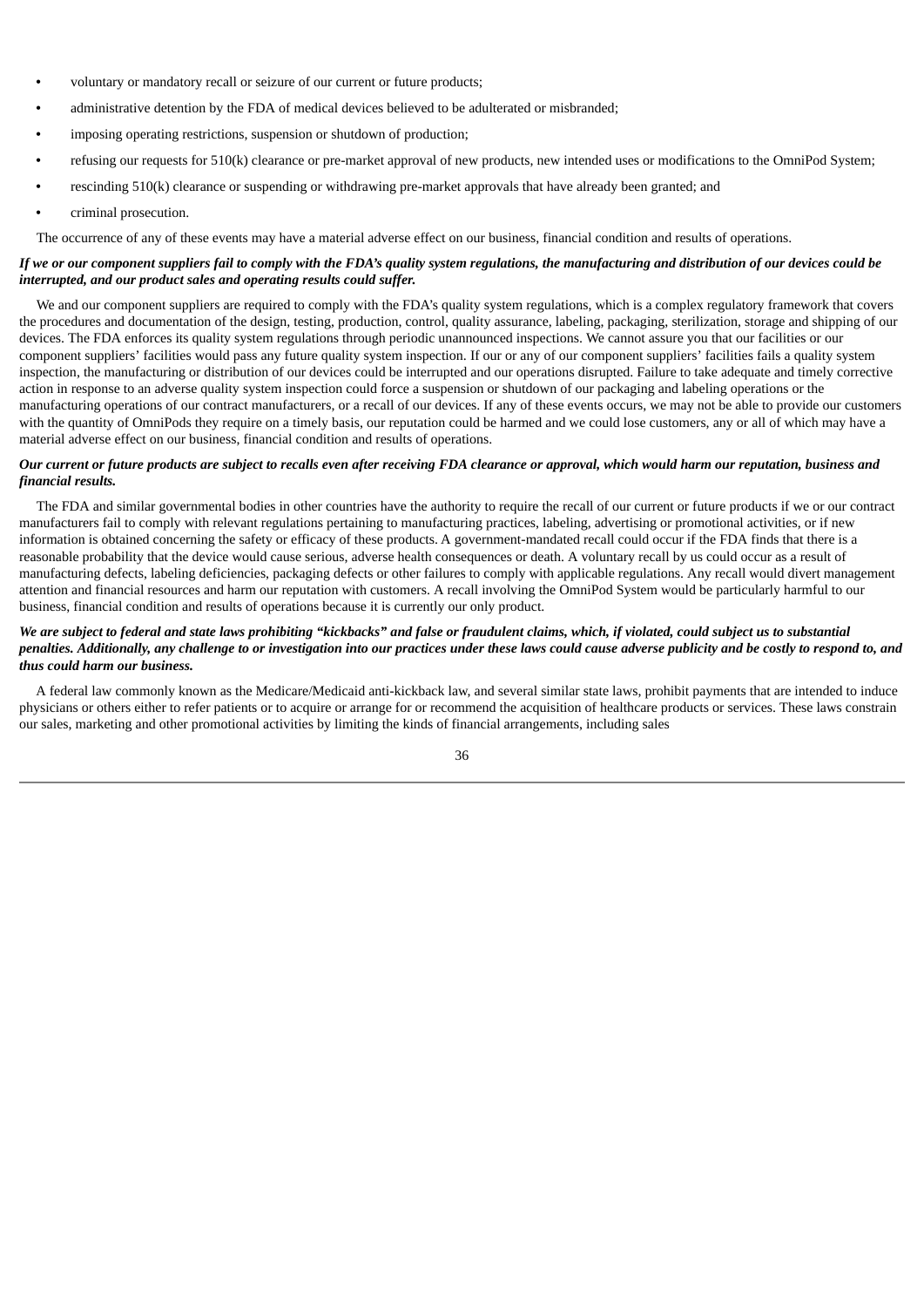programs, we may have with hospitals, physicians or other potential purchasers of medical devices. Other federal and state laws generally prohibit individuals or entities from knowingly presenting, or causing to be presented, claims for payment from Medicare, Medicaid or other third-party payors that are false or fraudulent, or for items or services that were not provided as claimed. Because we may provide some coding and billing information to purchasers of the OmniPod System, and because we cannot assure that the government will regard any billing errors that may be made as inadvertent, these laws are potentially applicable to us. In addition, these laws are potentially applicable to us because we provide reimbursement to healthcare professionals for training patients on the use of the OmniPod System. Anti-kickback and false claims laws prescribe civil and criminal penalties for noncompliance, which can be substantial. Even an unsuccessful challenge or investigation into our practices could cause adverse publicity, and be costly to respond to, and thus could have a material adverse effect on our business, financial condition and results of operations.

# If we are found to have violated laws protecting the confidentiality of patient health information, we could be subject to civil or criminal penalties, which *could increase our liabilities and harm our reputation or our business.*

There are a number of federal and state laws protecting the confidentiality of certain patient health information, including patient records, and restricting the use and disclosure of that protected information. In particular, the U.S. Department of Health and Human Services promulgated patient privacy rules under the Health Insurance Portability and Accountability Act of 1996, or HIPAA. These privacy rules protect medical records and other personal health information by limiting their use and disclosure, giving individuals the right to access, amend and seek accounting of their own health information and limiting most use and disclosures of health information to the minimum amount reasonably necessary to accomplish the intended purpose. If we are found to be in violation of the privacy rules under HIPAA, we could be subject to civil or criminal penalties, which could increase our liabilities, harm our reputation and have a material adverse effect on our business, financial condition and results of operations.

# Product liability suits, whether or not meritorious, could be brought against us due to an alleged defective product or for the misuse of our devices. These suits could result in expensive and time-consuming litigation, payment of substantial damages, and an increase in our insurance rates.

If our current or future products are defectively designed or manufactured, contain defective components or are misused, or if someone claims any of the foregoing, whether or not meritorious, we may become subject to substantial and costly litigation. Misusing our devices or failing to adhere to the operating guidelines of the OmniPod System could cause significant harm to patients, including death. In addition, if our operating guidelines are found to be inadequate, we may be subject to liability. Product liability claims could divert management's attention from our core business, be expensive to defend and result in sizable damage awards against us. While we believe that we are reasonably insured against these risks, we may not have sufficient insurance coverage for all future claims. Any product liability claims brought against us, with or without merit, could increase our product liability insurance rates or prevent us from securing continuing coverage, could harm our reputation in the industry and could reduce revenues. Product liability claims in excess of our insurance coverage would be paid out of cash reserves harming our financial condition and adversely affecting our results of operations.

# Our ability to arow our revenues depends in part on our retaining a high percentage of our customer base.

A key to driving our revenue growth is the retention of a high percentage of our customers. We have developed retention programs aimed at both the healthcare professionals and the patients, which include appeals assistance, patient training, 24/7 customer support and an automatic re-order program for patients. Since we began shipping the OmniPod System in October 2005, we have had a very high customer retention rate; however, we cannot assure you that we will maintain this retention rate in the future. The failure to retain a high percentage of our customers would negatively impact our revenue growth and may have a material adverse effect on our business, financial condition and results of operations.

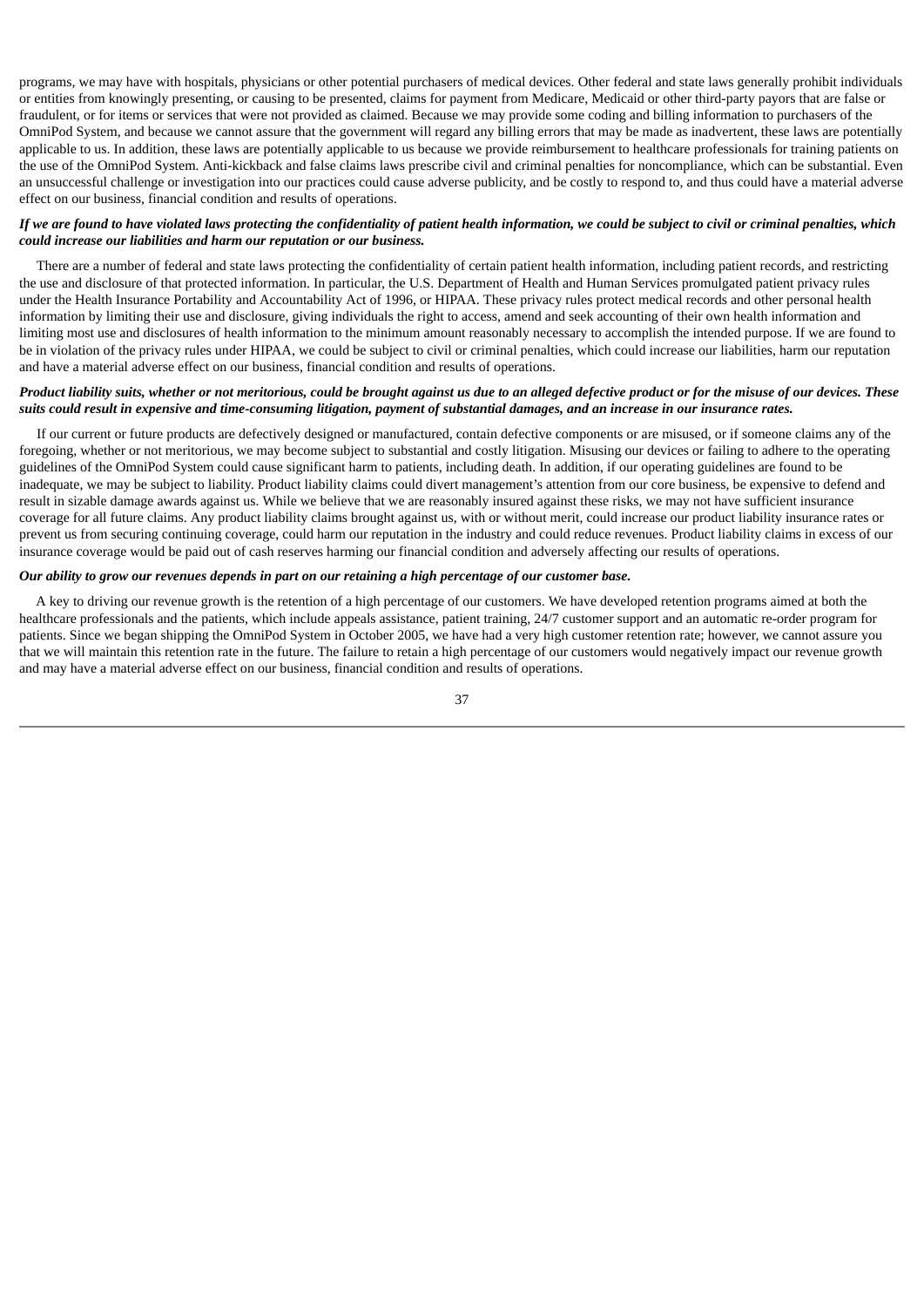# We intend to sponsor market studies seeking to demonstrate certain aspects of the efficacy of the OmniPod System, which may fail to produce favorable *results.*

To help improve, market and sell the OmniPod System, we intend to sponsor market studies to assess various aspects of its functionality and its relative efficacy. The data obtained from the studies may be unfavorable to the OmniPod System or may be inadequate to support satisfactory conclusions. In addition, in the future we may sponsor clinical trials to assess certain aspects of the efficacy of the OmniPod System. If future clinical trials fail to support the efficacy of our current or future products, our sales may be adversely affected and we may lose an opportunity to secure clinical preference from prescribing clinicians, which may have a material adverse effect on our business, financial condition and results of operations.

# If future clinical studies or other articles are published, or diabetes associations or other organizations announce positions that are unfavorable to the *OmniPod System, our sales efforts and revenues may be negatively affected.*

Future clinical studies or other articles regarding our existing products or any competing products may be published that either support a claim, or are perceived to support a claim, that a competitor's product is clinically more effective or easier to use than the OmniPod System or that the OmniPod System is not as effective or easy to use as we claim. Additionally, diabetes associations or other organizations that may be viewed as authoritative could endorse products or methods that compete with the OmniPod System or otherwise announce positions that are unfavorable to the OmniPod System. Any of these events may negatively affect our sales efforts and result in decreased revenues.

# If we expand, or attempt to expand, into foreign markets, we will be affected by new business risks that may adversely impact our business, financial *condition and results of operations.*

If we expand, or attempt to expand, into foreign markets, we will be subject to new business risks, including:

- failure to fulfill foreign regulatory requirements on a timely basis or at all to market the OmniPod System or other future products;
- **•** availability of, and changes in, reimbursement within prevailing foreign health care payment systems;
- **•** adapting to the differing laws and regulations, business and clinical practices, and patient preferences in foreign countries;
- **•** difficulties in managing foreign relationships and operations, including any relationships that we establish with foreign distributors or sales or marketing agents;
- **•** limited protection for intellectual property rights in some countries;
- **•** difficulty in collecting accounts receivable and longer collection periods;
- **•** costs of enforcing contractual obligations in foreign jurisdictions;
- **•** recessions in economies outside of the United States;
- **•** political instability and unexpected changes in diplomatic and trade relationships;
- **•** currency exchange rate fluctuations; and
- **•** potentially adverse tax consequences.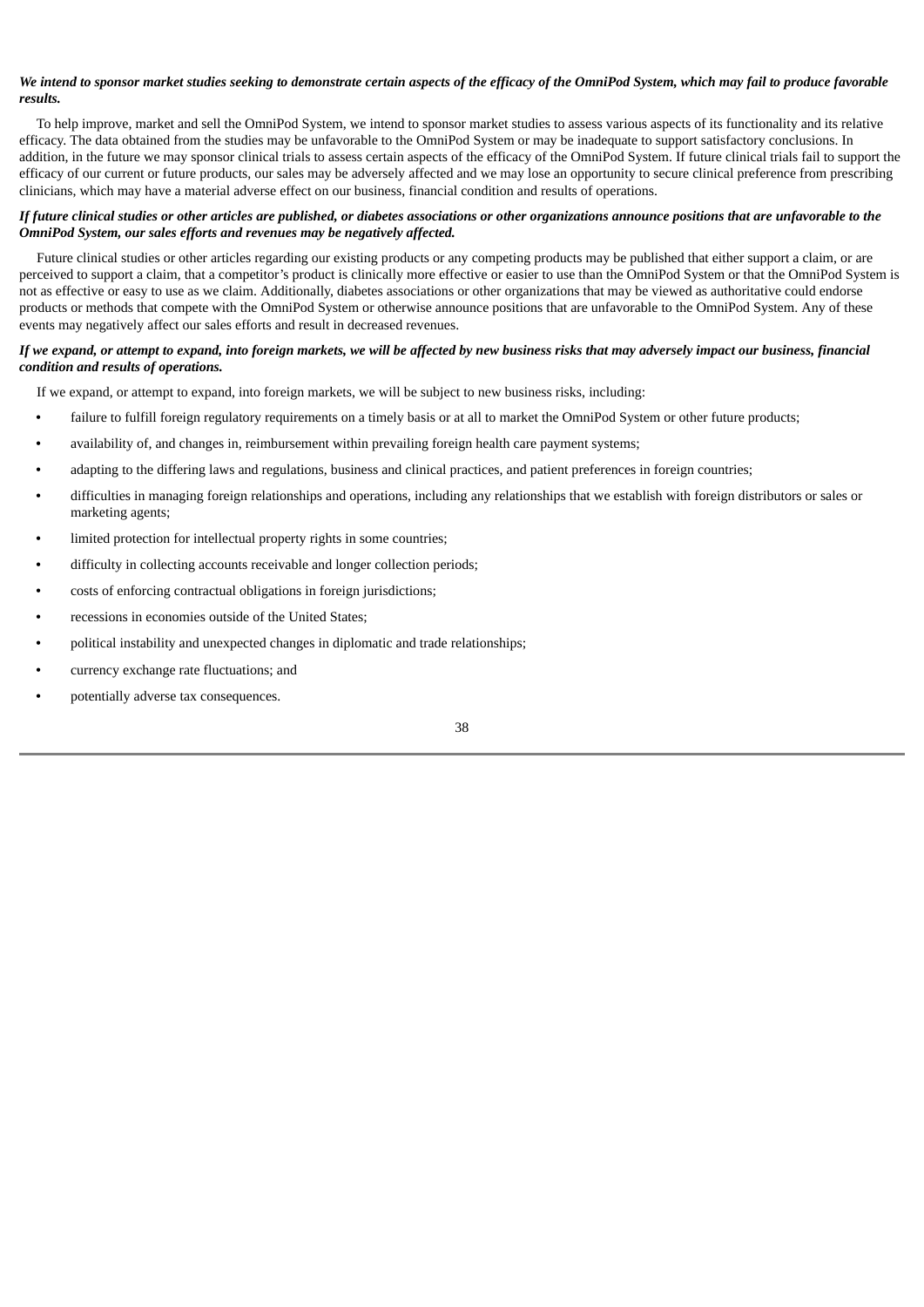If we are successful in introducing our current or future products into foreign markets, we will be affected by these additional business risks, which may adversely impact our business, financial condition and results of operations. In addition, expansion into foreign markets imposes additional burdens on our executive and administrative personnel, research and sales departments and general managerial resources. Our efforts to introduce our current or future products into foreign markets may not be successful, in which case we may have expended significant resources without realizing the expected benefit. Ultimately, the investment required for expansion into foreign markets could exceed the results of operations generated from this expansion.

# All of our operations are currently conducted at a single location and any disruption at our facility could increase our expenses.

All of our operations are currently conducted at a single location in Bedford, Massachusetts. We take precautions to safeguard our facility, including insurance, health and safety protocols and off-site storage of computer data. However, a natural or other disaster, such as a fire or flood, could cause substantial delays in our operations, damage or destroy our manufacturing equipment or inventory, and cause us to incur additional expenses. The insurance we maintain against fires, floods and other natural disasters may not be adequate to cover our losses in any particular case. With or without insurance, damage to our manufacturing facility or our other property, or to any of our suppliers, due to fire, flood or other natural disaster or casualty event may have a material adverse effect on our business, financial condition and results of operations.

# *Our success will depend on our ability to attract and retain our personnel.*

We have benefited substantially from the leadership and performance of our senior management, especially Duane DeSisto, our President and Chief Executive Officer, and Carsten Boess, our Chief Financial Officer. Our success will depend on our ability to retain our current management and to attract and retain qualified personnel in the future, including clinicians, engineers and other highly skilled personnel. Competition for senior management personnel, as well as clinicians and engineers, is intense and there can be no assurances that we will be able to retain our personnel. The loss of the services of Mr. DeSisto, Mr. Boess, certain other members of our senior management, clinicians or engineers could prevent or delay the implementation and completion of our objectives, or divert management's attention to seeking a qualified replacement.

Additionally, the sale and after-sale support of the OmniPod System is logistically complex, requiring us to maintain an extensive infrastructure of field sales personnel, diabetes educators, customer support, insurance specialists, and billing and collections personnel. We face considerable challenges in recruiting, training, managing, motivating and retaining these teams, including managing geographically dispersed efforts. If we fail to maintain and grow an adequate pool of trained and motivated personnel, our reputation could suffer and our financial position could be adversely affected.

# If we do not effectively manage our growth, our business resources may become strained, we may not be able to deliver the OmniPod System in a timely *manner and our results of operations may be adversely affected.*

To date, we have focused our sales and marketing efforts in the Eastern United States. As we expand our sales into the balance of the United States and internationally, we will need to obtain coverage contracts with additional third-party payors in those areas. Failure to obtain such contracts would limit our ability to successfully penetrate those areas. In addition, the geographic expansion of our business will require additional manufacturing capacity to supply those markets as well as additional sales and marketing resources.

We expect to significantly increase our manufacturing capacity, our personnel and the scope of our sales and marketing efforts on a phased basis into the rest of the United States and internationally. This growth, as well as any other growth that we may experience in the future, will provide challenges to our organization and may strain our management and operations. In order to manage future growth, we will be required to improve existing, and implement new, management systems, sales and marketing efforts and distribution channels. We may also need to partner with additional third-party suppliers to manufacture certain components of the OmniPod System and complete the planned automation of our existing line as well as subsequent lines in the future. A transition to new suppliers may result in additional costs or delays. We may misjudge the amount of time or resources that will be required to effectively manage any anticipated or unanticipated growth in our business or we may not be able to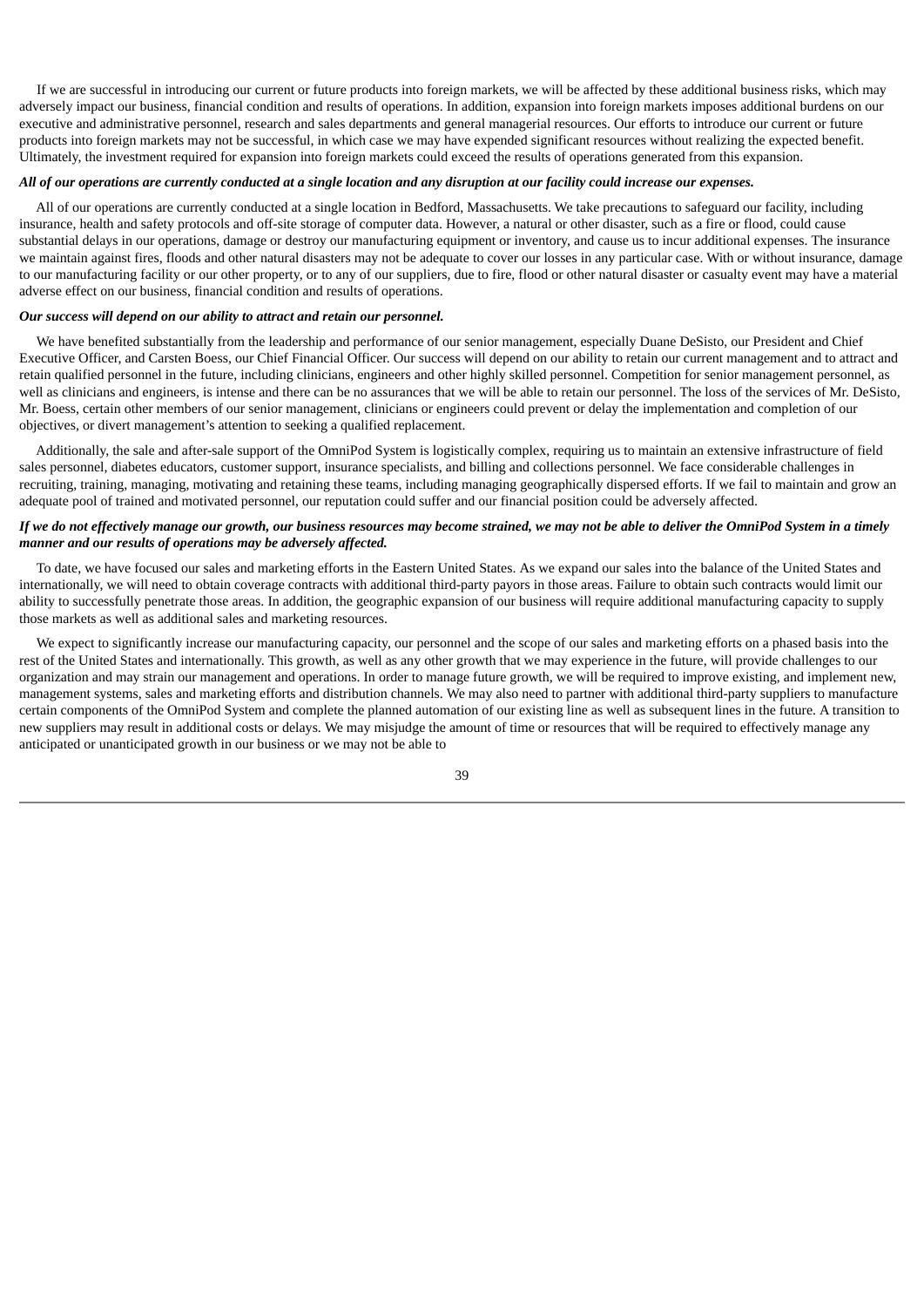manufacture sufficient inventory or attract, hire and retain sufficient personnel to meet our needs. If we cannot scale our business appropriately, maintain control over expenses or otherwise adapt to anticipated and unanticipated growth, our business resources may become strained, we may not be able to deliver the OmniPod System in a timely manner and our results of operations may be adversely affected.

# Our future capital needs are uncertain and we may need to raise additional funds in the future, and these funds may not be available on acceptable terms *or at all.*

We believe that our current cash and cash equivalents, including the proceeds from our initial public offering in May 2007, together with our short-term investments and the cash to be generated from expected product sales, will be sufficient to meet our projected operating requirements for at least the next 12 months. However, we may seek additional funds from public and private stock offerings, borrowings under credit lines or other sources. Our capital requirements will depend on many factors, including:

- **•** revenues generated by sales of the OmniPod System and any other future products that we may develop;
- **•** costs associated with adding further manufacturing capacity;
- **•** costs associated with expanding our sales and marketing efforts;
- **•** expenses we incur in manufacturing and selling the OmniPod System;
- **•** costs of developing new products or technologies and enhancements to the OmniPod System;
- **•** the cost of obtaining and maintaining FDA approval or clearance of our current or future products;
- **•** costs associated with any expansion;
- **•** costs associated with capital expenditures;
- **•** costs associated with litigation; and
- **•** the number and timing of any acquisitions or other strategic transactions.

As a result of these factors, we may need to raise additional funds, and these funds may not be available on favorable terms, or at all. Furthermore, if we issue equity or debt securities to raise additional funds, our existing stockholders may experience dilution, and the new equity or debt securities may have rights, preferences and privileges senior to those of our existing stockholders. In addition, if we raise additional funds through collaboration, licensing or other similar arrangements, it may be necessary to relinquish valuable rights to our potential future products or proprietary technologies, or grant licenses on terms that are not favorable to us. If we cannot raise funds on acceptable terms, we may not be able to enhance the OmniPod System or develop new products, execute our business plan, take advantage of future opportunities or respond to competitive pressures or unanticipated customer requirements. If any of these events occur, it could adversely affect our business, financial condition and results of operations.

# *We may experience significant fluctuations in our quarterly results of operations.*

The fluctuations in our quarterly results of operations have resulted, and will continue to result, from numerous factors, including:

- **•** delays in shipping due to capacity constraints;
- **•** practices of health insurance companies and other third-party payors with respect to reimbursement for our current or future products;

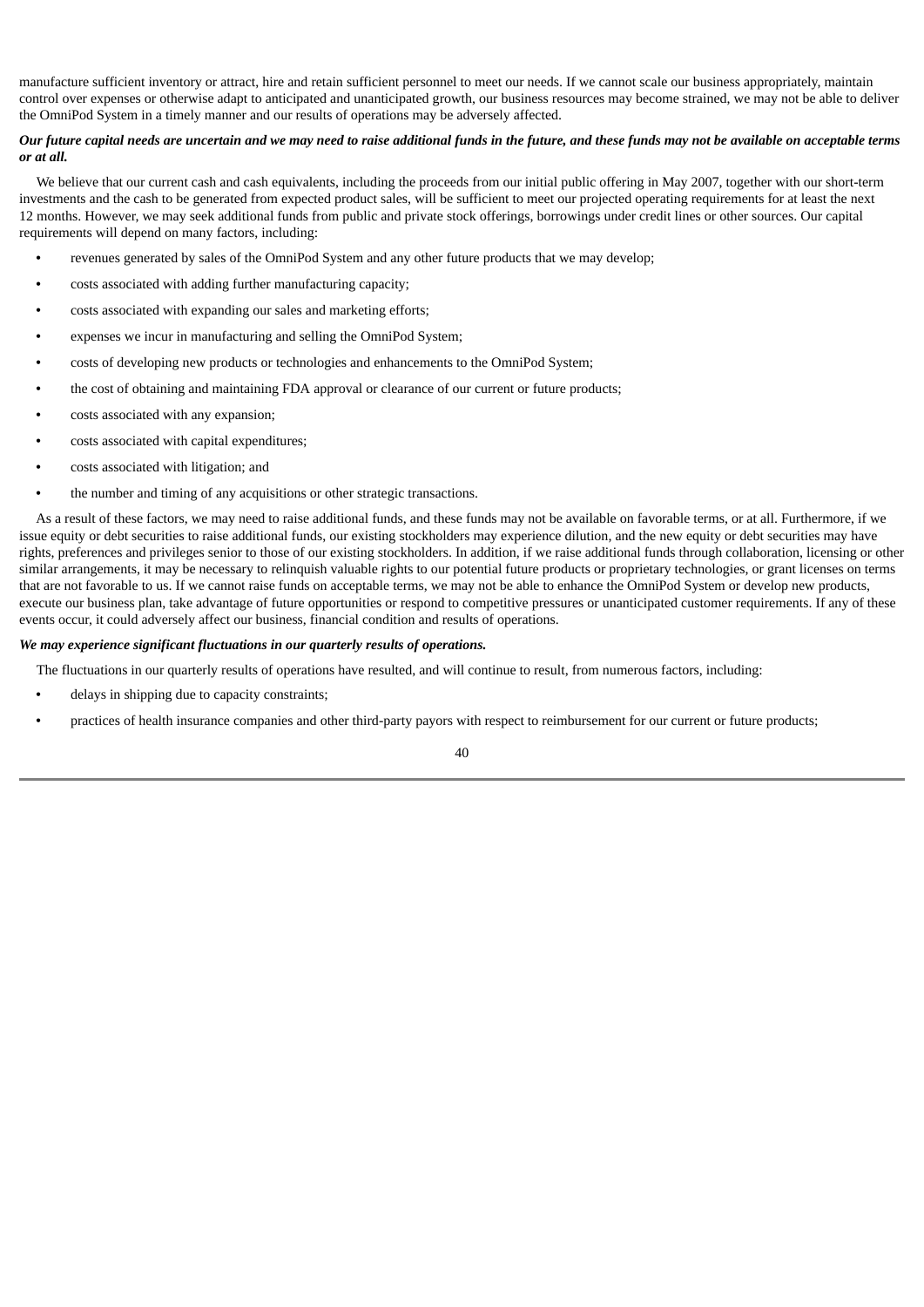- **•** market acceptance of the OmniPod System;
- **•** our ability to manufacture the OmniPod efficiently;
- **•** timing of regulatory approvals and clearances;
- **•** new product introductions;
- **•** competition; and
- **•** timing of research and development expenditures.

These factors, some of which are not within our control, may cause the price of our stock to fluctuate substantially. In particular, if our quarterly results of operations fail to meet or exceed the expectations of securities analysts or investors, our stock price could drop suddenly and significantly. We believe the quarterly comparisons of our financial results are not necessarily meaningful and should not be relied upon as an indication of our future performance.

# If we choose to acquire or invest in new businesses, products or technologies, instead of developing them ourselves, these acquisitions or investments could disrupt our business and could result in the use of significant amounts of equity, cash or a combination of both.

From time to time we may seek to acquire or invest in new businesses, products or technologies, instead of developing them ourselves. Acquisitions and investments involve numerous risks, including:

- **•** the inability to complete the acquisition or investment;
- **•** disruption of our ongoing businesses and diversion of management attention;
- **•** difficulties in integrating the acquired entities, products or technologies;
- **•** risks associated with acquiring intellectual property;
- **•** difficulties in operating the acquired business profitably;
- **•** the inability to achieve anticipated synergies, cost savings or growth;
- **•** potential loss of key employees, particularly those of the acquired business;
- **•** difficulties in transitioning and maintaining key customer, distributor and supplier relationships;
- **•** risks associated with entering markets in which we have no or limited prior experience; and
- **•** unanticipated costs.

In addition, any future acquisitions or investments may result in one or more of the following:

- **•** dilutive issuances of equity securities, which may be sold at a discount to market price;
- **•** the use of significant amounts of cash;
- **•** the incurrence of debt;
- **•** the assumption of significant liabilities;

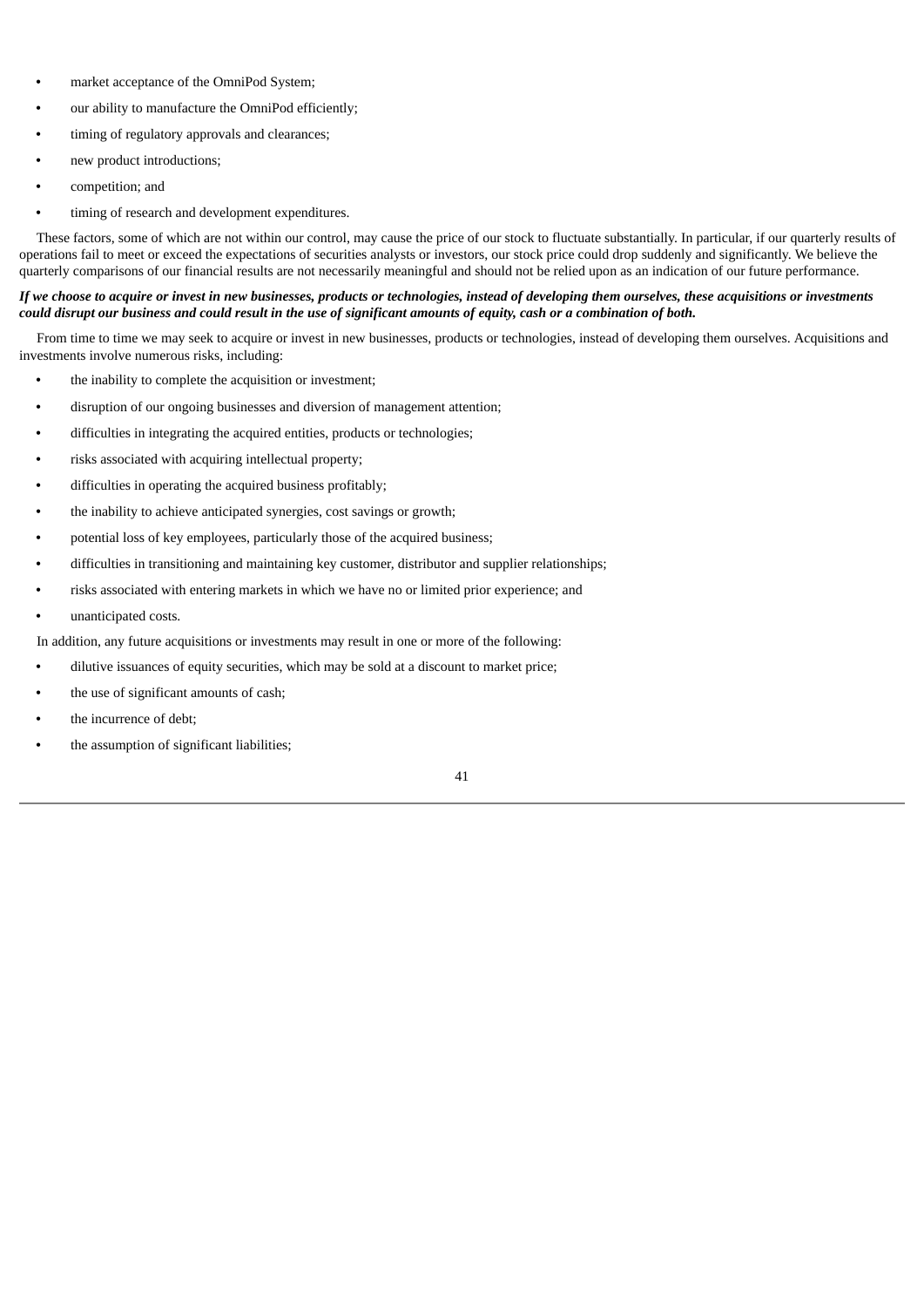- **•** increased operating costs or reduced earnings;
- **•** financing obtained on unfavorable terms;
- **•** large one-time expenses; and
- **•** the creation of certain intangible assets, including goodwill, the write-down of which in future periods may result in significant charges to earnings.
- Any of these factors could materially harm our stock price, business, financial condition and results of operations.

# Our credit and security agreement contains restrictions and covenants that may limit our operating flexibility and which, if violated, could result in the *acceleration of the amounts due under this agreement.*

On December 27, 2006, we entered into a credit and security agreement with a group of lenders led by Merrill Lynch Capital pursuant to which we borrowed \$30.0 million in a term loan. This term loan is secured by all of our assets other than our intellectual property. The credit and security agreement imposes certain limitations on us, including limitations on our ability to do the following, subject to certain exceptions:

- **•** transfer all or any part of our businesses or properties, other than transfers done in the ordinary course of business;
- **•** engage in any business other than the business of designing, manufacturing, distributing and selling drug delivery devices and providing associated services or a reasonably related business;
- **•** merge or consolidate with or into any other business organization;
- **•** suffer or permit a change of control;
- **•** incur additional indebtedness;
- **•** incur liens with respect to any of our properties;
- **•** pay dividends or make any other distribution or payment on account of or in redemption, retirement or purchase of any capital stock;
- **•** directly or indirectly acquire or own, or make any investment in, any entity;
- **•** directly or indirectly enter into or permit to exist any transaction with any of our affiliates except transactions that are on terms that are no less favorable to us than would be obtained in an arm's length transaction with a non-affiliate;
- **•** acquire any assets other than in the ordinary course of business;
- **•** incur any liability for rental payments except in the ordinary course of business; or
- **•** enter into any sale and leaseback transaction.

Additionally, under the agreement, we must complete construction of a second manufacturing line for the OmniPods by March 31, 2009, which deadline may be extended to June 30, 2009 in specified circumstances.

Complying with these restrictions and covenants may make it more difficult for us to successfully execute our business strategy and compete against companies who are not subject to similar restrictions and covenants. Additionally, if we violate any of these restrictions or covenants, our lenders under this agreement may accelerate all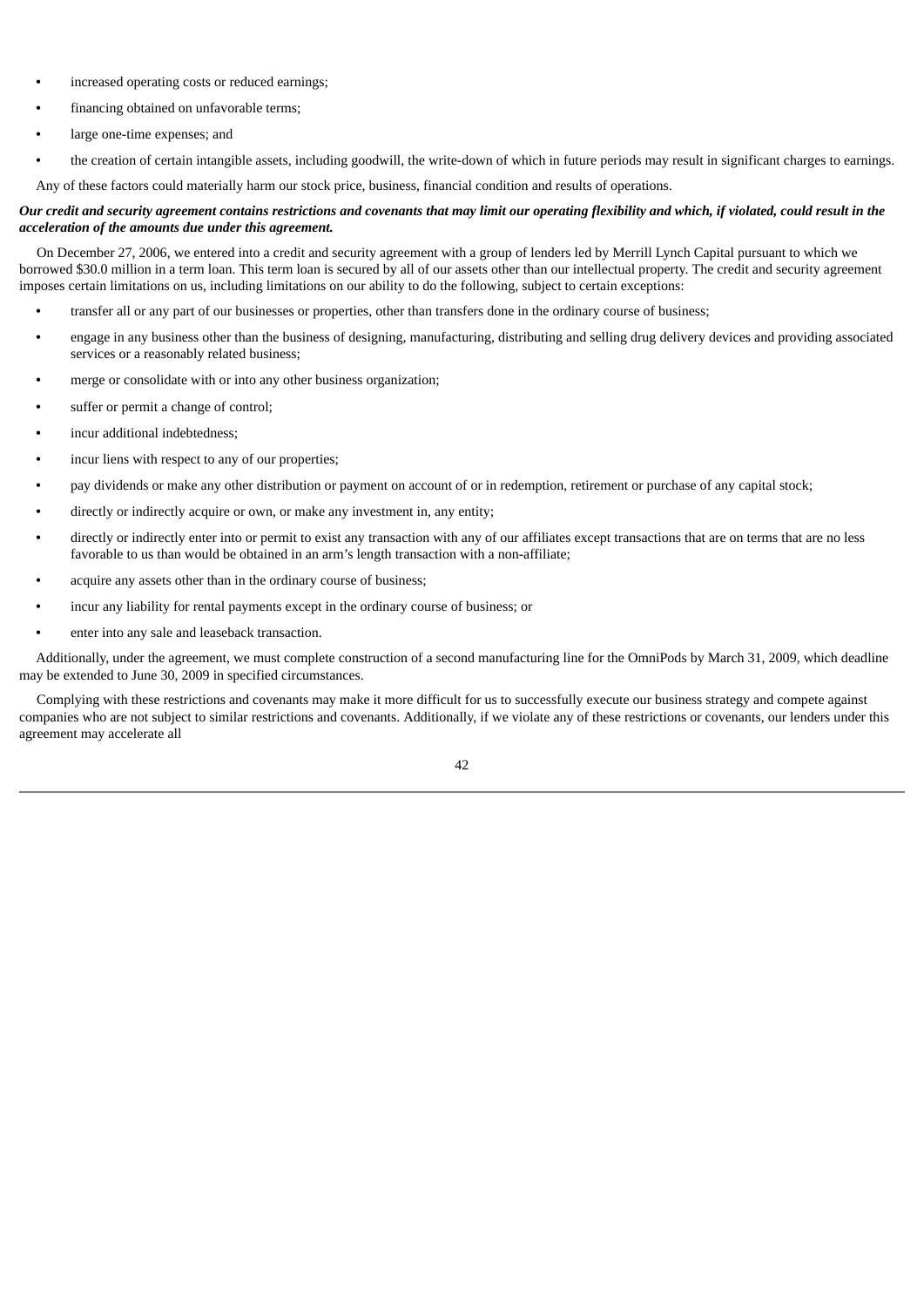of our outstanding indebtedness and other amounts due under the credit and security agreement and, if we do not pay these amounts, proceed against the collateral securing these obligations.

# We will incur increased costs as a result of recently enacted and proposed changes in laws and regulations relating to corporate governance matters.

The laws and regulations affecting public companies, including the provisions of the Sarbanes-Oxley Act of 2002 and rules adopted thereunder by the Securities and Exchange Commission, or SEC, will result in increased costs to us as we become a publicly-traded company. As a public company, we will be required to comply with many of these rules and regulations, and may be required to comply with additional rules and regulations in the future. For example, we are evaluating our internal controls systems in order to allow us to report on, and our independent registered public accounting firm to attest to, our internal controls, as required by Section 404 of the Sarbanes-Oxley Act. While we anticipate being able to fully implement the requirements relating to internal controls and all other aspects of Section 404 in a timely fashion, we cannot be certain as to the timing of completion of our evaluation, testing and remediation actions or the impact of the same on our operations. In addition, these efforts will divert management's time and attention away from our business in order to ensure compliance with these regulatory requirements. This diversion of management's time and attention may have a material adverse effect on our business, financial condition and results of operations. These new rules and regulations may also make it more difficult and expensive for us to obtain director and officer liability insurance, and we may be required to accept reduced policy limits and coverage or incur substantially higher costs to obtain the same or similar coverage.

# If we are unable to successfully maintain effective internal control over financial reporting and disclosure controls and procedures, investors may lose confidence in our reported financial information and our stock price and our business may be adversely impacted.

As a public company, after an initial transition period, we will be required to maintain internal control over financial reporting and our management will be required to evaluate the effectiveness of our internal control over financial reporting as of the end of each fiscal year. Additionally, we will be required to disclose in our annual reports on Form 10-K our management's assessment of the effectiveness of our internal control over financial reporting and a registered public accounting firm's attestation report on this assessment. As a public company, we will also be required to maintain disclosure controls and procedures, which encompass most of our internal control over financial reporting. Our principal executive officer and principal financial officer will be required to evaluate our disclosure controls and procedures as of the end of each quarter and disclose in our annual reports on Form 10-K and our quarterly reports on Form 10-Q their conclusions regarding the effectiveness of these controls and procedures. If we are not successful in establishing effective internal control over financial reporting or disclosure controls and procedures, there could be inaccuracies or omissions in the information we are required to file with the Securities and Exchange Commission, including our consolidated financial information. Additionally, even if there are no inaccuracies or omissions, we will be required to publicly disclose the conclusion of our management that our internal control over financial reporting or disclosure controls and procedures are not effective. These events could cause investors to lose confidence in our reported financial information, adversely impact our stock price, result in increased costs to remediate any deficiencies, attract regulatory scrutiny or lawsuits that could be costly to resolve and distract management's attention, limit our ability to access the capital markets or cause our stock to be delisted from the Nasdaq Global Market or any other securities exchange on which it is then listed.

# Our common stock has not been publicly traded and we expect that the price of our common stock will fluctuate substantially.

Prior to our initial public offering in May 2007, there was no public market for shares of our common stock. An active public trading market for shares of our common stock may not develop or, if developed, may not be sustained. The market price of our common stock will be affected by a number of factors, including:

- **•** failure to maintain and increase manufacturing capacity and reduce per unit production costs;
- **•** changes in the availability of third-party reimbursement in the United States or other countries;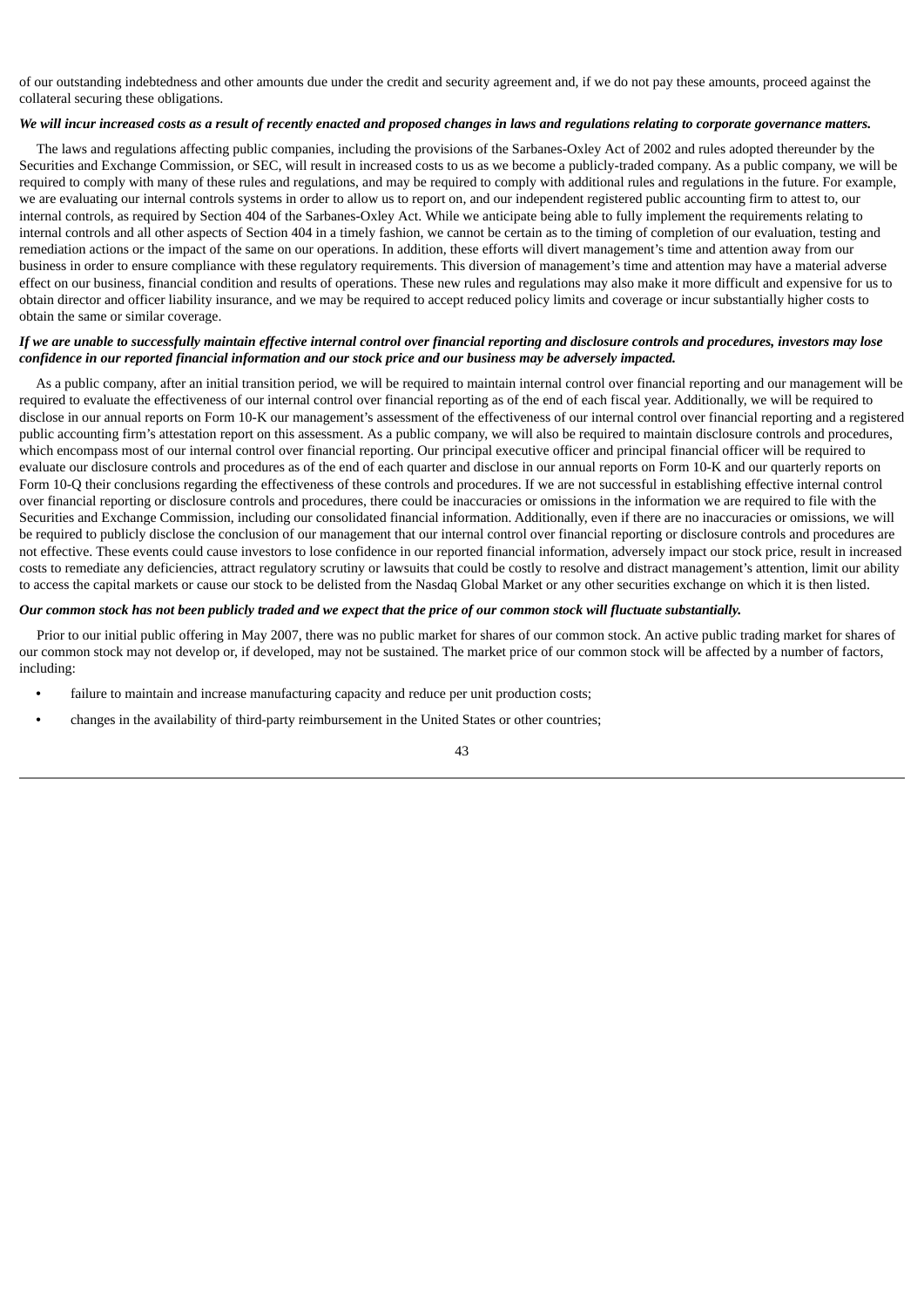- **•** volume and timing of orders for the OmniPod System;
- **•** developments in administrative proceedings or litigation related to intellectual property rights;
- **•** issuance of patents to us or our competitors;
- **•** the announcement of new products or product enhancements by us or our competitors;
- **•** the announcement of technological or medical innovations in the treatment or diagnosis of diabetes;
- **•** changes in governmental regulations or in the status of our regulatory approvals or applications;
- **•** developments in our industry;
- **•** publication of clinical studies relating to the OmniPod System or a competitor's product;
- **•** quarterly variations in our or our competitors' results of operations;
- **•** changes in earnings estimates or recommendations by securities analysts; and
- **•** general market conditions and other factors, including factors unrelated to our operating performance or the operating performance of our competitors.

# Sales of shares of our common stock in the public market, or the perception that such sales may occur, may depress our stock price and make it difficult *for you to recover the full value of your investment in our shares.*

If our existing stockholders sell substantial amounts of our common stock in the public market following this offering, or if there is a perception that these sales may occur, the market price of our common stock could decline. In connection with our initial public offering in May 2007, we obtained lock-up agreements from our current stockholders representing over 99% of our outstanding common stock preventing, with limited exceptions, those stockholders from selling their stock for a period of 180 days from May 14, 2007 At various times after such lock-up agreements pertaining to this offering expire, approximately 17,787,580 additional shares will be eligible for sale in the public market at various times, subject to volume limitations under Rule 144 of the Securities Act of 1933, as amended. Holders of substantially all of such shares of our common stock have the right to require us to register such shares for sale under the Securities Act in certain circumstances and also have the right to include those shares in a registration initiated by us. If we are required to include the shares of our common stock of these stockholders pursuant to these registration rights in a registration initiated by us, sales made by such stockholders may adversely affect the price of our common stock and our ability to raise needed capital. In addition, if these stockholders exercise their demand registration rights and cause a large number of shares to be registered and sold in the public market or demand that we register their shares on a shelf registration statement, such sales or shelf registration may have an adverse effect on the market price of our common stock.

We also intend to file one or more registration statements with the SEC covering, as of April 15, 2007: 2,685,941 shares of our common stock issuable upon the exercise of outstanding stock options granted under our 2000 Stock Option and Incentive Plan; 4,160,000 shares of our common stock available for future issuance under our 2007 Stock Option and Incentive Plan (which includes 3,625,000 shares, representing the maximum aggregate increases of 725,000 shares per year through 2012 provided for by this Plan); and 380,000 shares of our common stock available for future issuance under our 2007 Employee Stock Purchase Plan. Upon effectiveness of such registration statements, any shares subsequently issued under such plans will be eligible for sale in the public market, except to the extent that they are restricted by the lock-up agreements referred to above and subject to compliance with Rule 144 in the case of our affiliates. Sales of a large number of shares of our common stock issued under these plans in the public market may have an adverse effect on the market price of our common stock.

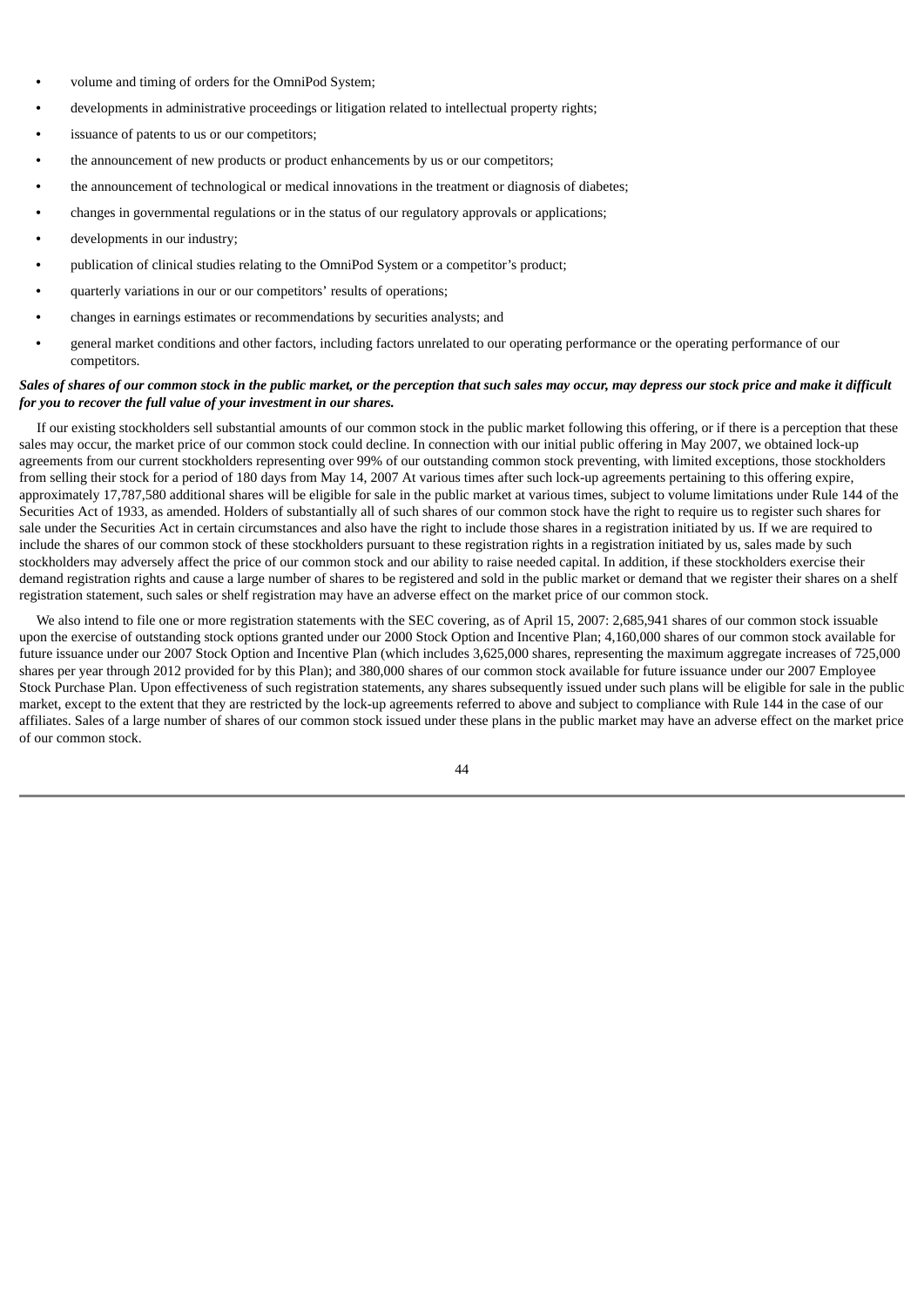# Anti-takeover provisions in our organizational documents and Delaware law may discourage or prevent a change of control, even if an acquisition would be beneficial to our stockholders, which could affect our stock price adversely and prevent attempts by our stockholders to replace or remove our current *management.*

Our certificate of incorporation and bylaws contain provisions that could delay or prevent a change of control of our company or changes in our board of directors that our stockholders might consider favorable. Some of these provisions:

- **•** authorize the issuance of preferred stock which can be created and issued by the board of directors without prior stockholder approval, with rights senior to those of our common stock;
- **•** provide for a classified board of directors, with each director serving a staggered three-year term;
- **•** prohibit our stockholders from filling board vacancies, calling special stockholder meetings or taking action by written consent;
- **•** provide for the removal of a director only with cause and by the affirmative vote of the holders of 75% or more of the shares then entitled to vote at an election of our directors; and
- **•** require advance written notice of stockholder proposals and director nominations.

In addition, we are subject to the provisions of Section 203 of the Delaware General Corporation Law, which may prohibit certain business combinations with stockholders owning 15% or more of our outstanding voting stock. These and other provisions in our certificate of incorporation, bylaws and Delaware law could make it more difficult for stockholders or potential acquirors to obtain control of our board of directors or initiate actions that are opposed by our then-current board of directors, including a merger, tender offer or proxy contest involving our company. Any delay or prevention of a change of control transaction or changes in our board of directors could cause the market price of our common stock to decline.

#### *We do not intend to pay cash dividends.*

We have never declared or paid cash dividends on our capital stock. We currently intend to retain all available funds and any future earnings for use in the operation and expansion of our business and do not anticipate paying any cash dividends in the foreseeable future. In addition, the terms of our existing debt facility prohibits us from paying any dividends. As a result, capital appreciation, if any, of our common stock will be your sole source of potential gain for the foreseeable future.

#### <span id="page-47-0"></span>**Item 2. Unregistered Sales of Equity Securities and Use of Proceeds**

During the three month period ended March 31, 2007, we granted stock options to purchase 223,303 shares of our common stock at an exercise price of \$11.64 per share. We also issued 28,368 shares of our common stock upon the exercise of options for aggregate proceeds of \$22,476.70.

The securities issued in the foregoing transactions were offered and sold in reliance on exemptions from registration set forth in Section 4(2) of the Securities Act of 1933, as amended, or regulations promulgated thereunder, relating to sales by an issuer not involving any public offering, or an exemption from registration under Rule 701 promulgated under the Securities Act of 1933, as amended. No underwriters or placement agents were involved in the foregoing issuances and sales.

In June 2007, we completed the initial public offering of shares of our common stock. .On May 14, 2007, a Registration Statement on Form S-1 (File No. 333-140694), as amended, relating to our initial public offering of common stock was declared effective by the Securities and Exchange Commission. On May 18, 2007, we issued and sold 7,700,000 shares of our common stock at a price to the public of \$15.00 per share. As part of the initial public offering, we granted the several underwriters an over-allotment option to purchase up to an additional 1,155,000 shares of our common stock from us. On June 12, 2007, we issued and sold an additional 665,000 shares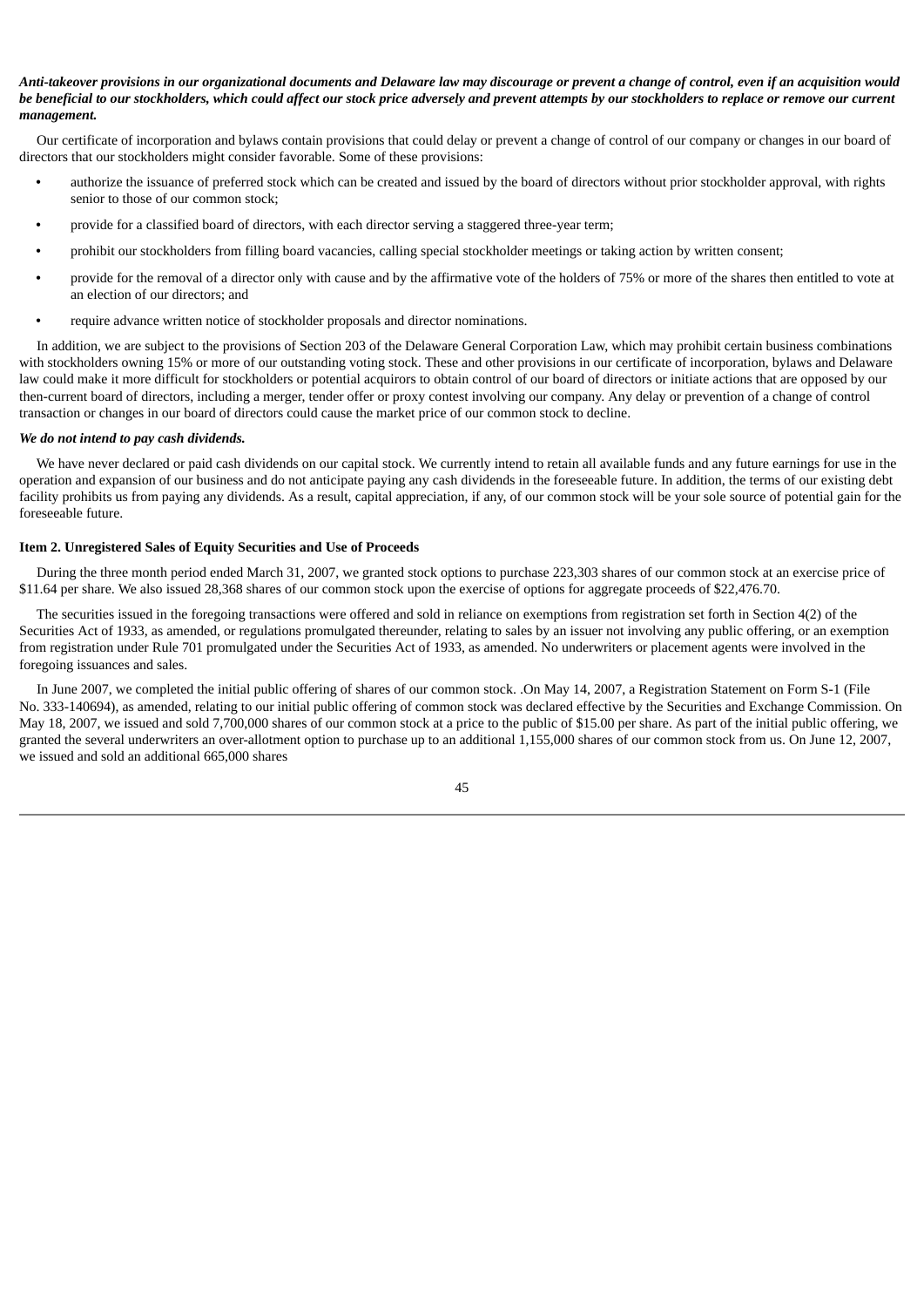of common stock at a price to the public of \$15.00 per share pursuant to the underwriters' partial exercise of their over-allotment option. There were no selling stockholders in the offering. The offer and sale of all of the shares in the initial public offering were registered under the Securities Act of 1933, as amended, pursuant to an initial registration statement on Form S-1 (File No. 333-140694), which was declared effective by the Securities and Exchange Commission on May 14, 2007, and a second registration statement on Form S-1 (File No. 333-142952) filed pursuant to Rule 462(b) promulgated under the Securities Act of 1933, as amended, which was effective on May 14, 2007. J.P. Morgan Securities Inc. and Merrill Lynch, Pierce, Fenner & Smith Incorporated acted as joint book runners, and Thomas Weisel Partners LLC and Leerink Swann & Co., Inc. acted as co-managers for our initial public offering.

In connection with our initial public offering, we received total gross proceeds of \$125,475,000, or approximately \$113,791,750 in net proceeds after deducting underwriting discounts and offering commissions of \$8,783,250 and other offering costs of approximately \$2,900,000. None of the underwriting discounts and commissions or offering expenses were incurred or paid to directors or officers of ours or their associates or to persons owning 10 percent or more of our common stock or to any affiliates of ours. We intend to use the net proceeds for general corporate purposes, which may include: (i) the completion and improvement of its existing automated line and the construction of a second automated line to increase its manufacturing capacity; (ii) the expansion of its sales and marketing activities; and (iii) the funding of research and development.

#### <span id="page-48-0"></span>**Item 3. Defaults Upon Senior Securities**

None.

# <span id="page-48-1"></span>**Item 4. Submission of Matters to a Vote of Security Holders.**

None.

#### <span id="page-48-2"></span>**Item 5. Other Information**

In a Press Release dated June 21, 2007, we previously reported a net loss per share for the three months ended March 31, 2007 at \$(24.02). In this Quarterly Report on Form 10-Q, we have revised the calculation of our net loss per share for the three months ended March 31, 2007 to \$(23.86). This revision reflects a correction to the calculation of the weighted shares outstanding in connection with stock options exercised in the three months ended March 31, 2007. This revision did not affect the previously reported net loss per share for the fiscal year and three months ended December 31, 2006.

#### <span id="page-48-3"></span>**Item 6. Exhibits**

| Exhibit<br>Number | <b>Description of Document</b>                                                                                                                                                                                                  |
|-------------------|---------------------------------------------------------------------------------------------------------------------------------------------------------------------------------------------------------------------------------|
| 31.1              | Certification of Duane DeSisto, President and Chief Executive Officer, pursuant to Rule 13a-14(a) and 15d-14(a), as adopted pursuant to<br>Section 302 of the Sarbanes-Oxley Act of 2002.                                       |
| 31.2              | Certification of Carsten Boess, Chief Financial Officer, pursuant to Rule 13a-14(a) and 15d-14(a), as adopted pursuant to Section 302 of the<br>Sarbanes-Oxley Act of 2002.                                                     |
| 32.1              | Certification of Duane DeSisto, President and Chief Executive Officer, and Carsten Boess, Chief Financial Officer, pursuant to 18 U.S.C.<br>Section 1350, as adopted pursuant to Section 906 of the Sarbanes-Oxley Act of 2002. |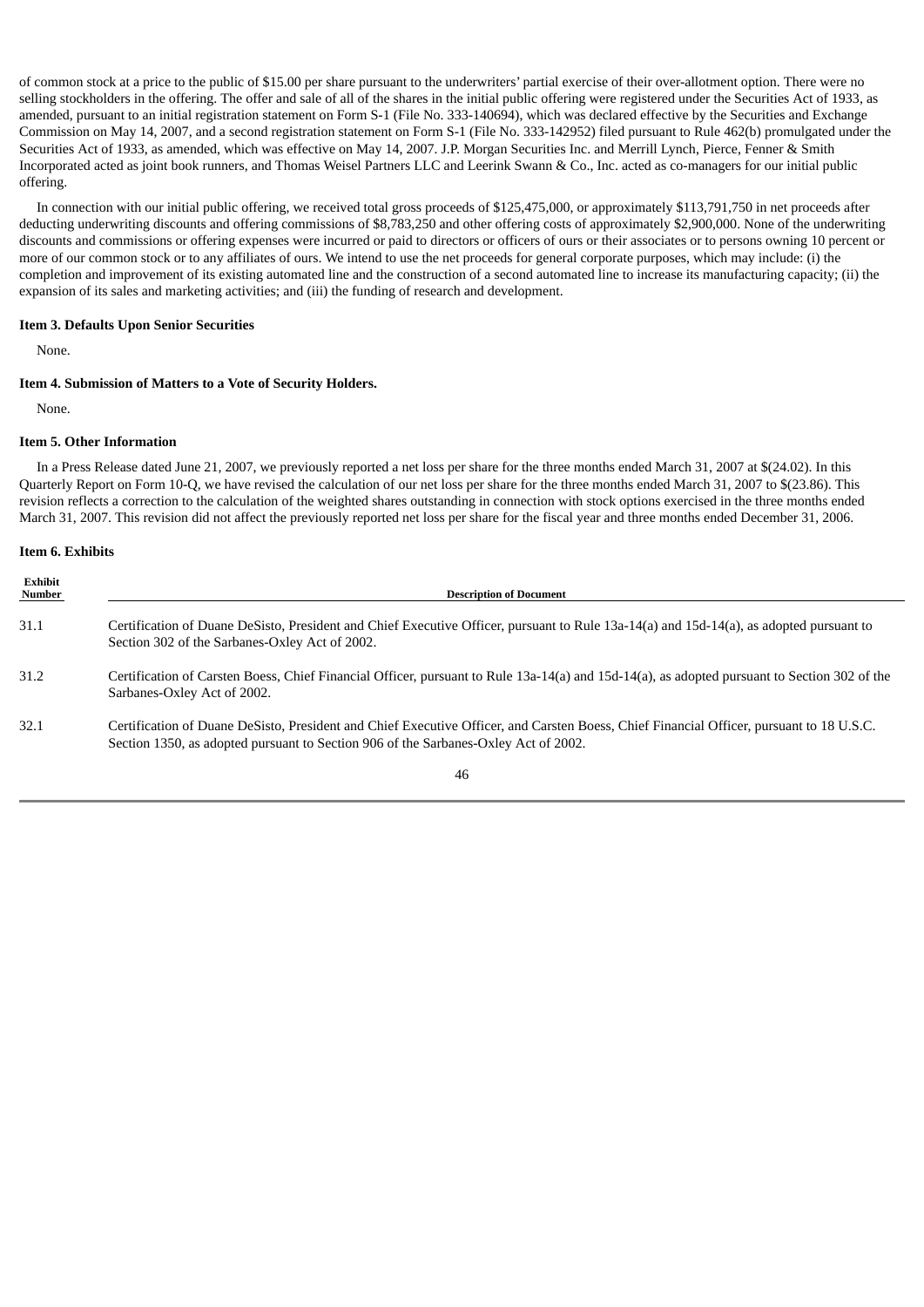# **SIGNATURES**

<span id="page-49-0"></span>Pursuant to the requirements of the Securities Exchange Act of 1934, the registrant has caused this report to be signed on its behalf by the undersigned thereunto duly authorized.

|                     | <b>INSULET CORPORATION</b>                   |
|---------------------|----------------------------------------------|
|                     | (Registrant)                                 |
| Date: June 27, 2007 | /s/ Duane DeSisto                            |
|                     | Duane DeSisto                                |
|                     | President and Chief Executive Officer        |
|                     | (Principal Executive Officer)                |
| Date: June 27, 2007 | /s/ Carsten Boess                            |
|                     | <b>Carsten Boess</b>                         |
|                     | Chief Financial Officer                      |
|                     | (Principal Financial and Accounting Officer) |
|                     | 47                                           |
|                     |                                              |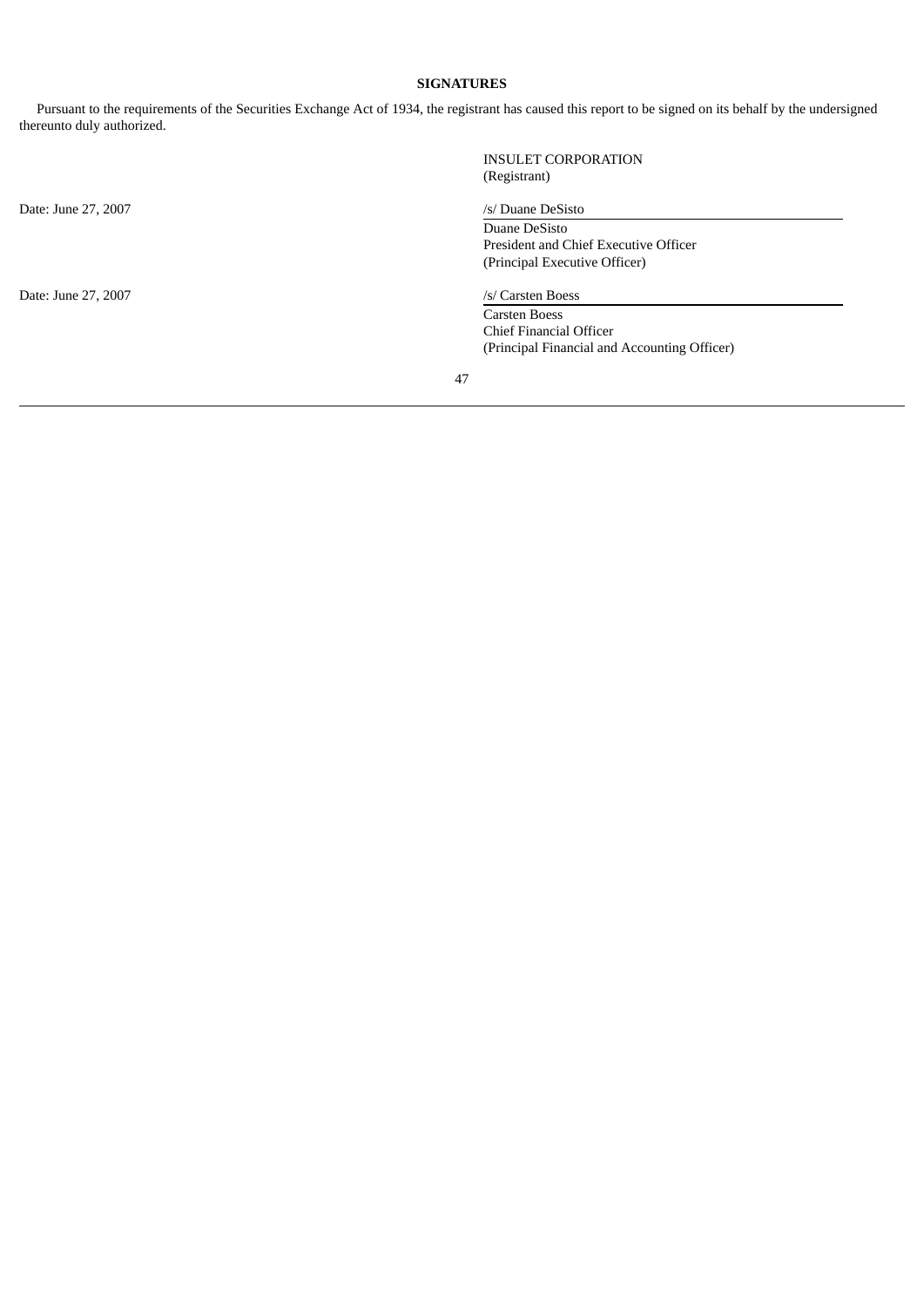# **EXHIBIT INDEX**

| <b>Exhibit</b><br><b>Number</b> | <b>Description of Document</b>                                                                                                                                                            |
|---------------------------------|-------------------------------------------------------------------------------------------------------------------------------------------------------------------------------------------|
| 31.1                            | Certification of Duane DeSisto, President and Chief Executive Officer, pursuant to Rule 13a-14(a) and 15d-14(a), as adopted pursuant to<br>Section 302 of the Sarbanes-Oxley Act of 2002. |
| 31.2                            | Certification of Carsten Boess, Chief Financial Officer, pursuant to Rule 13a-14(a) and 15d-14(a), as adopted pursuant to Section 302 of the<br>Sarbanes-Oxley Act of 2002.               |

32.1 Certification of Duane DeSisto, President and Chief Executive Officer, and Carsten Boess, Chief Financial Officer, pursuant to 18 U.S.C. Section 1350, as adopted pursuant to Section 906 of the Sarbanes-Oxley Act of 2002.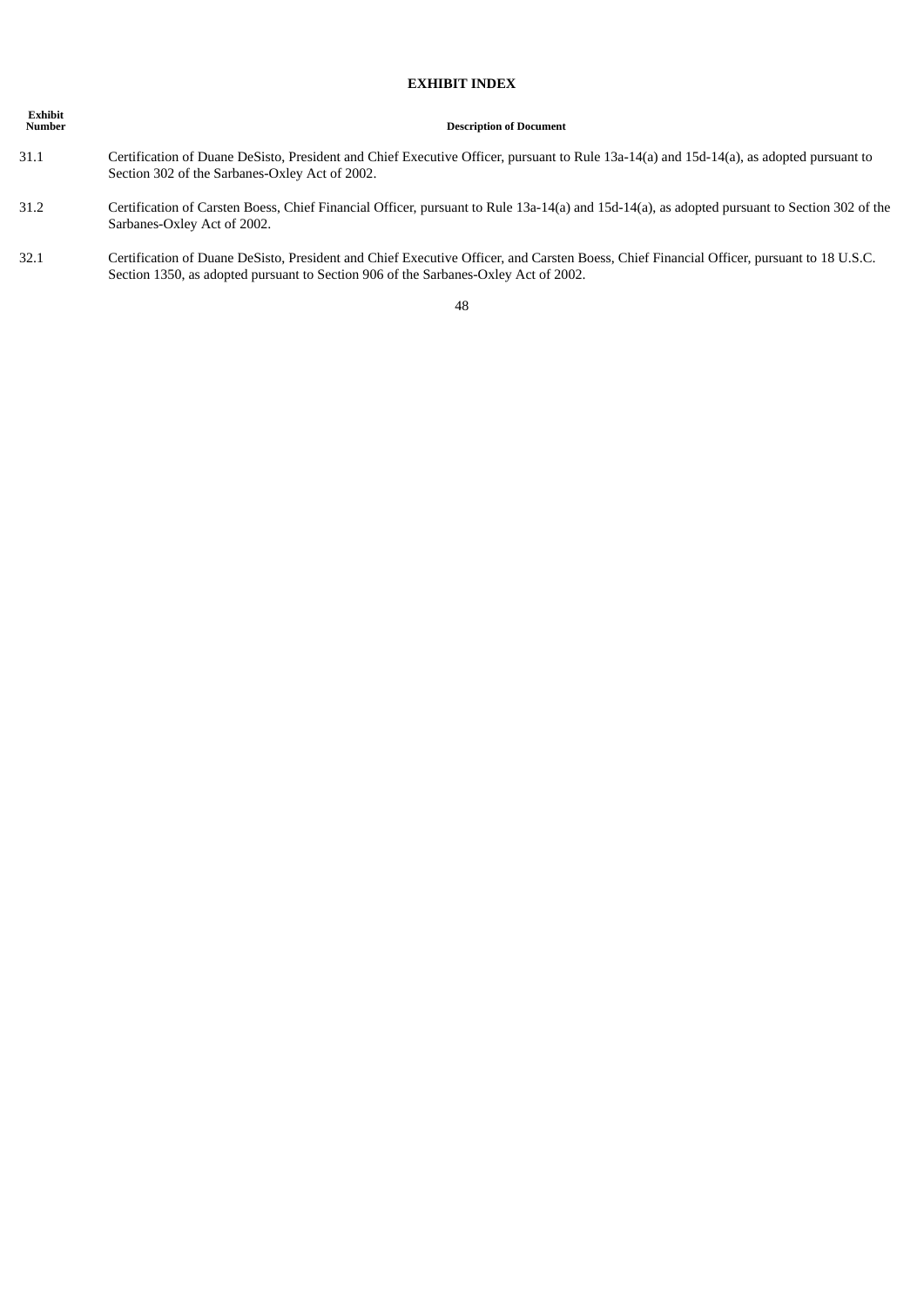# **CERTIFICATION**

I, Duane DeSisto, certify that:

(1) I have reviewed this Quarterly Report on Form 10-Q of Insulet Corporation;

(2) Based on my knowledge, this report does not contain any untrue statement of a material fact or omit to state a material fact necessary to make the statements made, in light of the circumstances under which such statements were made, not misleading with respect to the period covered by this report;

(3) Based on my knowledge, the financial statements, and other financial information included in this report, fairly present in all material respects the financial condition, results of operations and cash flows of the registrant as of, and for, the periods presented in this report;

(4) The registrant's other certifying officer and I are responsible for establishing and maintaining disclosure controls and procedures (as defined in Exchange Act Rules 13a-15(e) and 15d-15(e)) for the registrant and have:

(a) Designed such disclosure controls and procedures, or caused such disclosure controls and procedures to be designed under our supervision, to ensure that material information relating to the registrant, including its consolidated subsidiaries, is made known to us by others within those entities, particularly during the period in which this report is being prepared;

(b) [Paragraph omitted in accordance with SEC transition instructions contained in SEC Release No. 34-47986];

(c) Evaluated the effectiveness of the registrant's disclosure controls and procedures and presented in this report our conclusions about the effectiveness of the disclosure controls and procedures as of the end of the period covered by this report based on such evaluation; and

(d) Disclosed in this report any change in the registrant's internal control over financial reporting that occurred during the registrant's most recent fiscal quarter that has materially affected, or is reasonably likely to materially affect, the registrant's internal control over financial reporting; and

(5) The registrant's other certifying officer and I have disclosed, based on our most recent evaluation of internal control over financial reporting, to the registrant's auditors and the audit committee of the registrant's board of directors:

(a) All significant deficiencies and material weaknesses in the design or operation of internal control over financial reporting which are reasonably likely to adversely affect the registrant's ability to record, process, summarize and report financial information; and

(b) Any fraud, whether or not material, that involves management or other employees who have a significant role in the registrant's internal control over financial reporting.

/s/ Duane DeSisto

Duane DeSisto President and Chief Executive Officer June 27, 2007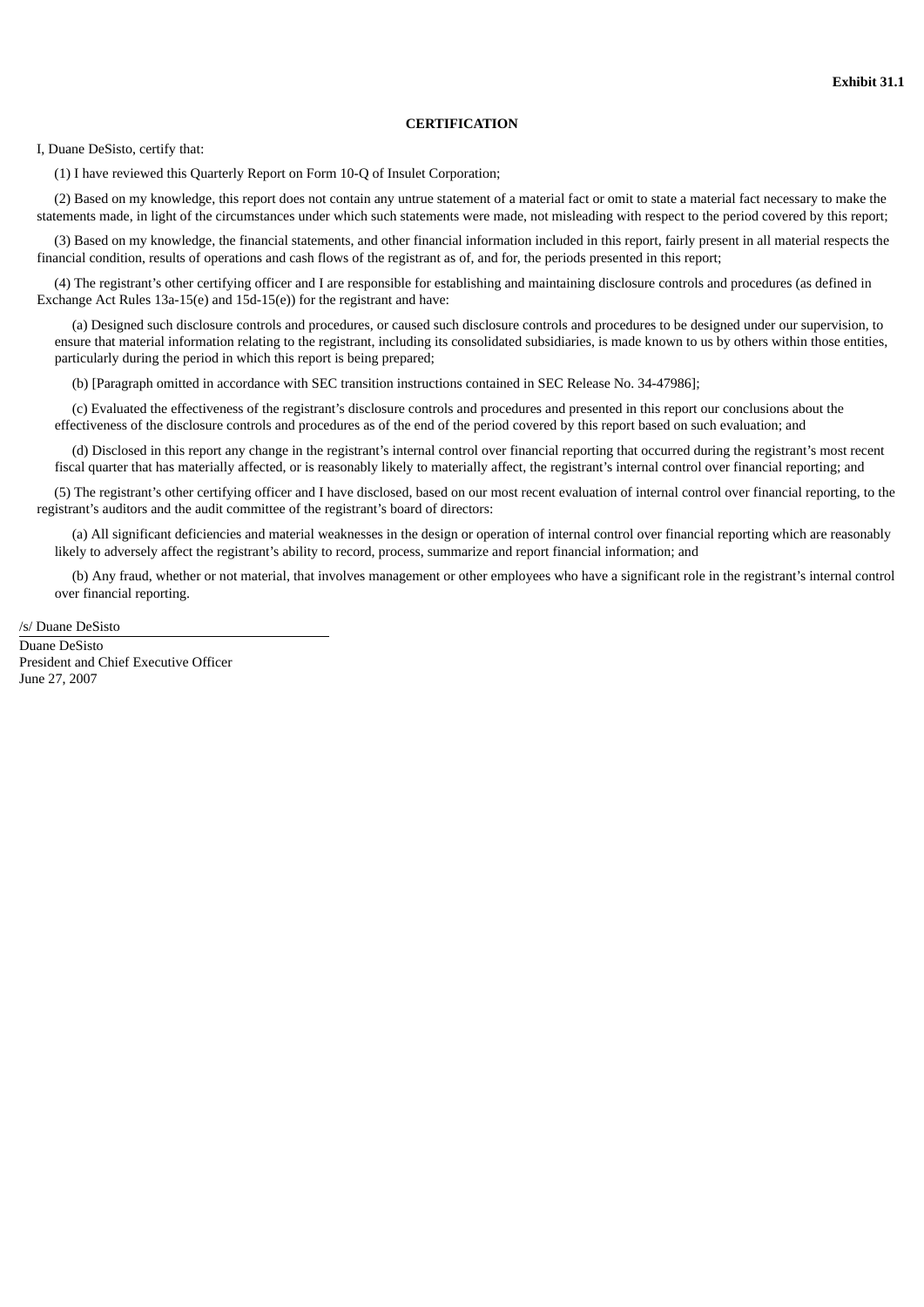# **CERTIFICATION**

I, Carsten Boess, certify that:

(1) I have reviewed this Quarterly Report on Form 10-Q of Insulet Corporation;

(2) Based on my knowledge, this report does not contain any untrue statement of a material fact or omit to state a material fact necessary to make the statements made, in light of the circumstances under which such statements were made, not misleading with respect to the period covered by this report;

(3) Based on my knowledge, the financial statements, and other financial information included in this report, fairly present in all material respects the financial condition, results of operations and cash flows of the registrant as of, and for, the periods presented in this report;

(4) The registrant's other certifying officer and I are responsible for establishing and maintaining disclosure controls and procedures (as defined in Exchange Act Rules 13a-15(e) and 15d-15(e)) for the registrant and have:

(a) Designed such disclosure controls and procedures, or caused such disclosure controls and procedures to be designed under our supervision, to ensure that material information relating to the registrant, including its consolidated subsidiaries, is made known to us by others within those entities, particularly during the period in which this report is being prepared;

(b) [Paragraph omitted in accordance with SEC transition instructions contained in SEC Release No. 34-47986];

(c) Evaluated the effectiveness of the registrant's disclosure controls and procedures and presented in this report our conclusions about the effectiveness of the disclosure controls and procedures as of the end of the period covered by this report based on such evaluation; and

(d) Disclosed in this report any change in the registrant's internal control over financial reporting that occurred during the registrant's most recent fiscal quarter that has materially affected, or is reasonably likely to materially affect, the registrant's internal control over financial reporting; and

(5) The registrant's other certifying officer and I have disclosed, based on our most recent evaluation of internal control over financial reporting, to the registrant's auditors and the audit committee of the registrant's board of directors:

(a) All significant deficiencies and material weaknesses in the design or operation of internal control over financial reporting which are reasonably likely to adversely affect the registrant's ability to record, process, summarize and report financial information; and

(b) Any fraud, whether or not material, that involves management or other employees who have a significant role in the registrant's internal control over financial reporting.

/s/ Carsten Boess

Carsten Boess Chief Financial Officer June 27, 2007